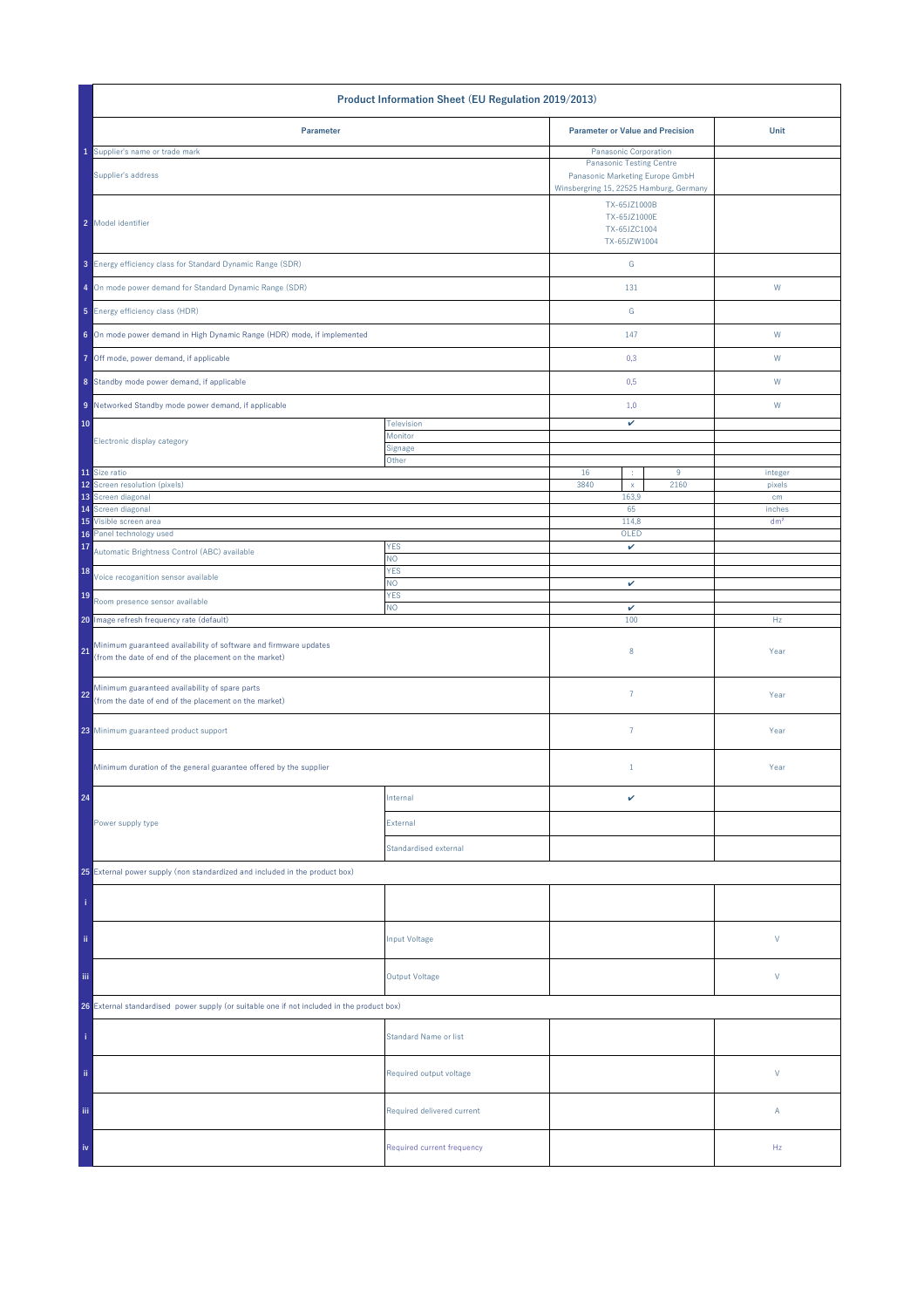| Fiche d'information sur le produit (RÈGLEMENT DÉLÉGUÉ (UE) 2019/2013 DE LA COMMISSION)                                                         |                                            |                                                                                                         |      |                 |  |
|------------------------------------------------------------------------------------------------------------------------------------------------|--------------------------------------------|---------------------------------------------------------------------------------------------------------|------|-----------------|--|
| Paramètre                                                                                                                                      |                                            | Paramètre ou valeur et précision                                                                        |      | Unité           |  |
| Nom du fournisseur ou marque commerciale                                                                                                       |                                            | Panasonic Corporation                                                                                   |      |                 |  |
| Adresse du fournisseur                                                                                                                         |                                            | <b>Panasonic Testing Centre</b><br>Panasonic Marketing Europe GmbH                                      |      |                 |  |
| 2 Référence du modèle                                                                                                                          |                                            | Winsbergring 15, 22525 Hamburg, Germany<br>TX-65JZ1000B<br>TX-65JZ1000E<br>TX-65JZC1004<br>TX-65JZW1004 |      |                 |  |
| 3 Classe d'efficacité énergétique pour la gamme dynamique standard (SDR)                                                                       |                                            | ${\mathsf G}$                                                                                           |      |                 |  |
| 4 Puissance appelée en mode marche pour la gamme dynamique standard (SDR)                                                                      |                                            | 131                                                                                                     |      | W               |  |
| 5 Classe d'efficacité énergétique (HDR)                                                                                                        |                                            | ${\mathbb G}$                                                                                           |      |                 |  |
| 6 Puissance appelée en mode marche pour la haute gamme dynamique (HDR), le cas échéant                                                         |                                            | 147                                                                                                     |      | W               |  |
| Puissance appelée en mode arrêt, le cas échéant<br>7                                                                                           |                                            | 0,3                                                                                                     |      | W               |  |
| 8 Puissance appelée en mode veille, le cas échéant                                                                                             |                                            | 0,5                                                                                                     |      | W               |  |
| 9 Puissance appelée en mode veille avec maintien de la connexion au réseau, le cas échéant                                                     |                                            | 1,0                                                                                                     |      | W               |  |
| 10<br>Catégorie de dispositif d'affichage électronique                                                                                         | téléviseur<br>écran                        | v                                                                                                       |      |                 |  |
|                                                                                                                                                | dispositif d'affichage dynamique/<br>autre |                                                                                                         |      |                 |  |
| 11 Rapport de taille                                                                                                                           |                                            | 16<br>÷                                                                                                 | 9    | entier          |  |
| Résolution de l'écran (pixels)<br>12<br>13 Diagonale de l'écran                                                                                |                                            | 3840<br>$\mathsf X$<br>163,9                                                                            | 2160 | pixels<br>cm    |  |
| 14 Diagonale de l'écran                                                                                                                        |                                            | 65                                                                                                      |      | pouces          |  |
| Surface visible de l'écran<br>15                                                                                                               |                                            | 114,8                                                                                                   |      | dm <sup>2</sup> |  |
| Technologie d'affichage utilisée<br>16<br>17<br>Réglage automatique de la luminosité (ABC) disponible                                          | OUI                                        | OLED<br>v                                                                                               |      |                 |  |
| 18<br>Capteur de reconnaissance vocale disponible                                                                                              | <b>NON</b><br>OUI                          |                                                                                                         |      |                 |  |
| 19<br>Capteur de présence disponible                                                                                                           | <b>NON</b><br>OUI                          | v                                                                                                       |      |                 |  |
| 20 Taux de fréquence de rafraîchissement de l'image (par défaut)                                                                               | <b>NON</b>                                 | $\checkmark$<br>100                                                                                     |      | Hz              |  |
| Disponibilité minimale garantie des mises à jour du logiciel et du micrologiciel (à compter de la date de fin de mise sur le march<br>21<br>é) |                                            | 8                                                                                                       |      | années          |  |
| Disponibilité minimale garantie des pièces de rechange<br>22<br>(à compter de la date de fin d'introduction sur le marché)                     |                                            | $\overline{7}$                                                                                          |      | années          |  |
| 23 Assistance produit minimale garantie                                                                                                        |                                            | $\overline{7}$                                                                                          |      | années          |  |
| Durée mininale de la garantie générale offerte par le fournisseur                                                                              |                                            | $1\,$                                                                                                   |      | années          |  |
| 24                                                                                                                                             | Interne                                    | v                                                                                                       |      |                 |  |
| Type d'alimentation:                                                                                                                           | Externe                                    |                                                                                                         |      |                 |  |
|                                                                                                                                                | Externe normalisée                         |                                                                                                         |      |                 |  |
| 25 Alimentation externe (incluse dans l'emballage du produit)                                                                                  |                                            |                                                                                                         |      |                 |  |
|                                                                                                                                                |                                            |                                                                                                         |      |                 |  |
| ii.                                                                                                                                            | Tension d'entrée                           |                                                                                                         |      | V               |  |
| iii.                                                                                                                                           | Tension de sortie                          |                                                                                                         |      | V               |  |
| 26 Alimentation externe normalisée (ou appropriée si non incluse dans l'emballage du produit)                                                  |                                            |                                                                                                         |      |                 |  |
|                                                                                                                                                | Nom de la norme ou liste                   |                                                                                                         |      |                 |  |
| ii.                                                                                                                                            | Tension de sortie requise                  |                                                                                                         |      | V               |  |
| Ϊij                                                                                                                                            | Intensité du courant à fournir             |                                                                                                         |      | Α               |  |
| iv                                                                                                                                             | Fréquence du courant requise               |                                                                                                         |      | Hz              |  |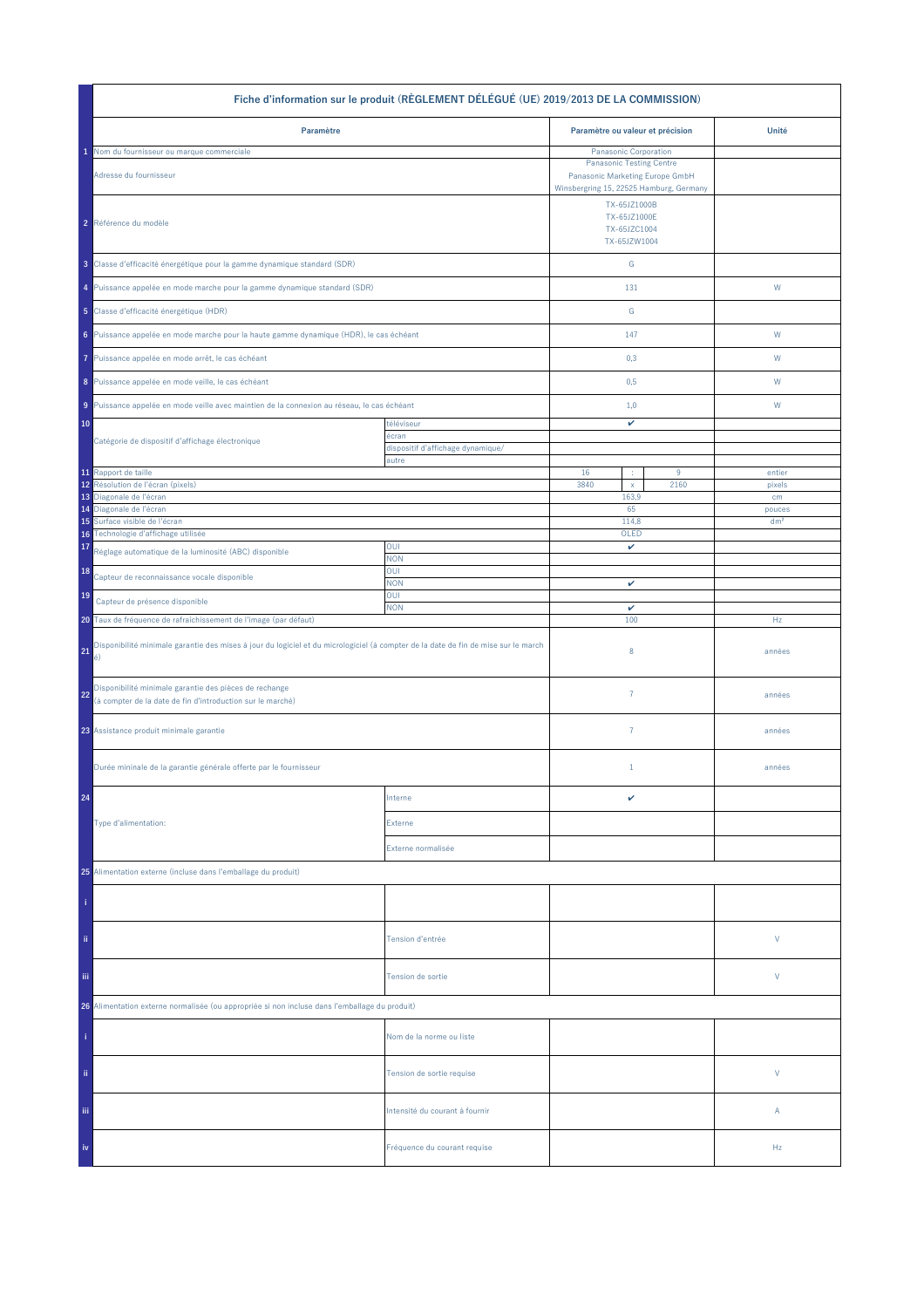| Produktdatenblatt (DELEGIERTE VERORDNUNG (EU) 2019/2013 DER KOMMISSION)                                                         |                             |                                                              |                                                                                                                                        |                 |  |
|---------------------------------------------------------------------------------------------------------------------------------|-----------------------------|--------------------------------------------------------------|----------------------------------------------------------------------------------------------------------------------------------------|-----------------|--|
| Parameter                                                                                                                       |                             | Parameter oder Wert und Genauigkeit                          |                                                                                                                                        | <b>Einheit</b>  |  |
| Name oder Handelsmarke des Lieferanten<br>Adresse des Lieferanten                                                               |                             |                                                              | Panasonic Corporation<br><b>Panasonic Testing Centre</b><br>Panasonic Marketing Europe GmbH<br>Winsbergring 15, 22525 Hamburg, Germany |                 |  |
| 2 Modellkennung                                                                                                                 |                             | TX-65JZ1000B<br>TX-65JZ1000E<br>TX-65JZC1004<br>TX-65JZW1004 |                                                                                                                                        |                 |  |
| 3 Energieeffizienzklasse bei StandardDynamikumfang (SDR)                                                                        |                             | ${\mathsf G}$                                                |                                                                                                                                        |                 |  |
| 4 Leistungsaufnahme im Ein-Zustand bei Standard-Dynamikumfang (SDR)                                                             |                             | 131                                                          |                                                                                                                                        | W               |  |
| 5 Energieeffizienzklasse (HDR)                                                                                                  |                             | G                                                            |                                                                                                                                        |                 |  |
| 6 Leistungsaufnahme im Ein-Zustand bei hohem Dynamikumfang (HDR), falls vorhanden                                               |                             | 147                                                          |                                                                                                                                        | W               |  |
| 7 Leistungsaufnahme im Aus-Zustand, falls zutreffend                                                                            |                             | 0,3                                                          |                                                                                                                                        | W               |  |
| 8 Leistungsaufnahme im Bereitschaftszustand, falls zutreffend                                                                   |                             | 0,5                                                          |                                                                                                                                        | W               |  |
| 9 Leistungsaufnahme im vernetzten Bereitschaftsbetrieb, falls zutreffend                                                        |                             | 1,0                                                          |                                                                                                                                        | W               |  |
| 10                                                                                                                              | Fernsehgerät<br>Monitor     | v                                                            |                                                                                                                                        |                 |  |
| Art des elektronischen Displays                                                                                                 | Signage-Display<br>sonstige |                                                              |                                                                                                                                        |                 |  |
| 11 Seitenverhältnis                                                                                                             |                             | 16<br>÷                                                      | $9\,$                                                                                                                                  | ganze Zahl      |  |
| 12 Bildschirmauflösung (Pixel)                                                                                                  |                             | 3840<br>$\mathsf{x}$                                         | 2160                                                                                                                                   | Pixel           |  |
| 13 Bildschirmdiagonale<br>Bildschirmdiagonale<br>14                                                                             |                             | 163,9<br>65                                                  |                                                                                                                                        | cm<br>Zoll      |  |
| Sichtbare Bildschirmfläche<br>15                                                                                                |                             | 114,8                                                        |                                                                                                                                        | dm <sup>2</sup> |  |
| Verwendete Panel-Technologie<br>16                                                                                              | JA                          | OLED<br>v                                                    |                                                                                                                                        |                 |  |
| 17<br>Automatische Helligkeitsregelung (ABC) vorhanden                                                                          | <b>NEIN</b>                 |                                                              |                                                                                                                                        |                 |  |
| 18<br>Spracherkennungssensor vorhanden                                                                                          | JA<br><b>NEIN</b>           | v                                                            |                                                                                                                                        |                 |  |
| 19<br>Anwesenheitssensor vorhanden                                                                                              | JA<br><b>NEIN</b>           | $\checkmark$                                                 |                                                                                                                                        |                 |  |
| 20 Bildwiederholfrequenz(Standard)                                                                                              |                             | 100                                                          |                                                                                                                                        | Hz              |  |
| Mindestens garantierte Software- und Firmware-Aktualisierungen<br>21<br>(ab dem Zeitpunkt der Beendigung des Inverkehrbringens) |                             | 8                                                            |                                                                                                                                        | Jahr            |  |
| Mindestens garantierte Verfügbarkeit von Ersatzteilen<br>22<br>(ab dem Zeitpunkt der Beendigung des Inverkehrbringens)          |                             | $\overline{7}$                                               |                                                                                                                                        | Jahr            |  |
| 23 Mindestens garantierte Produktunterstützung                                                                                  |                             | $\overline{7}$                                               |                                                                                                                                        | Jahr            |  |
| Mindestlaufzeit der vom Lieferanten angebotenen allgemeinen Garantie                                                            |                             | $\mathbf{1}$                                                 |                                                                                                                                        | Jahr            |  |
| 24                                                                                                                              | Intern                      | v                                                            |                                                                                                                                        |                 |  |
| Art der Stromversorgung (Netzteil)                                                                                              | extern                      |                                                              |                                                                                                                                        |                 |  |
|                                                                                                                                 | extern genormt              |                                                              |                                                                                                                                        |                 |  |
| 25 Externes Netzteil (nicht genormt, und in der Verkaufsverpackung enthalten)                                                   |                             |                                                              |                                                                                                                                        |                 |  |
|                                                                                                                                 |                             |                                                              |                                                                                                                                        |                 |  |
| ii.                                                                                                                             | Eingangsspannung            |                                                              |                                                                                                                                        | V               |  |
| Ϊij                                                                                                                             | Ausgangsspannung            |                                                              |                                                                                                                                        | V               |  |
| 26 Genormtes externes Netzteil (oder geeignetes Netzteil, falls nicht in der Verkaufsverpackung enthalten)                      |                             |                                                              |                                                                                                                                        |                 |  |
|                                                                                                                                 | Normbezeichnung oder Liste  |                                                              |                                                                                                                                        |                 |  |
| ii.                                                                                                                             | Benötigte Ausgangsspannung  |                                                              |                                                                                                                                        | V               |  |
| Ϊij                                                                                                                             | Benötigte Stromstärke       |                                                              |                                                                                                                                        | Α               |  |
| iv                                                                                                                              | Benötigte Stromfrequenz     |                                                              |                                                                                                                                        | Hz              |  |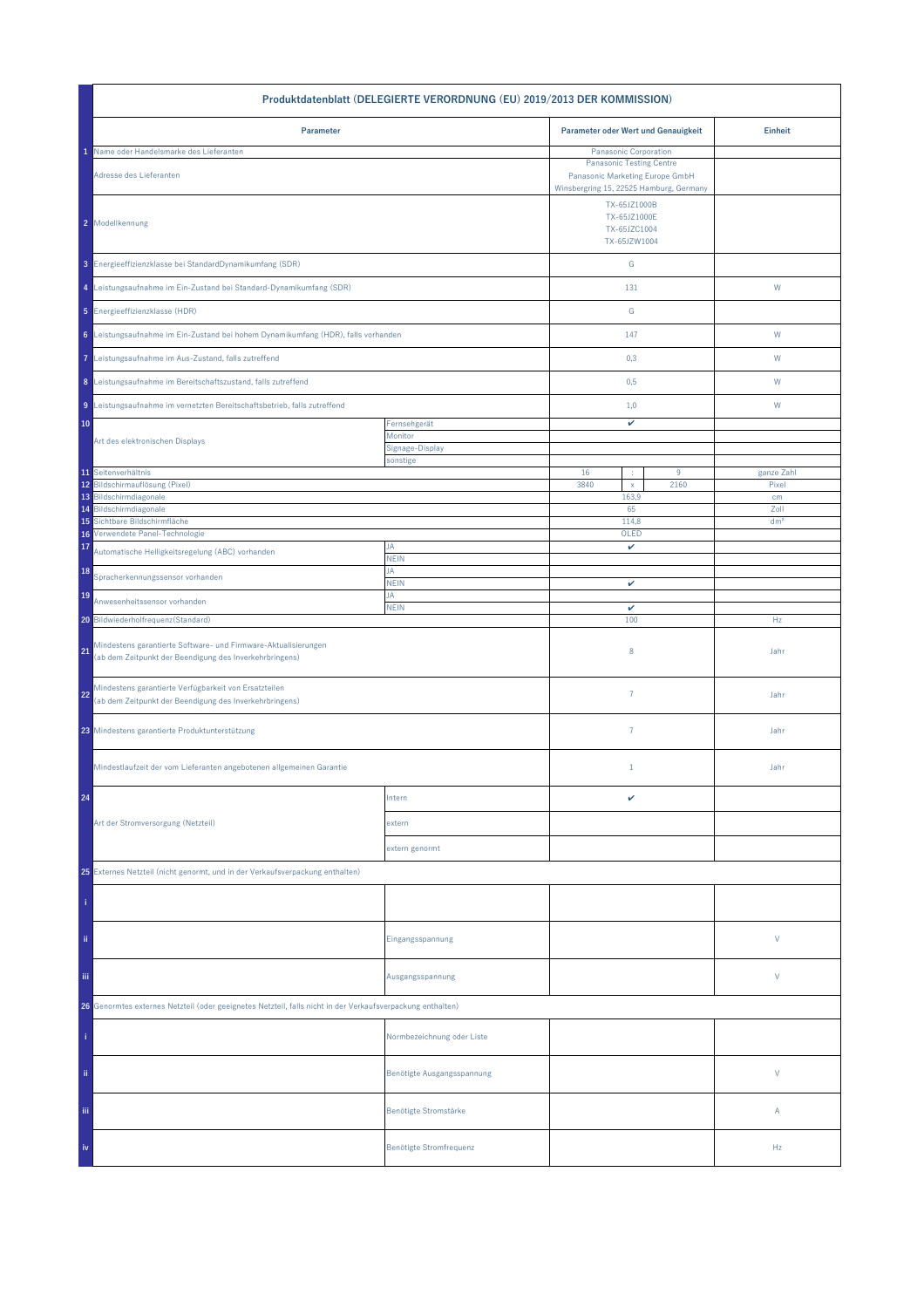| Productinformatieblad (GEDELEGEERDE VERORDENING (EU) 2019/2013 VAN DE COMMISSIE)                                                               |                                |                                                                                                                                        |                                                              |                 |  |
|------------------------------------------------------------------------------------------------------------------------------------------------|--------------------------------|----------------------------------------------------------------------------------------------------------------------------------------|--------------------------------------------------------------|-----------------|--|
| Parameter                                                                                                                                      |                                | <b>Parameter of Waarde en precisie</b>                                                                                                 |                                                              | <b>Eenheid</b>  |  |
| Naam van de leverancier of handelsmerk<br>Adres van de leverancier                                                                             |                                | Panasonic Corporation<br><b>Panasonic Testing Centre</b><br>Panasonic Marketing Europe GmbH<br>Winsbergring 15, 22525 Hamburg, Germany |                                                              |                 |  |
| 2 Typeaanduiding van het model                                                                                                                 |                                |                                                                                                                                        | TX-65JZ1000B<br>TX-65JZ1000E<br>TX-65JZC1004<br>TX-65JZW1004 |                 |  |
| 3 Energie-efficiëntieklasse voor SDR                                                                                                           |                                | ${\mathsf G}$                                                                                                                          |                                                              |                 |  |
| 4 Opgenomen vermogen in de gebruiksstand voor SDR                                                                                              |                                | 131                                                                                                                                    |                                                              | ${\mathsf W}$   |  |
| 5 Energie-efficiëntieklasse (HDR)                                                                                                              |                                | G                                                                                                                                      |                                                              |                 |  |
| 6 Opgenomen vermogen in de gebruiksstand in HDR-modus, indien geïmplementeerd                                                                  |                                | 147                                                                                                                                    |                                                              | W               |  |
| Opgenomen vermogen in uitstand, indien van toepassing<br>7                                                                                     |                                | 0,3                                                                                                                                    |                                                              | W               |  |
| 8 Opgenomen vermogen in stand-bystand, indien van toepassing                                                                                   |                                | 0,5                                                                                                                                    |                                                              | W               |  |
| 9 Opgenomen vermogen in netwerkgebonden stand-bystand, indien van toepassing                                                                   |                                | 1,0                                                                                                                                    |                                                              | W               |  |
| 10                                                                                                                                             | televisie<br>monitor           | v                                                                                                                                      |                                                              |                 |  |
| Categorie elektronisch beeldscherm                                                                                                             | informatiebeeldscherm<br>ander |                                                                                                                                        |                                                              |                 |  |
| 11 Beeldverhouding                                                                                                                             |                                | 16<br>÷                                                                                                                                | $9\,$                                                        | geheel getal    |  |
| 12<br>Schermresolutie (pixels)                                                                                                                 |                                | 3840<br>$\mathsf{x}$                                                                                                                   | 2160                                                         | pixels          |  |
| 13<br>Schermdiagonaal<br>Schermdiagonaal<br>14                                                                                                 |                                | 163,9<br>65                                                                                                                            |                                                              | cm<br>Zoll      |  |
| Zichtbaar schermoppervlak<br>15                                                                                                                |                                | 114,8                                                                                                                                  |                                                              | dm <sup>2</sup> |  |
| Gebruikte platteschermtechnologie<br>16                                                                                                        | JA                             | OLED<br>v                                                                                                                              |                                                              |                 |  |
| 17<br>Automatische helderheidsregeling (ABC) beschikbaar                                                                                       | <b>NEE</b>                     |                                                                                                                                        |                                                              |                 |  |
| 18<br>Spraakherkenningssensor beschikbaar                                                                                                      | JA<br><b>NEE</b>               | v                                                                                                                                      |                                                              |                 |  |
| 19<br>Aanwezigheidssensor beschikbaar                                                                                                          | JA<br><b>NEE</b>               | $\checkmark$                                                                                                                           |                                                              |                 |  |
| 20 Beeldverversingsfrequentie (standaard)                                                                                                      |                                | 100                                                                                                                                    |                                                              | Hz              |  |
| Minimale gegarandeerde beschikbaarheid van software- en firmwareupdates<br>21<br>(vanaf de datum waarop het in de handel brengen is beëindigd) |                                | 8                                                                                                                                      |                                                              | Jaar            |  |
| Minimale gegarandeerde beschikbaarheid van reserveonderdelen<br>22<br>(vanaf de datum waarop het in de handel brengen is beëindigd)            |                                | $\overline{7}$                                                                                                                         |                                                              | Jaar            |  |
| 23 Minimale gegarandeerde productondersteuning                                                                                                 |                                | $\overline{7}$                                                                                                                         |                                                              | Jaar            |  |
| Minimumduur van de door de leverancier geboden algemene garantie                                                                               |                                | $\mathbf{1}$                                                                                                                           |                                                              | Jaar            |  |
| 24                                                                                                                                             | Intern                         | v                                                                                                                                      |                                                              |                 |  |
| Type voeding:                                                                                                                                  | Extern                         |                                                                                                                                        |                                                              |                 |  |
|                                                                                                                                                | Gestandaardiseerd extern       |                                                                                                                                        |                                                              |                 |  |
| 25 Externe voeding (niet-gestandaardiseerd en in de doos van het product meegeleverd)                                                          |                                |                                                                                                                                        |                                                              |                 |  |
|                                                                                                                                                |                                |                                                                                                                                        |                                                              |                 |  |
| ii.                                                                                                                                            | Voedingsspanning               |                                                                                                                                        |                                                              | ٧               |  |
| Ϊij                                                                                                                                            | Uitgangsspanning               |                                                                                                                                        |                                                              | ٧               |  |
| 26 Externe gestandaardiseerde voeding (of geschikte indien niet in de doos van het product meegeleverd)                                        |                                |                                                                                                                                        |                                                              |                 |  |
|                                                                                                                                                | Naam van de standaard of lijst |                                                                                                                                        |                                                              |                 |  |
| ii.                                                                                                                                            | Vereiste uitgangs-spanning     |                                                                                                                                        |                                                              | V               |  |
| Ϊij                                                                                                                                            | Vereiste aangelever-de stroom  |                                                                                                                                        |                                                              | Α               |  |
| iv                                                                                                                                             | Vereiste stroomfrequentie      |                                                                                                                                        |                                                              | Hz              |  |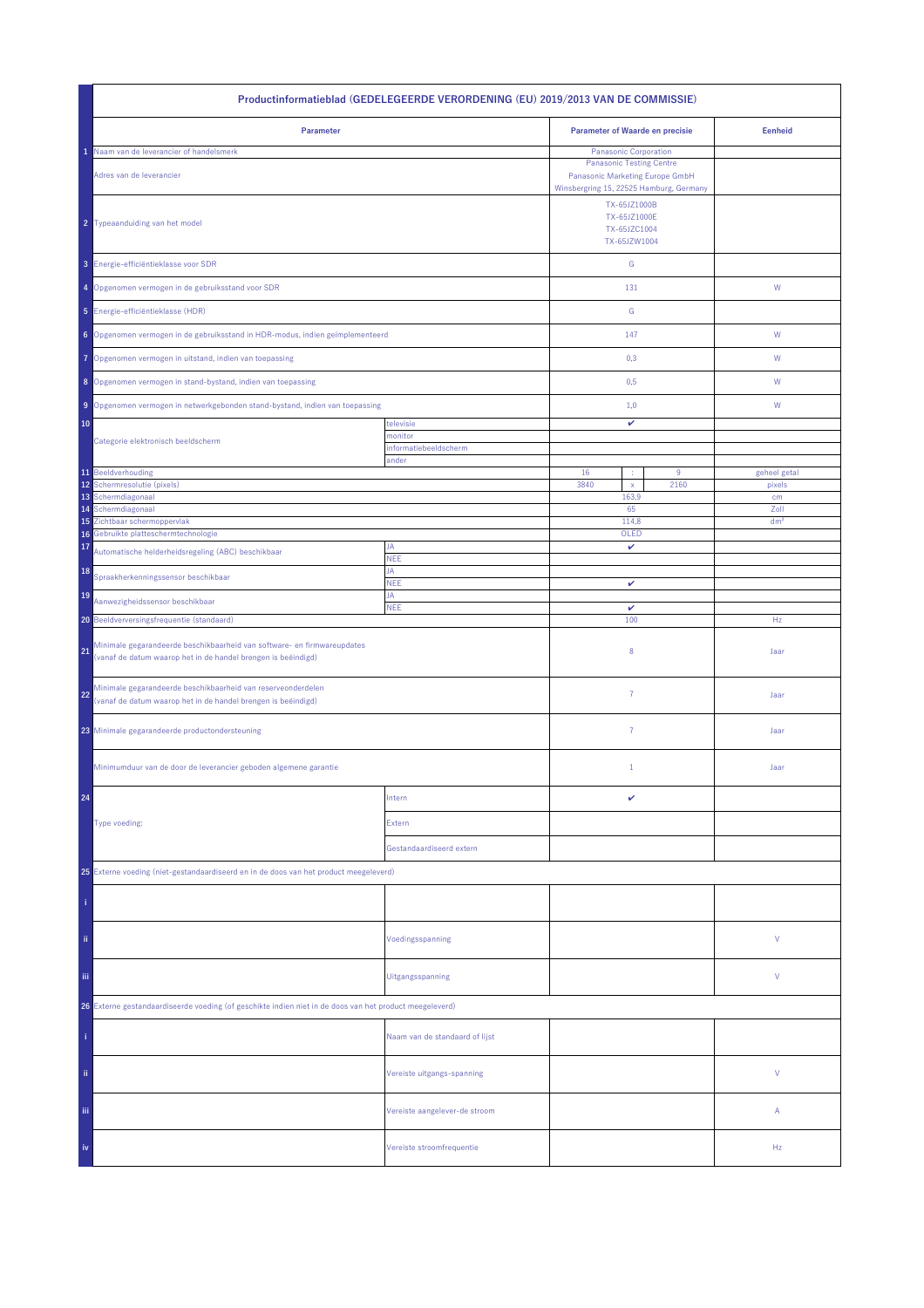| Ficha de información del producto (REGLAMENTO DELEGADO (UE) 2019/2013 DE LA COMISIÓN)                                                                            |                                   |                                                                                                         |           |                   |  |
|------------------------------------------------------------------------------------------------------------------------------------------------------------------|-----------------------------------|---------------------------------------------------------------------------------------------------------|-----------|-------------------|--|
| Parámetro                                                                                                                                                        |                                   | Parámetro o valor y precisión                                                                           |           | <b>Unidad</b>     |  |
| Nombre o marca del proveedor                                                                                                                                     |                                   | <b>Panasonic Corporation</b>                                                                            |           |                   |  |
| Dirección del proveedor                                                                                                                                          |                                   | <b>Panasonic Testing Centre</b><br>Panasonic Marketing Europe GmbH                                      |           |                   |  |
| 2 Identificador del modelo                                                                                                                                       |                                   | Winsbergring 15, 22525 Hamburg, Germany<br>TX-65JZ1000B<br>TX-65JZ1000E<br>TX-65JZC1004<br>TX-65JZW1004 |           |                   |  |
| 3 Clase de eficiencia energética para el rango dinámico normal (SDR)                                                                                             |                                   | ${\mathsf G}$                                                                                           |           |                   |  |
| 4 Demanda de potencia en modo encendido para el rango dinámico normal (SDR)                                                                                      |                                   | 131                                                                                                     |           | W                 |  |
| 5 Clase de eficiencia energética (HDR)                                                                                                                           |                                   | ${\mathbb G}$                                                                                           |           |                   |  |
| 6 Demanda de potencia en modo encendido para el alto rango dinámico (HDR), si se implementa                                                                      |                                   | 147                                                                                                     |           | W                 |  |
| Demanda de potencia en modo desactivado, en caso de aplicarse<br>7                                                                                               |                                   | 0,3                                                                                                     |           | W                 |  |
| 8 Demanda de potencia en modo preparado, en caso de aplicarse                                                                                                    |                                   | 0,5                                                                                                     |           | W                 |  |
| 9 Demanda de potencia en modo preparado en red, en caso de aplicarse                                                                                             |                                   | 1,0                                                                                                     |           | W                 |  |
| 10                                                                                                                                                               | televisión                        | v                                                                                                       |           |                   |  |
| Categoría de pantalla electrónica                                                                                                                                | monitor<br>señalización           |                                                                                                         |           |                   |  |
|                                                                                                                                                                  | otra                              |                                                                                                         |           |                   |  |
| 11 Ratio de tamaño<br>Resolución de la pantalla (en píxeles)<br>12                                                                                               |                                   | 16<br>÷<br>3840<br>$\mathsf{x}$                                                                         | 9<br>2160 | entero<br>pixeles |  |
| 13 Diagonal de la pantalla                                                                                                                                       |                                   | 163,9                                                                                                   |           | cm                |  |
| 14 Diagonal de la pantalla                                                                                                                                       |                                   | 65                                                                                                      |           | pulgadas          |  |
| Superficie visible de la pantalla<br>15<br>Tecnología usada en el panel                                                                                          |                                   | 114,8                                                                                                   |           | dm <sup>2</sup>   |  |
| 16<br>17<br>Control automático de brillo (ABC) disponible                                                                                                        | SÍ<br><b>NO</b>                   | OLED<br>v                                                                                               |           |                   |  |
| 18<br>Sensor de reconocimiento vocal disponible                                                                                                                  | SÍ<br>NO.                         | v                                                                                                       |           |                   |  |
| 19<br>Sensor de presencia disponible                                                                                                                             | SÍ<br><b>NO</b>                   | v                                                                                                       |           |                   |  |
| 20                                                                                                                                                               |                                   | 100                                                                                                     |           | Hz                |  |
| Disponibilidad mínima garantizada de actualizaciones de software y de firmware<br>21<br>(a partir de la fecha de introducción en el mercado de la última unidad) |                                   | 8                                                                                                       |           | año               |  |
| Disponibilidad mínima garantizada de actualizaciones de piezas de recambio<br>22<br>(a partir de la fecha de introducción en el mercado de la última unidad)     |                                   | 7                                                                                                       |           | año               |  |
| 23 Disponibilidad mínima garantizada de asistencia para el producto                                                                                              |                                   | $\overline{7}$                                                                                          |           | año               |  |
| Duración mínima de la garantía general ofrecida por el proveedor                                                                                                 |                                   | $1\,$                                                                                                   |           | año               |  |
| 24                                                                                                                                                               | Interna                           | v                                                                                                       |           |                   |  |
| Tipo de fuente de alimentación:                                                                                                                                  | externa                           |                                                                                                         |           |                   |  |
|                                                                                                                                                                  | externa normalizada               |                                                                                                         |           |                   |  |
| 25 Fuente de alimentación externa (no estandarizada e incluida en la caja del producto)                                                                          |                                   |                                                                                                         |           |                   |  |
|                                                                                                                                                                  |                                   |                                                                                                         |           |                   |  |
| ii.                                                                                                                                                              | Tensión de entrada                |                                                                                                         |           | V                 |  |
| Ϊij                                                                                                                                                              | Tensión de salida                 |                                                                                                         |           | V                 |  |
| Fuente de alimentación externa normalizada (o una adecuada, si no está incluida en la caja del producto)<br>26                                                   |                                   |                                                                                                         |           |                   |  |
|                                                                                                                                                                  | Nombre de la norma o lista        |                                                                                                         |           |                   |  |
| ii.                                                                                                                                                              | Tensión de salida requerida       |                                                                                                         |           | V                 |  |
| Ϊij                                                                                                                                                              | Intensidad de corriente requerida |                                                                                                         |           | Α                 |  |
| iv                                                                                                                                                               | Frecuencia de corriente requerida |                                                                                                         |           | Hz                |  |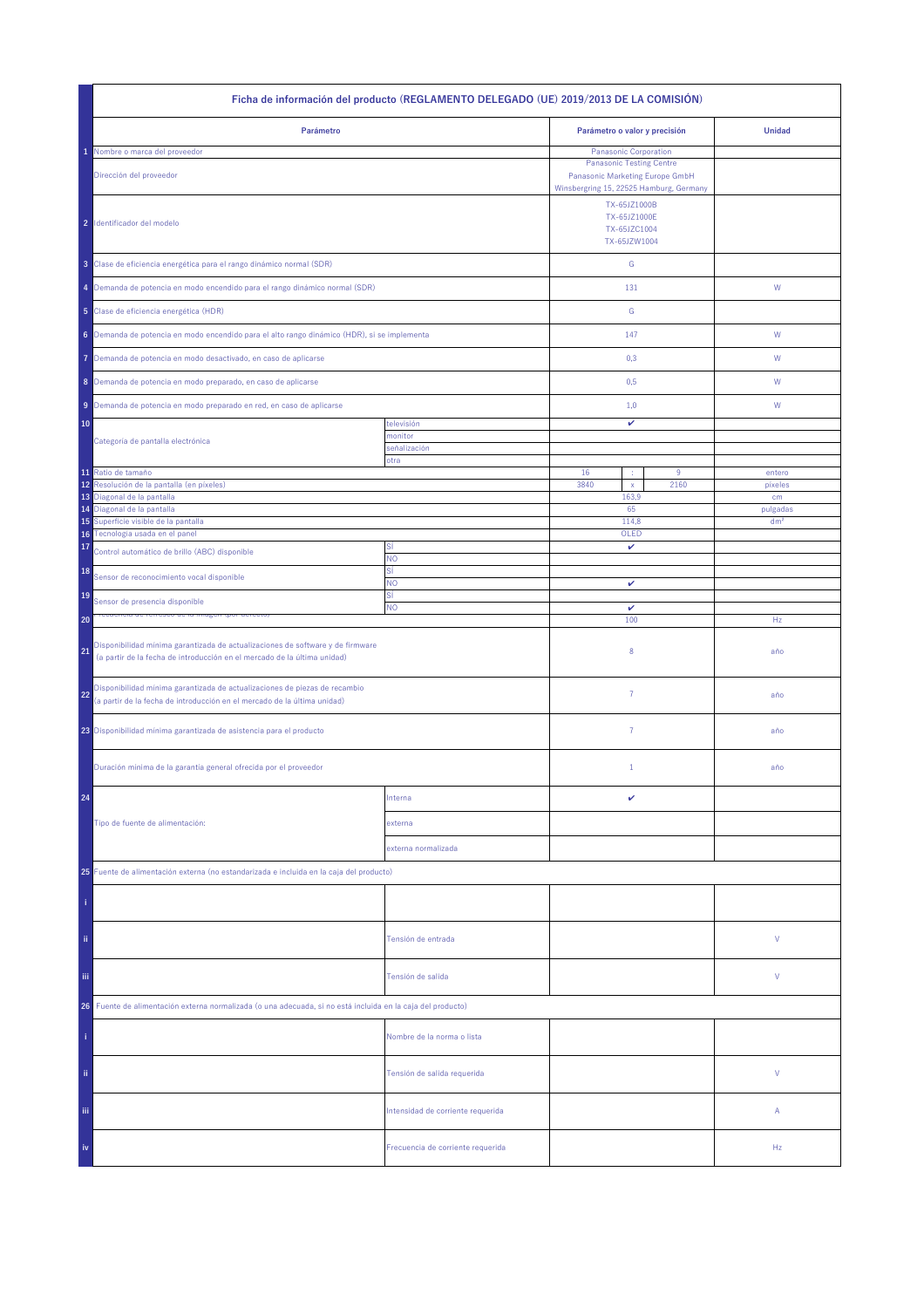| Ficha de informação do produto (REGULAMENTO DELEGADO (UE) 2019/2013 DA COMISSÃO)                                                     |                                      |                                                                                                                               |  |                  |  |
|--------------------------------------------------------------------------------------------------------------------------------------|--------------------------------------|-------------------------------------------------------------------------------------------------------------------------------|--|------------------|--|
| Parâmetro                                                                                                                            |                                      | Parâmetro ou valor e aproximação                                                                                              |  | <b>Unidade</b>   |  |
| Marca comercial ou nome do fornecedor                                                                                                |                                      | Panasonic Corporation                                                                                                         |  |                  |  |
| Endereço do fornecedor                                                                                                               |                                      | <b>Panasonic Testing Centre</b><br>Panasonic Marketing Europe GmbH<br>Winsbergring 15, 22525 Hamburg, Germany<br>TX-65JZ1000B |  |                  |  |
| 2 Identificador de modelo                                                                                                            |                                      | TX-65JZ1000E<br>TX-65JZC1004<br>TX-65JZW1004                                                                                  |  |                  |  |
| 3 Classe de eficiência energética em alcance dinâmico normal (SDR)                                                                   |                                      | ${\mathbb G}$                                                                                                                 |  |                  |  |
| 4 Consumo de energia no modo ligado em alcance dinâmico normal (SDR)                                                                 |                                      | 131                                                                                                                           |  | W                |  |
| 5 Classe de eficiência energética (HDR)                                                                                              |                                      | ${\mathbb G}$                                                                                                                 |  |                  |  |
| 6 Consumo de energia no modo ligado em grande alcance dinâmico (HDR), caso esteja disponível                                         |                                      | 147                                                                                                                           |  | ${\sf W}$        |  |
| Consumo de energia no modo desligado, se aplicável<br>Ô                                                                              |                                      | 0,3                                                                                                                           |  | W                |  |
| 8 Consumo de energia no modo de espera, se aplicável                                                                                 |                                      | 0,5                                                                                                                           |  | W                |  |
| Consumo de energia no modo de espera em rede, se aplicável<br>9<br>10                                                                | televisor                            | 1,0<br>v                                                                                                                      |  | W                |  |
| Categoria de ecrã eletrónico                                                                                                         | monitor<br>ecră de sinalização       |                                                                                                                               |  |                  |  |
|                                                                                                                                      | outros                               |                                                                                                                               |  |                  |  |
| 11 Relação dimensional                                                                                                               |                                      | 16<br>$9\,$                                                                                                                   |  | Números inteiros |  |
| Resolução do ecrã (píxeis)<br>12<br>13<br>Diagonal do ecrã                                                                           |                                      | 3840<br>2160<br>$\mathsf X$<br>163,9                                                                                          |  | pixeis<br>cm     |  |
| Diagonal do ecrã<br>14                                                                                                               |                                      | 65                                                                                                                            |  | polegadas        |  |
| Área visível do ecrã<br>15                                                                                                           |                                      | 114,8                                                                                                                         |  | dm <sup>2</sup>  |  |
| 16 Tecnologia de painel utilizada<br>17                                                                                              | <b>SIM</b>                           | OLED<br>v                                                                                                                     |  |                  |  |
| Controlo automático do brilho (CAB) disponível<br>18                                                                                 | NÃO<br><b>SIM</b>                    |                                                                                                                               |  |                  |  |
| Sensor de reconhecimento vocal disponível                                                                                            | NÃO                                  | v                                                                                                                             |  |                  |  |
| 19<br>Detetor de presença disponível                                                                                                 | <b>SIM</b><br>NÃO                    | $\checkmark$                                                                                                                  |  |                  |  |
| 20 Frequência de atualização de imagens (predefinido)                                                                                |                                      | 100                                                                                                                           |  | Hz               |  |
| Disponibilidade mínima garantida de atualizações de software e firmware<br>21<br>(a partir da data de termo da colocação no mercado) |                                      | 8                                                                                                                             |  | Ano              |  |
| Disponibilidade mínima garantida de peças sobressalentes<br>22<br>(a partir da data de termo da colocação no mercado)                |                                      | $\overline{7}$                                                                                                                |  | Ano              |  |
| 23 Garantia mínima de apoio ao produto                                                                                               |                                      | 7                                                                                                                             |  | Ano              |  |
| Duração mínima da garantia geral do fornecedor                                                                                       |                                      | $\mathbf{1}$                                                                                                                  |  | Ano              |  |
| 24                                                                                                                                   | Interna                              | v                                                                                                                             |  |                  |  |
| Tipo de fonte de alimentação:                                                                                                        | externa                              |                                                                                                                               |  |                  |  |
|                                                                                                                                      | externa normalizada                  |                                                                                                                               |  |                  |  |
| 25 Fonte de alimentação externa (não normalizada e incluída na embalagem do produto)                                                 |                                      |                                                                                                                               |  |                  |  |
|                                                                                                                                      |                                      |                                                                                                                               |  |                  |  |
| ii.                                                                                                                                  | Tensão de entrada                    |                                                                                                                               |  | V                |  |
| Ϊij                                                                                                                                  | Tensão de saída                      |                                                                                                                               |  | V                |  |
| 26 Fonte de alimentação externa normalizada (ou adequada, se não estiver incluída na embalagem do produto)                           |                                      |                                                                                                                               |  |                  |  |
|                                                                                                                                      | Nome normalizado ou lista            |                                                                                                                               |  |                  |  |
| ii.                                                                                                                                  | Requisito de tensão de saída         |                                                                                                                               |  | V                |  |
| Ϊij                                                                                                                                  | Requisito de corrente de alimentação |                                                                                                                               |  | Α                |  |
| iv                                                                                                                                   | Requisito de frequência da corrente  |                                                                                                                               |  | Hz               |  |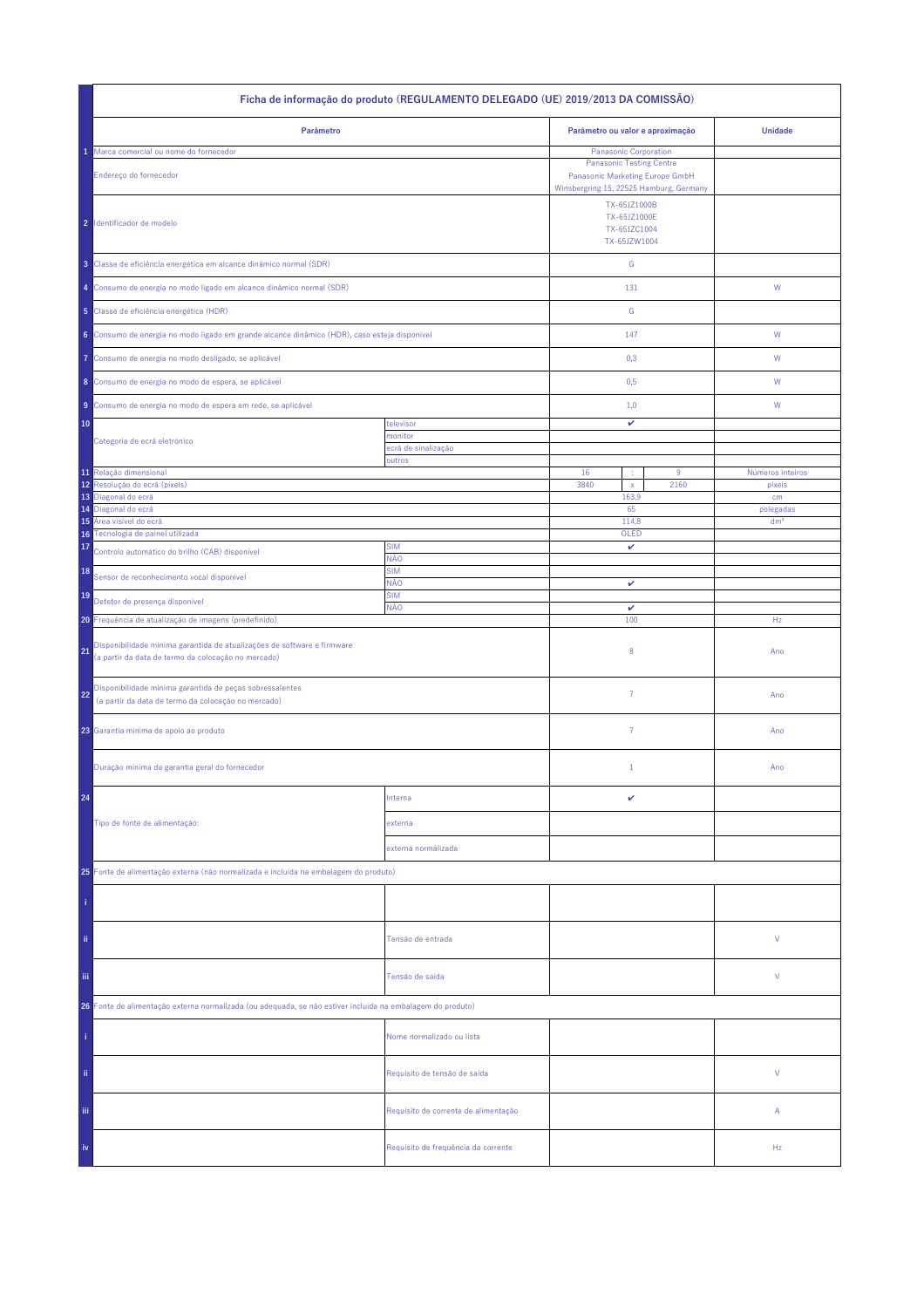|                                                                                                                                | Scheda informativa del prodotto (REGOLAMENTO DELEGATO (UE) 2019/2013 DELLA COMMISSIONE) |                                                                                                         |           |                        |
|--------------------------------------------------------------------------------------------------------------------------------|-----------------------------------------------------------------------------------------|---------------------------------------------------------------------------------------------------------|-----------|------------------------|
| Parametro                                                                                                                      |                                                                                         | Parametro o valore e precisione                                                                         |           | Unità                  |
| Nome o marchio del fornitore                                                                                                   |                                                                                         | Panasonic Corporation                                                                                   |           |                        |
| Indirizzo del fornitore                                                                                                        |                                                                                         | <b>Panasonic Testing Centre</b><br>Panasonic Marketing Europe GmbH                                      |           |                        |
| 2 Identificativo del modello                                                                                                   |                                                                                         | Winsbergring 15, 22525 Hamburg, Germany<br>TX-65JZ1000B<br>TX-65JZ1000E<br>TX-65JZC1004<br>TX-65JZW1004 |           |                        |
| 3 Classe di efficienza energetica per la gamma dinamica standard (SDR)                                                         |                                                                                         | ${\mathsf G}$                                                                                           |           |                        |
| 4 Potenza assorbita in modo acceso per la gamma dinamica standard (SDR)                                                        |                                                                                         | 131                                                                                                     |           | W                      |
| 5 Classe di efficienza energetica (HDR)                                                                                        |                                                                                         | ${\mathbb G}$                                                                                           |           |                        |
| 6 Potenza assorbita in modo acceso per la gamma dinamica alta (HDR), se pertinente                                             |                                                                                         | 147                                                                                                     |           | W                      |
| Potenza assorbita in modo spento, se applicabile<br>7                                                                          |                                                                                         | 0,3                                                                                                     |           | W                      |
| 8 Potenza assorbita in modo stand-by, se applicabile                                                                           |                                                                                         | 0,5                                                                                                     |           | W                      |
| 9 Potenza assorbita in modo stand-by in rete, se applicabile                                                                   |                                                                                         | 1,0                                                                                                     |           | W                      |
| 10                                                                                                                             | televisore<br>monitor                                                                   | v                                                                                                       |           |                        |
| Tipo di display elettronico                                                                                                    | segnaletica                                                                             |                                                                                                         |           |                        |
|                                                                                                                                | altro                                                                                   |                                                                                                         |           |                        |
| 11 Rapporto dimensioni<br>12 Risoluzione dello schermo (pixel)                                                                 |                                                                                         | 16<br>÷<br>3840<br>$\mathsf X$                                                                          | 9<br>2160 | numero intero<br>pixel |
| 13 Diagonale dello schermo                                                                                                     |                                                                                         | 163,9                                                                                                   |           | cm                     |
| 14 Diagonale dello schermo                                                                                                     |                                                                                         | 65                                                                                                      |           | pollici                |
| Superficie visibile dello schermo<br>15                                                                                        |                                                                                         | 114,8                                                                                                   |           | dm <sup>2</sup>        |
| Tecnologia del pannello<br>16                                                                                                  |                                                                                         | OLED                                                                                                    |           |                        |
| 17<br>Controllo automatico della luminosità (ABC) disponibile                                                                  | SÌ<br>NO.                                                                               | v                                                                                                       |           |                        |
| 18<br>Sensore di riconoscimento vocale disponibile                                                                             | sì<br>NO.                                                                               | v                                                                                                       |           |                        |
| 19<br>Sensore di rilevamento di presenza disponibile                                                                           | sì<br><b>NO</b>                                                                         | $\checkmark$                                                                                            |           |                        |
| 20 Tasso di frequenza di aggiornamento dell'immagine (predefinito)                                                             |                                                                                         | 100                                                                                                     |           | Hz                     |
| Disponibilità minima garantita degli aggiornamenti di software e firmware<br>21<br>(dalla data di fine immissione sul mercato) |                                                                                         | $\,$ 8 $\,$                                                                                             |           | Anno                   |
| Disponibilità minima garantita delle parti di ricambio<br>22<br>(dalla data di fine del collocamento sul mercato)              |                                                                                         | $\overline{7}$                                                                                          |           | Anno                   |
| 23 Assistenza tecnica minima garantita per il prodotto :                                                                       |                                                                                         | $\overline{7}$                                                                                          |           | Anno                   |
| Durata minima della garanzia generale offerta dal fornitore                                                                    |                                                                                         | $1\,$                                                                                                   |           | Anno                   |
| 24                                                                                                                             | Interno                                                                                 | v                                                                                                       |           |                        |
| Tipo di alimentatore                                                                                                           | esterno                                                                                 |                                                                                                         |           |                        |
|                                                                                                                                | esterno standardizzato                                                                  |                                                                                                         |           |                        |
| 25 Alimentatore esterno (non standardizzato e incluso nell'imballaggio del prodotto)                                           |                                                                                         |                                                                                                         |           |                        |
|                                                                                                                                |                                                                                         |                                                                                                         |           |                        |
| ii.                                                                                                                            | Tensione d'ingresso:                                                                    |                                                                                                         |           | V                      |
| iii.                                                                                                                           | Tensione di uscita                                                                      |                                                                                                         |           | V                      |
| 26 Alimentatore esterno standardizzato (o alimentatore esterno adatto se non incluso nell'imballaggio del prodotto)            |                                                                                         |                                                                                                         |           |                        |
|                                                                                                                                | Nome standard o elenco                                                                  |                                                                                                         |           |                        |
| ii.                                                                                                                            | Tensione in uscita necessaria                                                           |                                                                                                         |           | V                      |
| Ϊij                                                                                                                            | Intensità di corrente necessaria                                                        |                                                                                                         |           | Α                      |
| iv                                                                                                                             | Frequenza di corrente necessaria                                                        |                                                                                                         |           | Hz                     |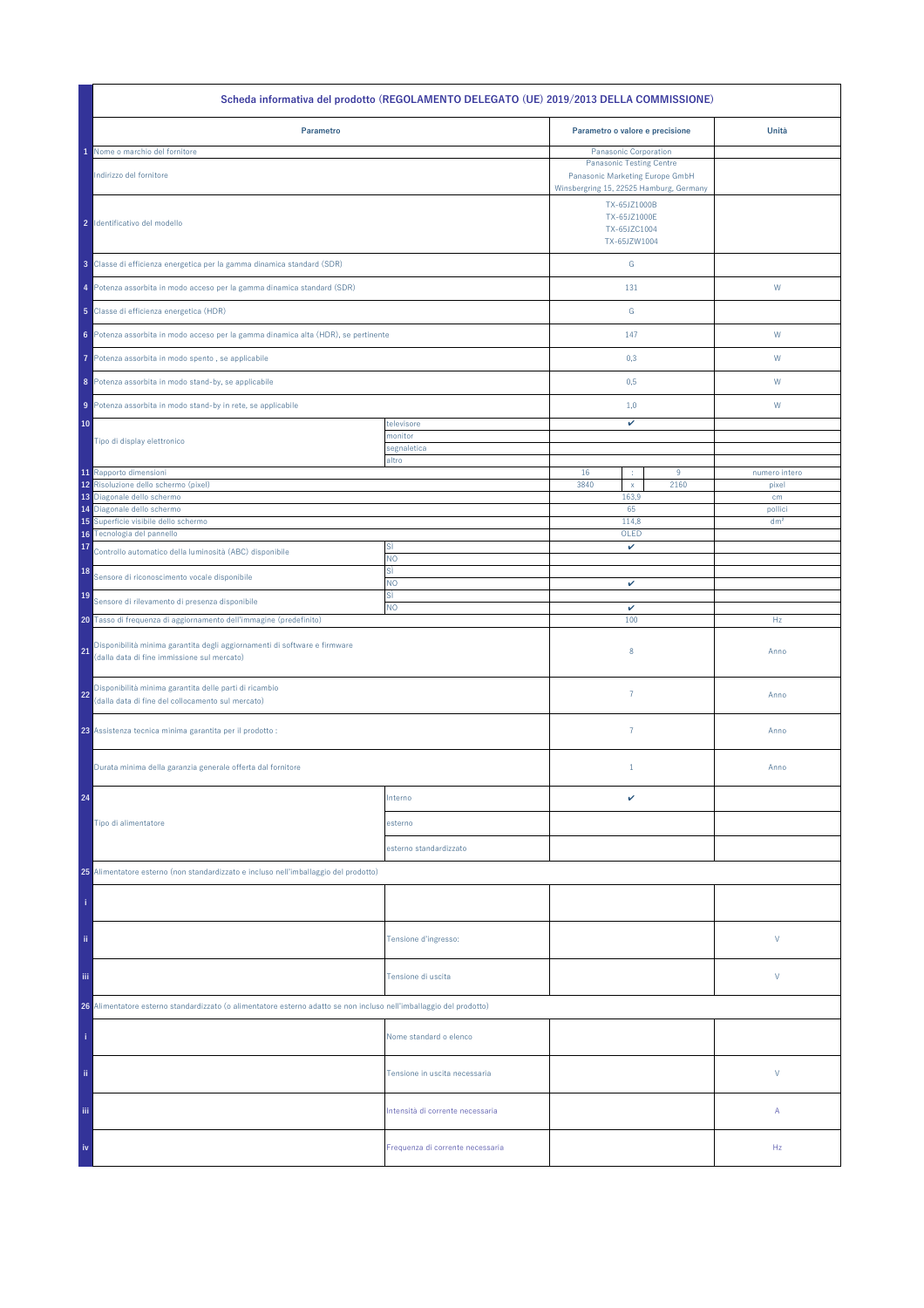| Produktinformationsblad (KOMMISSIONENS DELEGERADE FÖRORDNING (EU) 2019/2013)                                                                                 |                              |                                                                                                                                               |      |                 |  |
|--------------------------------------------------------------------------------------------------------------------------------------------------------------|------------------------------|-----------------------------------------------------------------------------------------------------------------------------------------------|------|-----------------|--|
| Parameter                                                                                                                                                    |                              | Parameter eller värde och precision                                                                                                           |      | <b>Enhet</b>    |  |
| Leverantörens namn eller varumärke<br>Leverantörens adress                                                                                                   |                              | <b>Panasonic Corporation</b><br><b>Panasonic Testing Centre</b><br>Panasonic Marketing Europe GmbH<br>Winsbergring 15, 22525 Hamburg, Germany |      |                 |  |
| 2 Modellbeteckning                                                                                                                                           |                              | TX-65JZ1000B<br>TX-65JZ1000E<br>TX-65JZC1004<br>TX-65JZW1004                                                                                  |      |                 |  |
| 3 Energieffektivitetsklass för SDR (Standard Dynamic Range)                                                                                                  |                              | ${\mathsf G}$                                                                                                                                 |      |                 |  |
| 4 Effektbehov i påläge för SDR (Standard Dynamic Range)                                                                                                      |                              | 131                                                                                                                                           |      | ${\mathsf W}$   |  |
| 5 Energieffektivitetsklass för HDR (High Definition Range)                                                                                                   |                              | ${\mathbb G}$                                                                                                                                 |      |                 |  |
| 6 Effektbehov i påläge för HDR (High Dynamic Range), om sådan finns                                                                                          |                              | 147                                                                                                                                           |      | W               |  |
| 7 Effektbehov i frånläge, i tillämpliga fall                                                                                                                 |                              | 0,3                                                                                                                                           |      | W               |  |
| 8 Effektbehov i standbyläge, i tillämpliga fall                                                                                                              |                              | 0,5                                                                                                                                           |      | W               |  |
| 9 Effektbehov i nätverksanslutet standbyläge, i tillämpliga fall                                                                                             |                              | 1,0                                                                                                                                           |      | W               |  |
| 10                                                                                                                                                           | tv-apparat<br>datorskärm     | v                                                                                                                                             |      |                 |  |
| Kategori av elektronisk bildskärm                                                                                                                            | skyltningsskärm<br>övriga    |                                                                                                                                               |      |                 |  |
| 11 Höjd-breddförhållande                                                                                                                                     |                              | 16<br>$9\,$<br>÷                                                                                                                              |      | Heltal          |  |
| 12 Skärmupplösning (pixlar)<br>13 Skärmdiagonal                                                                                                              |                              | 3840<br>$\mathsf{x}$<br>163,9                                                                                                                 | 2160 | Pixlar<br>cm    |  |
| Skärmdiagonal<br>14                                                                                                                                          |                              | 65                                                                                                                                            |      | tum             |  |
| Synlig bildskärmsarea<br>15<br>Bildskärmsteknik<br>16                                                                                                        |                              | 114,8<br>OLED                                                                                                                                 |      | dm <sup>2</sup> |  |
| 17<br>Automatisk ljusstyrkereglering (ABC) tillgänglig                                                                                                       | JA<br><b>NEJ</b>             | v                                                                                                                                             |      |                 |  |
| 18<br>Sensor för taligenkänning tillgänglig                                                                                                                  | JA<br><b>NEJ</b>             | v                                                                                                                                             |      |                 |  |
| 19<br>Närvarosensor tillgänglig                                                                                                                              | JA                           |                                                                                                                                               |      |                 |  |
| 20 Bilduppdateringsfrekvens (standard)                                                                                                                       | <b>NEJ</b>                   | $\checkmark$<br>100                                                                                                                           |      | Hz              |  |
| Minsta garanterade tillgång till uppdateringar av fast programvara och annan programvara<br>21<br>(från och med den dag då utsläppandet på marknaden upphör) |                              | 8                                                                                                                                             |      | År              |  |
| Minsta garanterad tillgång till reservdelar<br>22<br>(från och med den dag då utsläppandet på marknaden upphör)                                              |                              | $\overline{7}$                                                                                                                                |      | År              |  |
| 23 Minsta garanterade produktsupport                                                                                                                         |                              | $\overline{7}$                                                                                                                                |      | År              |  |
| Kortaste giltighetsperiod för leverantörens garanti                                                                                                          |                              | $\mathbf{1}$                                                                                                                                  |      | År              |  |
| 24                                                                                                                                                           | internt                      | v                                                                                                                                             |      |                 |  |
| Typ av strömförsörjning (nätaggregat)                                                                                                                        | externt                      |                                                                                                                                               |      |                 |  |
|                                                                                                                                                              | standardiserat externt       |                                                                                                                                               |      |                 |  |
| 25 Ej standardiserat externt nätaggregat (som finns med i förpackningen)                                                                                     |                              |                                                                                                                                               |      |                 |  |
|                                                                                                                                                              |                              |                                                                                                                                               |      |                 |  |
| ii.                                                                                                                                                          | Ingående spänning            |                                                                                                                                               |      | ٧               |  |
| Ϊij                                                                                                                                                          | Utgående spänning            |                                                                                                                                               |      | ٧               |  |
| 26 Standardiserat externt nätaggregat (eller lämpligt sådant om det inte finns med i produktens förpackning)                                                 |                              |                                                                                                                                               |      |                 |  |
|                                                                                                                                                              | Namn på standard eller lista |                                                                                                                                               |      |                 |  |
| ii.                                                                                                                                                          | Krav på utgående spänning    |                                                                                                                                               |      | V               |  |
| Ϊij                                                                                                                                                          | Krav på utgående strömstyrka |                                                                                                                                               |      | Α               |  |
| iv                                                                                                                                                           | Krav på strömmens frekvens   |                                                                                                                                               |      | Hz              |  |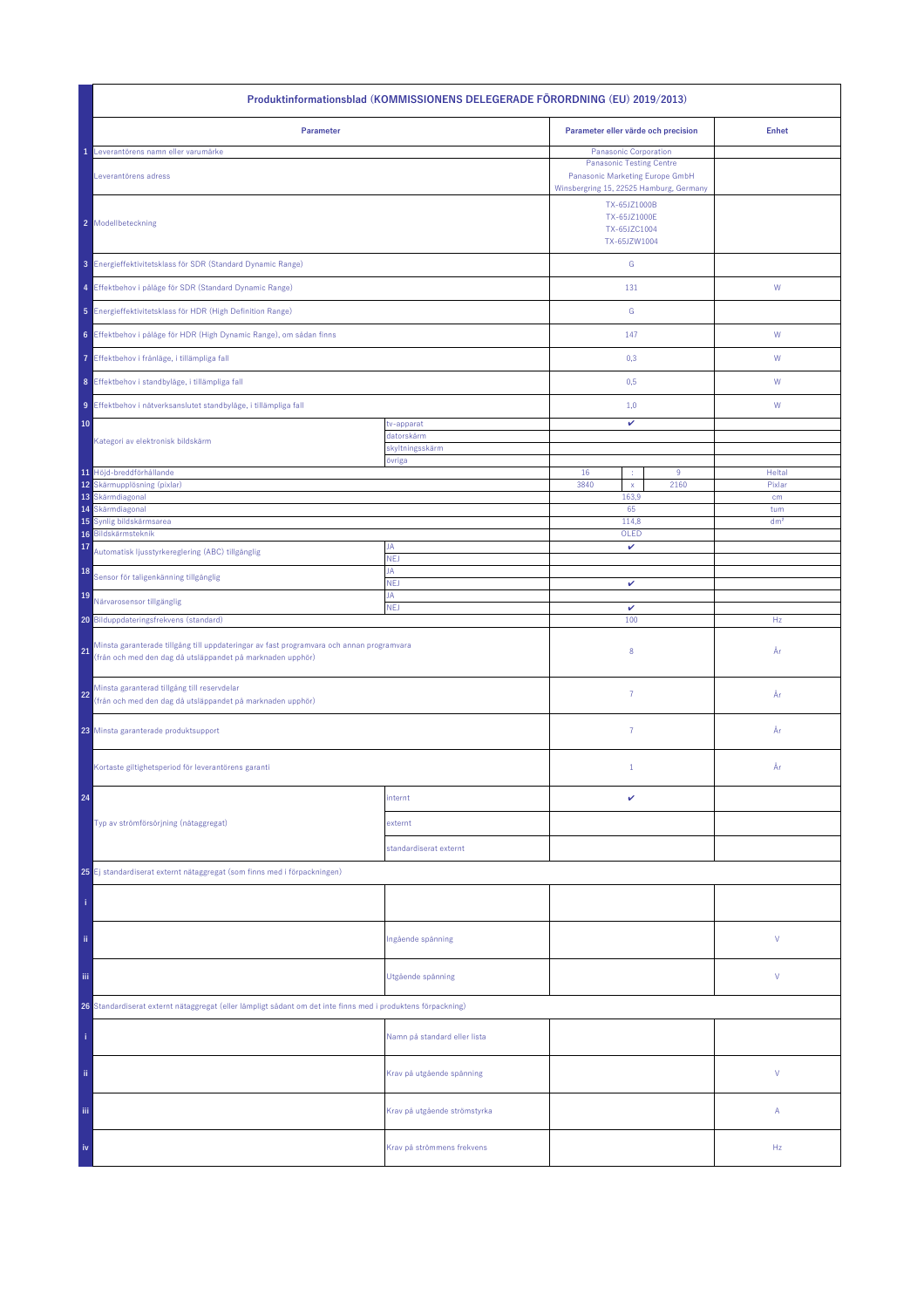| Produktdatablad (KOMMISSIONENS DELEGEREDE FORORDNING (EU) 2019/2013)                                                 |                                 |                                                                                                               |                           |  |  |
|----------------------------------------------------------------------------------------------------------------------|---------------------------------|---------------------------------------------------------------------------------------------------------------|---------------------------|--|--|
| Parameter                                                                                                            |                                 | Parameter eller værdi og præcisering                                                                          | <b>Enhed</b>              |  |  |
| Leverandørens navn eller varemærke                                                                                   |                                 | Panasonic Corporation                                                                                         |                           |  |  |
| Leverandørens adresse                                                                                                |                                 | <b>Panasonic Testing Centre</b><br>Panasonic Marketing Europe GmbH<br>Winsbergring 15, 22525 Hamburg, Germany |                           |  |  |
| 2 Modelidentifikation                                                                                                |                                 | TX-65JZ1000B<br>TX-65JZ1000E<br>TX-65JZC1004<br>TX-65JZW1004                                                  |                           |  |  |
| 3 Energieffektivitetsklasse i standard dynamikområde (SDR)                                                           |                                 | ${\mathbb G}$                                                                                                 |                           |  |  |
| 4 Effektforbrug i tændt tilstand i standard dynamikområde (SDR)                                                      |                                 | 131                                                                                                           | W                         |  |  |
| 5 Energieffektivitetsklasse (HDR)                                                                                    |                                 | ${\mathbb G}$                                                                                                 |                           |  |  |
| 6 Effektforbrug i tændt tilstand i højt dynamikområde (HDR), hvis dette er implementeret                             |                                 | 147                                                                                                           | ${\sf W}$                 |  |  |
| 7 Effektforbrug i slukket tilstand, hvis relevant                                                                    |                                 | 0,3                                                                                                           | W                         |  |  |
| 8 Effektforbrug i standbytilstand, hvis relevant                                                                     |                                 | 0,5                                                                                                           | W                         |  |  |
| 9 Effektforbrug i netværksforbundet standbytilstand, hvis relevant                                                   |                                 | 1,0                                                                                                           | W                         |  |  |
| 10                                                                                                                   | fjernsyn                        | $\checkmark$                                                                                                  |                           |  |  |
| Elektronisk skærmkategori                                                                                            | monitor<br>informationsskærm    |                                                                                                               |                           |  |  |
|                                                                                                                      | andre                           |                                                                                                               |                           |  |  |
| 11 Størrelsesforhold<br>12<br>Skærmopløsning (pixel)                                                                 |                                 | 16<br>$9\,$<br>3840<br>2160<br>$\mathsf X$                                                                    | hele tal<br>pixel         |  |  |
| 13 Skærmdiagonal                                                                                                     |                                 | 163,9                                                                                                         | cm                        |  |  |
| Skærmdiagonal<br>14<br>15<br>Synligt skærmareal                                                                      |                                 | 65<br>114,8                                                                                                   | tommer<br>dm <sup>2</sup> |  |  |
| 16 Anvendt panelteknologi                                                                                            |                                 | OLED                                                                                                          |                           |  |  |
| 17<br>Automatisk lysstyrkekontrol (ABC)                                                                              | JA<br>NEJ                       | v                                                                                                             |                           |  |  |
| 18<br>Stemmegenkendelsessensor                                                                                       | JA<br><b>NEJ</b>                | $\checkmark$                                                                                                  |                           |  |  |
| 19<br>Tilstedeværelsessensor                                                                                         | JA<br><b>NEJ</b>                | v                                                                                                             |                           |  |  |
| 20 Opdateringsfrekvens (standard)                                                                                    |                                 | 100                                                                                                           | Hz                        |  |  |
| Garanteret minimumsadgang til software og firmwareopdateringer<br>21<br>(fra datoen for afslutning af markedsføring) |                                 | 8                                                                                                             | år                        |  |  |
| Garanteret minimumsadgang til reservedele<br>22<br>(fra datoen for afslutning af markedsføring)                      |                                 | $\overline{7}$                                                                                                | år                        |  |  |
| 23 Garanteret minimumsadgang til produktsupport                                                                      |                                 | $\overline{7}$                                                                                                | år                        |  |  |
| Mindstevarigheden af den garanti, som leverandøren tilbyder                                                          |                                 | $\mathbf{1}$                                                                                                  | år                        |  |  |
| 24                                                                                                                   | Internal                        | v                                                                                                             |                           |  |  |
| Strømforsyningstype                                                                                                  | External                        |                                                                                                               |                           |  |  |
|                                                                                                                      | <b>Standardised external</b>    |                                                                                                               |                           |  |  |
| 25 Ekstern strømforsyning (ikkestandardiseret og indeholdt i produktboksen)                                          |                                 |                                                                                                               |                           |  |  |
|                                                                                                                      |                                 |                                                                                                               |                           |  |  |
| ii.                                                                                                                  | Indgangsspænding                |                                                                                                               | V                         |  |  |
| Ϊij                                                                                                                  | Udgangsspænding                 |                                                                                                               | V                         |  |  |
| 26 Standardiseret ekstern strømforsyning (eller egnet, hvis ikke leveret med produktet)                              |                                 |                                                                                                               |                           |  |  |
|                                                                                                                      | Standardbetegnelse eller -liste |                                                                                                               |                           |  |  |
| ii.                                                                                                                  | Påkrævet udgangsspænding        |                                                                                                               | V                         |  |  |
| iii.                                                                                                                 | Påkrævet strømstyrke            |                                                                                                               | Α                         |  |  |
| iv                                                                                                                   | Påkrævet frekvens               |                                                                                                               | Hz                        |  |  |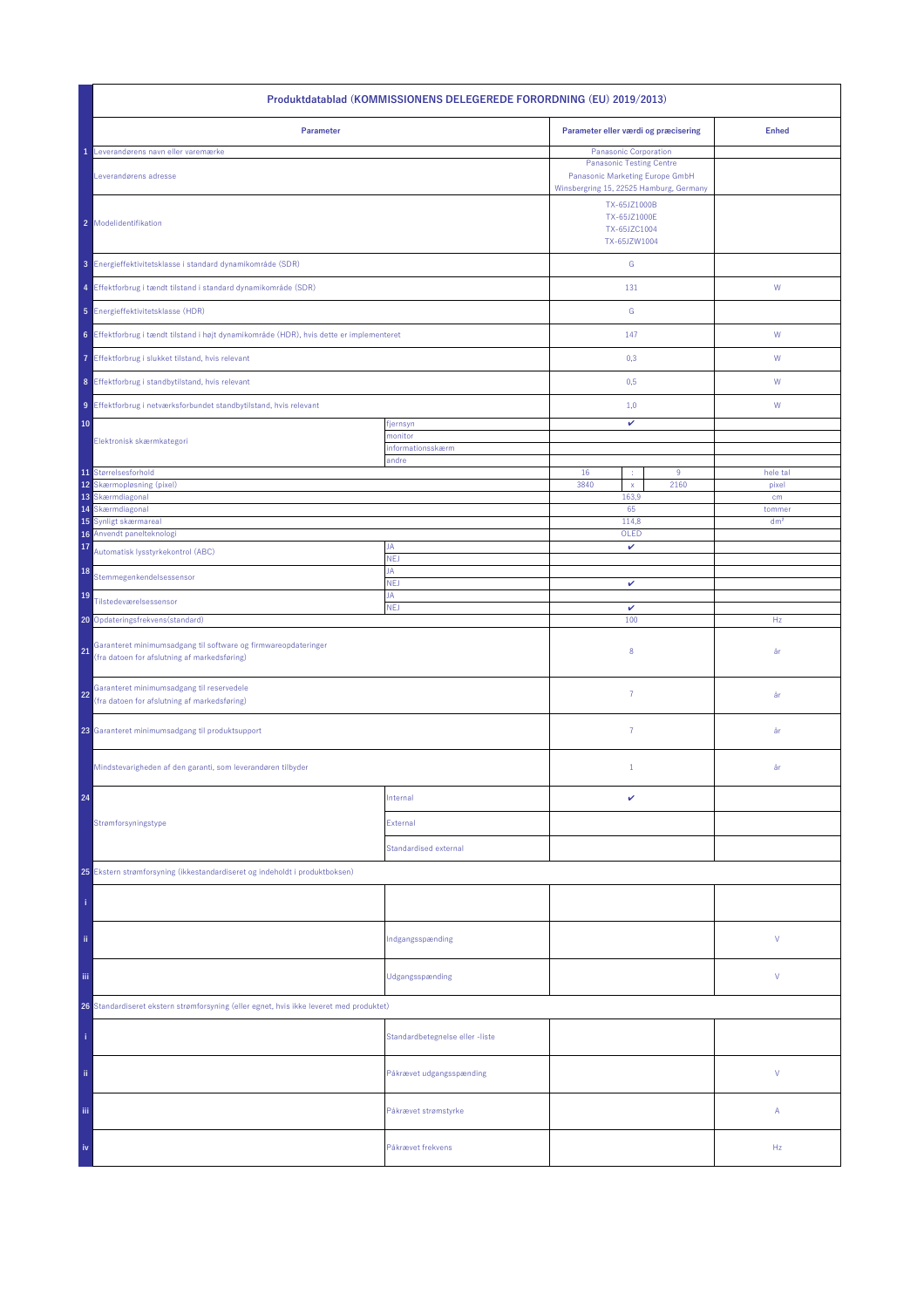| Produkt informasjonsark (EU-forordning 2019/2013)                                                                       |                           |                                                              |                                                                                                                                        |                 |
|-------------------------------------------------------------------------------------------------------------------------|---------------------------|--------------------------------------------------------------|----------------------------------------------------------------------------------------------------------------------------------------|-----------------|
| Parameter                                                                                                               |                           | Parameter eller verdi og presisjon                           |                                                                                                                                        | <b>Enhet</b>    |
| Leverandørens navn eller varemerke<br>Leverandørens adresse                                                             |                           |                                                              | Panasonic Corporation<br><b>Panasonic Testing Centre</b><br>Panasonic Marketing Europe GmbH<br>Winsbergring 15, 22525 Hamburg, Germany |                 |
| 2 Modellidentifikator                                                                                                   |                           | TX-65JZ1000B<br>TX-65JZ1000E<br>TX-65JZC1004<br>TX-65JZW1004 |                                                                                                                                        |                 |
| 3 Energieffektivitetsklasse for Standard Dynamisk Rekkevidde (SDR)                                                      |                           | ${\mathsf G}$                                                |                                                                                                                                        |                 |
| 4 På-modus strømbehov for Standard Dynamisk Rekkevidde (SDR)                                                            |                           | 131                                                          |                                                                                                                                        | ${\mathsf W}$   |
| 5 Energieffektivitetsklasse (HDR)                                                                                       |                           | G                                                            |                                                                                                                                        |                 |
| 6 På-modus strømbehov i Høyt Dynamisk Område (HDR) modus, hvis implementert                                             |                           | 147                                                          |                                                                                                                                        | W               |
| 7 Av-modus, strømbehov, hvis aktuelt                                                                                    |                           | 0,3                                                          |                                                                                                                                        | W               |
| 8 Standby-modus strømbehov, hvis aktuelt                                                                                |                           | 0,5                                                          |                                                                                                                                        | W               |
| 9 Nettverks standby-modus strømbehov, hvis aktuelt                                                                      |                           | 1,0                                                          |                                                                                                                                        | W               |
| 10                                                                                                                      | fjernsyn<br>monitor       | v                                                            |                                                                                                                                        |                 |
| Elektronisk display kategori                                                                                            | skilt<br>annet            |                                                              |                                                                                                                                        |                 |
| 11 Størrelsesforhold                                                                                                    |                           | 16<br>$9\,$<br>÷                                             |                                                                                                                                        | heltallige      |
| 12<br>Skjermoppløsning (piksler)<br>13 Skjermdiagonal                                                                   |                           | 3840<br>2160<br>$\mathsf{x}$<br>163,9                        |                                                                                                                                        | piksler<br>cm   |
| 14 Skjermdiagonal                                                                                                       |                           | 65                                                           |                                                                                                                                        | tommer          |
| 15 Synlig skjermområde                                                                                                  |                           | 114,8                                                        |                                                                                                                                        | dm <sup>2</sup> |
| 16 Brukt panelteknologi<br>17<br>Automatisk lysstyrkekontroll (ABC) tilgjengelig                                        | JA                        | OLED<br>v                                                    |                                                                                                                                        |                 |
| 18                                                                                                                      | <b>NEI</b><br>JA          |                                                              |                                                                                                                                        |                 |
| Stemmegjenkjenningssensor tilgjengelig<br>19                                                                            | <b>NEI</b><br>JA          | $\checkmark$                                                 |                                                                                                                                        |                 |
| Tilstedeværelsessensor tilgjengelig<br>Frekvens for bildeoppdatering (misligholde)<br>20 <sub>1</sub>                   | <b>NEI</b>                | $\checkmark$<br>100                                          |                                                                                                                                        | Hz              |
| Minimum garantert tilgang til programvare- og fastvareoppdateringer<br>21<br>(fra slutten av markedsføringstidspunktet) |                           | 8                                                            |                                                                                                                                        | År              |
| Minimum garantert tilgang til reservedeler<br>22<br>(fra slutten av markedsføringstidspunktet)                          |                           | $\overline{7}$                                               |                                                                                                                                        | År              |
| 23 Minimum garantert produktstøtte                                                                                      |                           | $\overline{7}$                                               |                                                                                                                                        | År              |
| Minimum varighet av den generelle garantien som tilbys av leverandøren                                                  |                           | $\mathbf{1}$                                                 |                                                                                                                                        | År              |
| 24                                                                                                                      | Intern                    | v                                                            |                                                                                                                                        |                 |
| Type strømforsyning                                                                                                     | ekstern                   |                                                              |                                                                                                                                        |                 |
|                                                                                                                         | standardisert ekstern     |                                                              |                                                                                                                                        |                 |
| 25 Ekstern strømforsyning (ikke standardisert og inkludert i produktboksen)                                             |                           |                                                              |                                                                                                                                        |                 |
|                                                                                                                         |                           |                                                              |                                                                                                                                        |                 |
| ii.                                                                                                                     | Inngangsspenning          |                                                              |                                                                                                                                        | V               |
| iii.                                                                                                                    | Utgangsspenning           |                                                              |                                                                                                                                        | V               |
| 26 Ekstern standard egnet strømforsyning (hvis ikke inkludert i produktboksen)                                          |                           |                                                              |                                                                                                                                        |                 |
|                                                                                                                         | Standard navn eller liste |                                                              |                                                                                                                                        |                 |
| ii.                                                                                                                     | Krevd utgangsspenning     |                                                              |                                                                                                                                        | V               |
| Ϊij                                                                                                                     | Krevd levert strøm        |                                                              |                                                                                                                                        | Α               |
| iv                                                                                                                      | Krevd strømfrekvens       |                                                              |                                                                                                                                        | Hz              |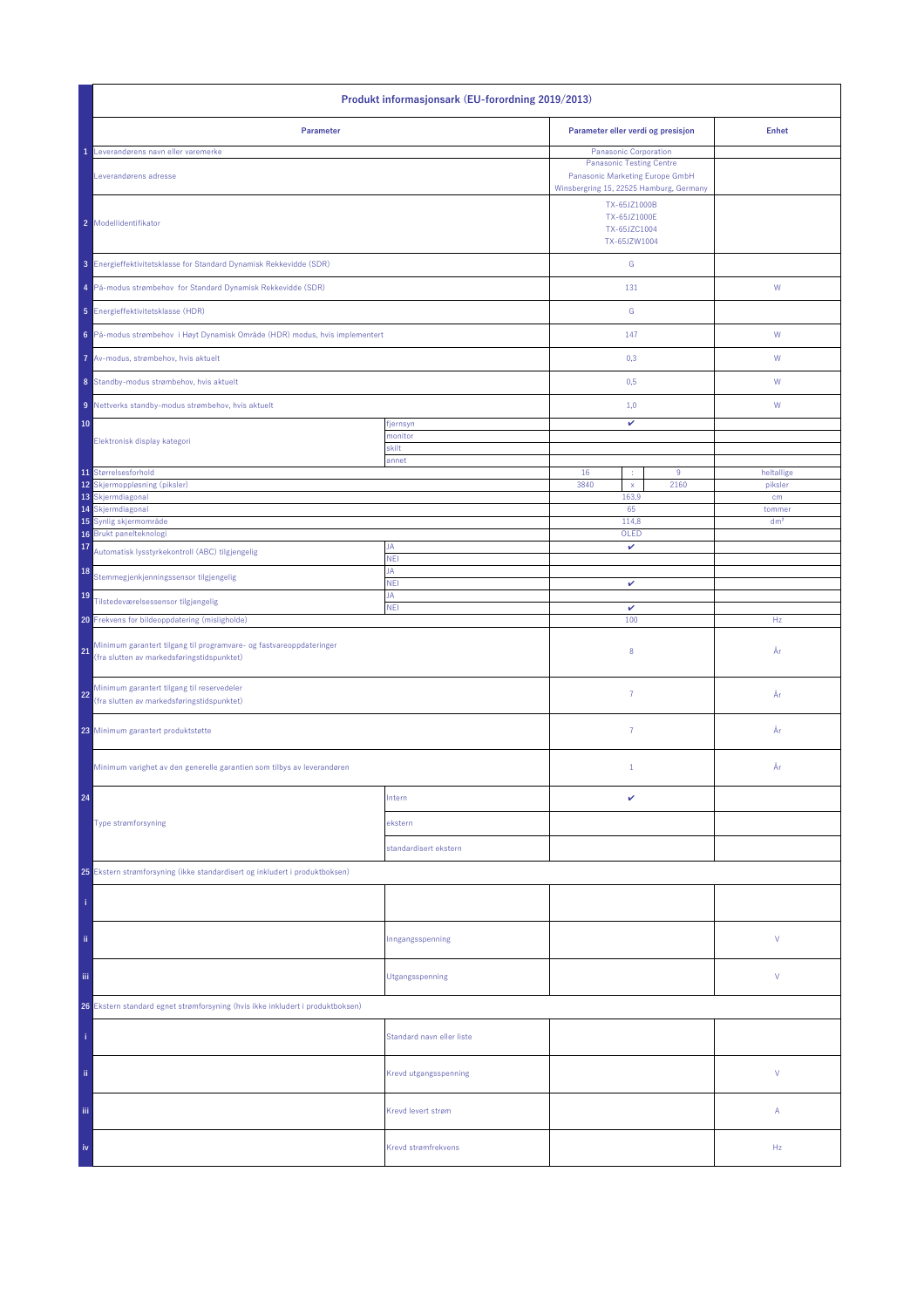| Tuoteseloste (KOMISSION DELEGOITU ASETUS (EU) 2019/2013)                                                                                                 |                            |                                                                                                                                        |                           |  |  |
|----------------------------------------------------------------------------------------------------------------------------------------------------------|----------------------------|----------------------------------------------------------------------------------------------------------------------------------------|---------------------------|--|--|
| Parametri                                                                                                                                                |                            | Parametri tai arvo ja tarkkuus                                                                                                         | Yksikkö                   |  |  |
| Tavarantoimittajan nimi tai tavaramerkki<br>Tavarantoimittajan osoite                                                                                    |                            | Panasonic Corporation<br><b>Panasonic Testing Centre</b><br>Panasonic Marketing Europe GmbH<br>Winsbergring 15, 22525 Hamburg, Germany |                           |  |  |
| 2 Mallitunniste                                                                                                                                          |                            | TX-65JZ1000B<br>TX-65JZ1000E<br>TX-65JZC1004<br>TX-65JZW1004                                                                           |                           |  |  |
| 3 Energiatehokkuusluokka vakiotason dynamiikka-alueella (SDR)                                                                                            |                            | G                                                                                                                                      |                           |  |  |
| 4 Tehontarve päällä-tilassa vakiotason dynamiikka-alueella (SDR)                                                                                         |                            | 131                                                                                                                                    | W                         |  |  |
| 5 Energiatehokkuusluokka (HDR)                                                                                                                           |                            | ${\mathsf G}$                                                                                                                          |                           |  |  |
| 6 Tehontarve päällä-tilassa korkealla dynamiikka-alueella (HDR), jos käytössä                                                                            |                            | 147                                                                                                                                    | ${\sf W}$                 |  |  |
| Tehontarve poissa päältä -tilassa, tarvittaessa<br>7                                                                                                     |                            | 0,3                                                                                                                                    | W                         |  |  |
| 8 Tehontarve valmiustilassa, tarvittaessa                                                                                                                |                            | 0,5                                                                                                                                    | W                         |  |  |
| 9 Tehontarve verkkovalmiustilassa, tarvittaessa                                                                                                          |                            | 1,0                                                                                                                                    | W                         |  |  |
| 10                                                                                                                                                       | televisio<br>monitori      | v                                                                                                                                      |                           |  |  |
| Elektronisen näytön luokka                                                                                                                               | ilmoitusnäyttö<br>muu      |                                                                                                                                        |                           |  |  |
| 11 Kokosuhde                                                                                                                                             |                            | 16<br>9<br>÷                                                                                                                           | kokonaisluku              |  |  |
| 12 Näyttöruudun resoluutio (pikseliä)<br>13 Näyttöruudun läpimitta                                                                                       |                            | 3840<br>2160<br>$\bar{\mathsf{x}}$<br>163,9                                                                                            | pikseliä<br>cm            |  |  |
| 14 Näyttöruudun läpimitta<br>15 Näkyvissä oleva näyttöruudun pinta-ala                                                                                   |                            | 65<br>114,8                                                                                                                            | tuumaa<br>dm <sup>2</sup> |  |  |
| Käytetty paneeliteknologia<br>16                                                                                                                         |                            | OLED                                                                                                                                   |                           |  |  |
| 17<br>Automaattinen kirkkaudensäätö käytettävissä                                                                                                        | KYLLÄ<br>FI.               | $\checkmark$                                                                                                                           |                           |  |  |
| 18<br>Puheentunnistin käytettävissä                                                                                                                      | KYLLÄ<br>FI                | v                                                                                                                                      |                           |  |  |
| 19<br>Läsnäolotunnistin käytettävissä                                                                                                                    | KYLLÄ<br>ΕIΙ               | v                                                                                                                                      |                           |  |  |
| Kuvan virkistystaajuus (oletusarvo)<br>20                                                                                                                |                            | 100                                                                                                                                    | Hz                        |  |  |
| Kiinteiden ohjelmistojen ja muiden ohjelmistojen päivitysten taattu vähimmäissaatavuus<br>21<br>(viimeisen markkinoille saattamisen päivämäärän jälkeen) |                            | 8                                                                                                                                      | Vuosi                     |  |  |
| Varaosien taattu vähimmäissaatavuus<br>22<br>(viimeisen markkinoille saattamisen päivämäärän jälkeen)                                                    |                            | 7                                                                                                                                      | Vuosi                     |  |  |
| 23 Tuotetuen taattu vähimmäissaatavuus                                                                                                                   |                            | $\overline{7}$                                                                                                                         | Vuosi                     |  |  |
| Tavarantoimittajan tarjoaman takuun vähimmäiskesto                                                                                                       |                            | $\mathbf{1}$                                                                                                                           | Vuosi                     |  |  |
| 24                                                                                                                                                       | Sisäinen                   | v                                                                                                                                      |                           |  |  |
| Teholähteen tyyppi:                                                                                                                                      | ulkoinen                   |                                                                                                                                        |                           |  |  |
|                                                                                                                                                          | standardoitu ulkoinen      |                                                                                                                                        |                           |  |  |
| Ulkoinen teholähde (standardoimaton ja sisältyy tuotepakkaukseen)<br>25                                                                                  |                            |                                                                                                                                        |                           |  |  |
|                                                                                                                                                          |                            |                                                                                                                                        |                           |  |  |
| ii.                                                                                                                                                      | Syöttöjännite              |                                                                                                                                        | V                         |  |  |
| Ϊij                                                                                                                                                      | Lähtöjännite               |                                                                                                                                        | V                         |  |  |
| 26 Standardoitu ulkoinen teholähde (tai soveltuva teholähde, jos se ei sisälly tuotepakkaukseen)                                                         |                            |                                                                                                                                        |                           |  |  |
|                                                                                                                                                          | Standardin nimi tai lista  |                                                                                                                                        |                           |  |  |
| ii.                                                                                                                                                      | Vaadittu lähtöjännite      |                                                                                                                                        | V                         |  |  |
| Ϊij                                                                                                                                                      | Vaadittu virran voimakkuus |                                                                                                                                        | A                         |  |  |
| iv                                                                                                                                                       | Vaadittu virran taajuus    |                                                                                                                                        | Hz                        |  |  |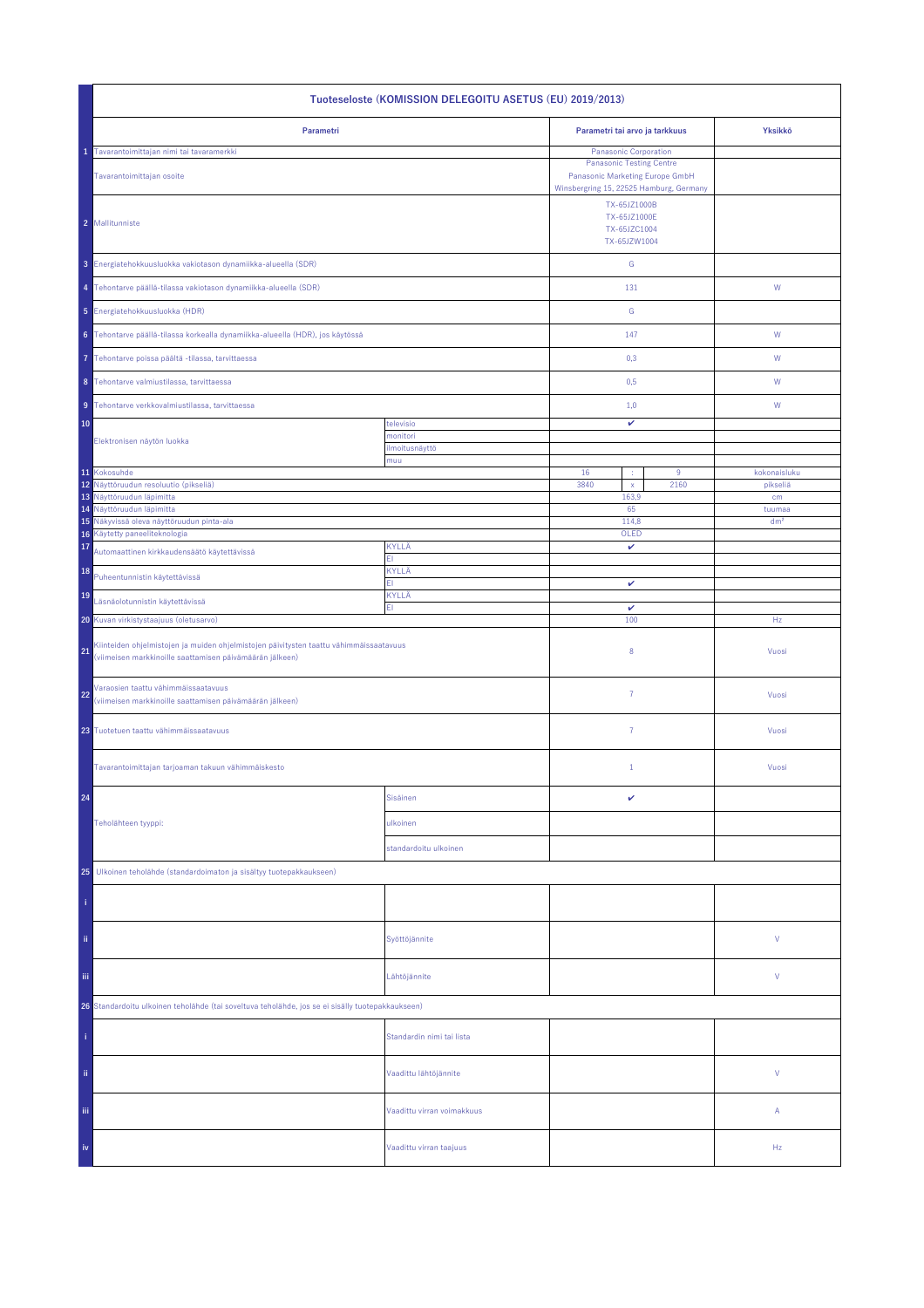|                                                                                                                                           | Karta informacyjna produktu (ROZPORZĄDZENIE DELEGOWANE KOMISJI (UE) 2019/2013) |                                                                    |      |                         |
|-------------------------------------------------------------------------------------------------------------------------------------------|--------------------------------------------------------------------------------|--------------------------------------------------------------------|------|-------------------------|
| Dane techniczne                                                                                                                           |                                                                                | Parametry lub wartość i stopień dokładnoś                          |      | Jednostka               |
| Nazwa dostawcy lub znak towarowy:                                                                                                         |                                                                                | ci<br>Panasonic Corporation                                        |      |                         |
| Adres dostawcy                                                                                                                            |                                                                                | <b>Panasonic Testing Centre</b><br>Panasonic Marketing Europe GmbH |      |                         |
|                                                                                                                                           |                                                                                | Winsbergring 15, 22525 Hamburg, Germany                            |      |                         |
| 2 Identyfikator modelu                                                                                                                    |                                                                                | TX-65JZ1000B<br>TX-65JZ1000E<br>TX-65JZC1004<br>TX-65JZW1004       |      |                         |
| 3 Klasa efektywności energetycznej dla standardowego zakresu dynamicznego (SDR)                                                           |                                                                                | ${\mathsf G}$                                                      |      |                         |
| 4 Pobór mocy w trybie włączenia dla standardowego zakresu dynamicznego (SDR)                                                              |                                                                                | 131                                                                |      | W                       |
| 5 Klasa efektywności energetycznej (HDR)                                                                                                  |                                                                                | ${\mathbb G}$                                                      |      |                         |
| 6 Pobór mocy w trybie włączenia dla szerokiego zakresu dynamicznego (HDR), w przypadku gdy jest realizowany                               |                                                                                | 147                                                                |      | W                       |
| Pobór mocy w trybie wyłączenia, w stosownych przypadkach<br>7                                                                             |                                                                                | 0,3                                                                |      | W                       |
| 8 Pobór mocy w trybie czuwania, w stosownych przypadkach                                                                                  |                                                                                | 0,5                                                                |      | W                       |
| 9 Pobór mocy w trybie czuwania, przy podłączeniu do sieci, w stosownych przypadkach.                                                      |                                                                                | 1,0                                                                |      | W                       |
| 10                                                                                                                                        | telewizor<br>monitor                                                           | v                                                                  |      |                         |
| Kategoria wyświetlacza elektronicznego                                                                                                    | wyświetlacz do przekazu treści                                                 |                                                                    |      |                         |
| 11 Format obrazu                                                                                                                          | inny                                                                           | 16<br>÷                                                            | 9    | Liczba całkowita        |
| Rozdzielczość ekranu (piksele)<br>12                                                                                                      |                                                                                | 3840<br>$\mathsf X$                                                | 2160 | piksele                 |
| Przekątna ekranu<br>13                                                                                                                    |                                                                                | 163,9                                                              |      | cm                      |
| Przekątna ekranu<br>14<br>Widoczna powierzchnia ekranu<br>15                                                                              |                                                                                | 65<br>114,8                                                        |      | cale<br>dm <sup>2</sup> |
| Zastosowana technologia panelu<br>16                                                                                                      |                                                                                | OLED                                                               |      |                         |
| 17<br>Dostępność funkcji automatycznej regulacji jasności (ABC)                                                                           | <b>TAK</b><br><b>NIE</b>                                                       | v                                                                  |      |                         |
| 18<br>Dostępność czujnika rozpoznawania mowy                                                                                              | <b>TAK</b><br><b>NIE</b>                                                       | v                                                                  |      |                         |
| 19<br>Dostępność czujników obecności w pomieszczeniu                                                                                      | <b>TAK</b>                                                                     |                                                                    |      |                         |
| 20 Częstotliwość odświeżania obrazu (domyślna)                                                                                            | <b>NIE</b>                                                                     | v<br>100                                                           |      | Hz                      |
| Minimalna gwarantowana dostępność aktualizacji oprogramowania i oprogramowania układowego<br>(od daty zakończenia wprowadzania do obrotu) |                                                                                | 8                                                                  |      | Rok                     |
| Minimalna gwarantowana dostępność części zamiennych<br>22<br>(od daty zakończenia wprowadzania do obrotu)                                 |                                                                                | $\overline{7}$                                                     |      | Rok                     |
| 23 Minimalne gwarantowane serwisowanie produktu                                                                                           |                                                                                | $\overline{7}$                                                     |      | Rok                     |
| Minimalny okres ogólnej gwarancji oferowanej przez dostawcę                                                                               |                                                                                | $1\,$                                                              |      | Rok                     |
| 24                                                                                                                                        | Wewnętrzny                                                                     | v                                                                  |      |                         |
| Typ zasilacza:                                                                                                                            | zewnętrzny                                                                     |                                                                    |      |                         |
|                                                                                                                                           | znormalizowany zewnętrzny                                                      |                                                                    |      |                         |
| 25 Zasilacz zewnętrzny (nieznormalizowany i dostarczony w opakowaniu z produktem)                                                         |                                                                                |                                                                    |      |                         |
|                                                                                                                                           |                                                                                |                                                                    |      |                         |
| ii.                                                                                                                                       | Napięcie wejściowe                                                             |                                                                    |      | V                       |
| iii.                                                                                                                                      | Napięcie wyjściowe                                                             |                                                                    |      | V                       |
| 26 Znormalizowany zasilacz zewnętrzny (lub odpowiedni zasilacz, jeżeli nie jest dostarczony w opakowaniu z produktem)                     |                                                                                |                                                                    |      |                         |
|                                                                                                                                           | Tytuł normy lub lista                                                          |                                                                    |      |                         |
| ii.                                                                                                                                       | Wymagane napięcie wyjściowe                                                    |                                                                    |      | V                       |
| Ϊij                                                                                                                                       | Wymagane natężenie prądu                                                       |                                                                    |      | Α                       |
| iv                                                                                                                                        | Wymagana częstotliwość prądu                                                   |                                                                    |      | Hz                      |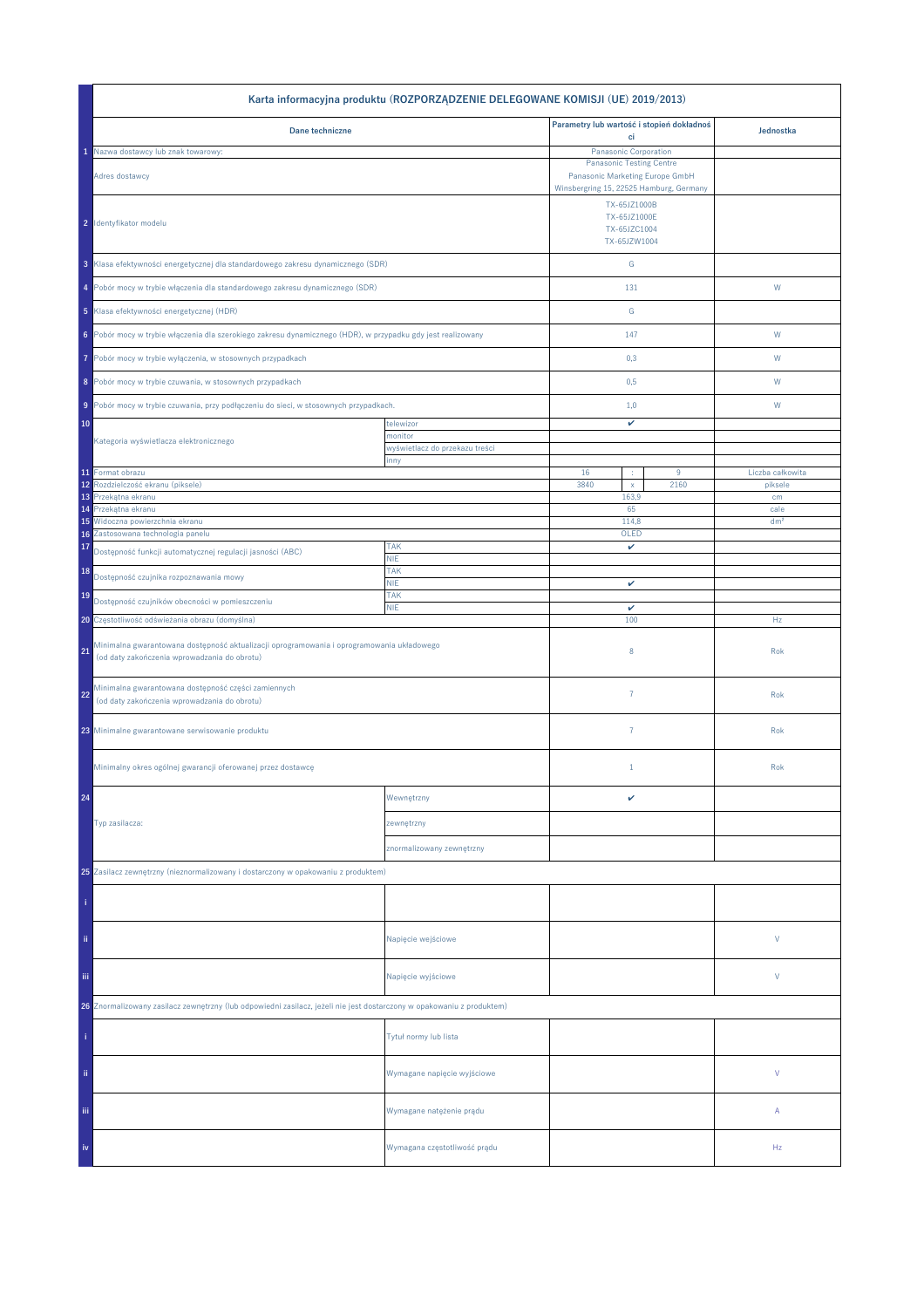| Toote teabeleht (KOMISJONI DELEGEERITUD MÄÄRUS (EL) 2019/2013)                                                          |                                   |                                                                                                                                        |      |                 |  |
|-------------------------------------------------------------------------------------------------------------------------|-----------------------------------|----------------------------------------------------------------------------------------------------------------------------------------|------|-----------------|--|
| Parameeter                                                                                                              |                                   | Parameeter või väärtus ja täpsus                                                                                                       | Ühik |                 |  |
| Tarnija nimi või kaubamärk<br>Tarnija aadress                                                                           |                                   | Panasonic Corporation<br><b>Panasonic Testing Centre</b><br>Panasonic Marketing Europe GmbH<br>Winsbergring 15, 22525 Hamburg, Germany |      |                 |  |
| 2 Mudelitähis                                                                                                           |                                   | TX-65JZ1000B<br>TX-65JZ1000E<br>TX-65JZC1004<br>TX-65JZW1004                                                                           |      |                 |  |
| 3 Energiaklass standardse heledusvahemiku (SDR) puhul                                                                   |                                   | ${\mathsf G}$                                                                                                                          |      |                 |  |
| 4 Sisselülitatud seisundi energiatarbimine standardse heledusvahemiku (SDR) puhul                                       |                                   | 131                                                                                                                                    |      | W               |  |
| 5 Energiatõhususe klass (HDR)                                                                                           |                                   | ${\mathsf G}$                                                                                                                          |      |                 |  |
| 6 Sisselülitatud seisundi energiatarbimine laiendatud heledusvahemiku (HDR) puhul, (kui seda kasutatakse)               |                                   | 147                                                                                                                                    |      | W               |  |
| 7 Energiatarbimine väljalülitatud seisundis, (kui on asjakohane)                                                        |                                   | 0,3                                                                                                                                    |      | W               |  |
| 8 Energiatarbimine ooteseisundis, (kui on asjakohane)                                                                   |                                   | 0,5                                                                                                                                    |      | W               |  |
| 9 Energiatarbimine võrguühendusega ooteseisundis, (kui on asjakohane)                                                   |                                   | 1,0                                                                                                                                    |      | W               |  |
| 10                                                                                                                      | televiisor                        | v                                                                                                                                      |      |                 |  |
| Kuvari liik                                                                                                             | arvutikuvar<br>infoekraan         |                                                                                                                                        |      |                 |  |
| 11 Suuruste suhe                                                                                                        | muu                               | 16                                                                                                                                     | 9    | täisarv         |  |
| 12 Eraldusteravus (pikslites)<br>13 Ekraani diagonaal                                                                   |                                   | 3840<br>$\bar{\mathbf{x}}$<br>163,9                                                                                                    | 2160 | piksel<br>cm    |  |
| Ekraani diagonaal<br>14                                                                                                 |                                   | 65                                                                                                                                     |      | tolli           |  |
| 15<br>Ekraani nähtava osa pindala<br>Kasutatud ekraanitehnoloogia<br>16                                                 |                                   | 114,8<br>OLED                                                                                                                          |      | dm <sup>2</sup> |  |
| 17<br>Heleduse automaatne reguleerimine (Automatic Brightness Control, ABC)                                             | <b>JAH</b><br>ΕI                  | v                                                                                                                                      |      |                 |  |
| 18<br>Häältuvastuse andur                                                                                               | <b>JAH</b><br>FI.                 | v                                                                                                                                      |      |                 |  |
| 19<br>Liikumisandur                                                                                                     | JAH<br>EI.                        | $\checkmark$                                                                                                                           |      |                 |  |
| 20 Kujutise värskendussagedus, (vaikimisi)                                                                              |                                   | 100                                                                                                                                    |      | Hz              |  |
| Tarkvara ja püsivara uuenduste minimaalne tagatud kättesaadavus<br>21<br>(alates turule laskmise lõpetamise kuupäevast) |                                   | 8                                                                                                                                      |      | Aasta           |  |
| Varuosade minimaalne tagatud kättesaadavus<br>22<br>(alates turule laskmise lõpetamise kuupäevast)                      |                                   | $\overline{7}$                                                                                                                         |      | Aasta           |  |
| 23 Minimaalne garanteeritud tootetugi                                                                                   |                                   | 7                                                                                                                                      |      | Aasta           |  |
| Tarnija pakutava üldgarantii minimaalne kestus                                                                          |                                   | $\mathbf{1}$                                                                                                                           |      | Aasta           |  |
| 24                                                                                                                      | <b>Sisemine</b>                   | v                                                                                                                                      |      |                 |  |
| Toiteallika liik:                                                                                                       | väline                            |                                                                                                                                        |      |                 |  |
|                                                                                                                         | standardne väline                 |                                                                                                                                        |      |                 |  |
| 25 Välistoiteallikas (mittestandardne ja lisatud tootekasti)                                                            |                                   |                                                                                                                                        |      |                 |  |
|                                                                                                                         |                                   |                                                                                                                                        |      |                 |  |
| ii.                                                                                                                     | Sisendpinge                       |                                                                                                                                        |      | ٧               |  |
| iij                                                                                                                     | Väljundpinge                      |                                                                                                                                        |      | ٧               |  |
| 26 Standardne välistoiteallikas (või sobiv toiteallikas, kui seda pole lisatud tootekasti)                              |                                   |                                                                                                                                        |      |                 |  |
|                                                                                                                         | Standardi(te) nimetus või loetelu |                                                                                                                                        |      |                 |  |
| ii.                                                                                                                     | Nõutav väljundpinge               |                                                                                                                                        |      | V               |  |
| Ϊij                                                                                                                     | Nõutav voolutugevus               |                                                                                                                                        |      | Α               |  |
| iv                                                                                                                      | Nõutav voolusagedus               |                                                                                                                                        |      | Hz              |  |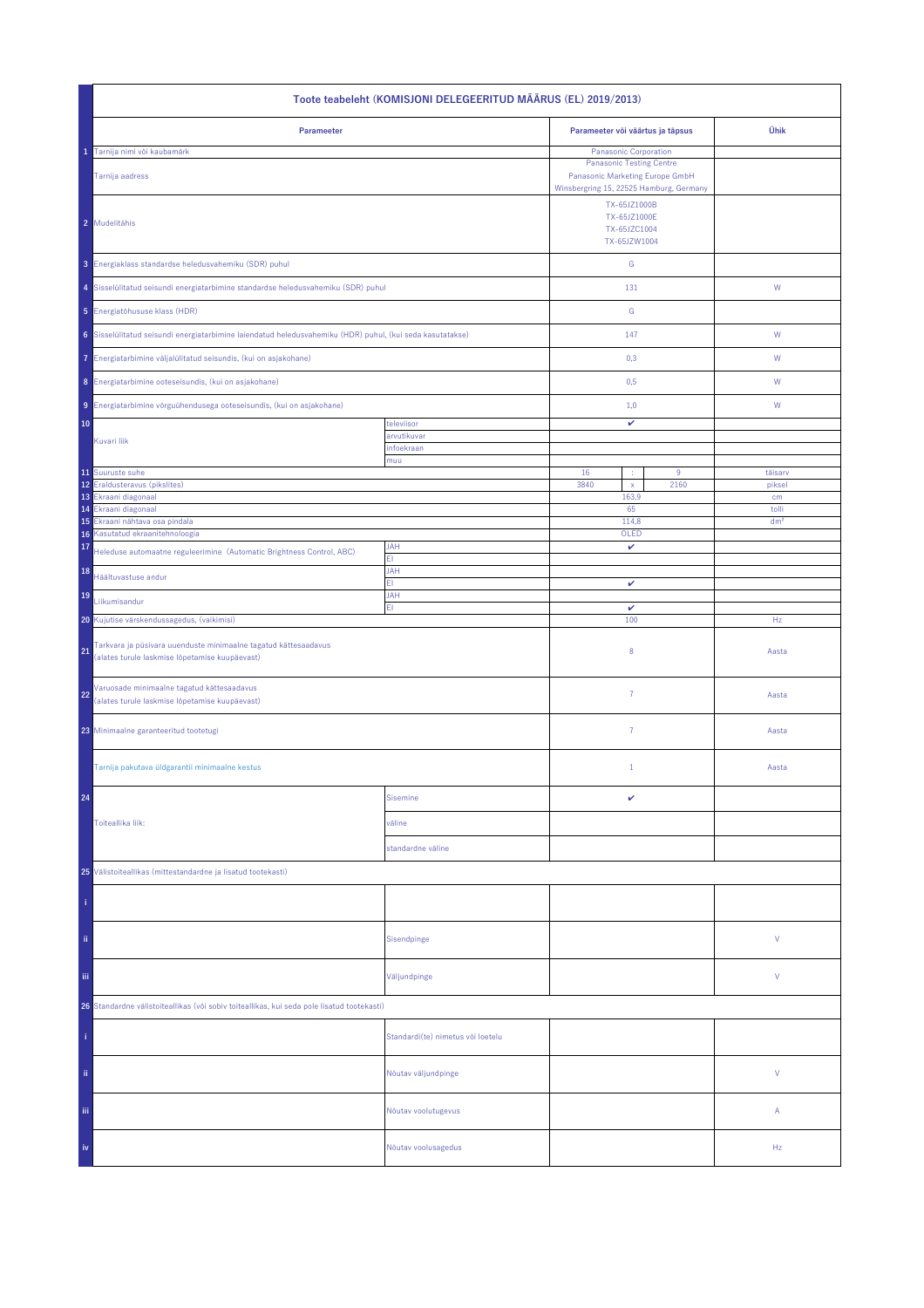| Ražojuma informācijas lapa (KOMISIJAS DELEĢĒTĀ REGULA (ES) 2019/2013)                                                        |                                    |                                                                                                               |      |                 |  |
|------------------------------------------------------------------------------------------------------------------------------|------------------------------------|---------------------------------------------------------------------------------------------------------------|------|-----------------|--|
| <b>Parametrs</b>                                                                                                             |                                    | Parametra vērtība un precizitāte                                                                              |      | Mērvienība      |  |
| 1 Piegādātāja nosaukums vai preču zīme                                                                                       |                                    | Panasonic Corporation                                                                                         |      |                 |  |
| Piegādātāja adrese                                                                                                           |                                    | <b>Panasonic Testing Centre</b><br>Panasonic Marketing Europe GmbH<br>Winsbergring 15, 22525 Hamburg, Germany |      |                 |  |
| 2 Modeļa identifikators                                                                                                      |                                    | TX-65JZ1000B<br>TX-65JZ1000E<br>TX-65JZC1004<br>TX-65JZW1004                                                  |      |                 |  |
| 3 Energoefektivitätes klase SDR (standarta dinamiskais diapazons)                                                            |                                    | ${\mathsf G}$                                                                                                 |      |                 |  |
| 4 Aktīvā režīmā pieprasītā jauda SDR (standarta dinamiskais diapazons)                                                       |                                    | 131                                                                                                           |      | W               |  |
| 5 Energoefektivitätes klase (HDR)                                                                                            |                                    | G                                                                                                             |      |                 |  |
| 6 Aktīvā režīmā pieprasītā jauda plašā dinamiskajā diapazonā (HDR), ja ir                                                    |                                    | 147                                                                                                           |      | ${\mathsf W}$   |  |
| Pieprasītā jauda izslēgtā režīmā, ja piemēro                                                                                 |                                    | 0,3                                                                                                           |      | W               |  |
| 8 Pieprasītā jauda gaidstāves režīmā (W), ja piemēro                                                                         |                                    | 0,5                                                                                                           |      | W               |  |
| 9 Pieprasītā jauda tīklierosas gaidstāves režīmā (W), ja piemēro                                                             |                                    | 1,0                                                                                                           |      | W               |  |
| 10                                                                                                                           | televizors                         | v                                                                                                             |      |                 |  |
| Elektroniskā displeja kategorija                                                                                             | monitors<br>informatīvais displejs |                                                                                                               |      |                 |  |
|                                                                                                                              | cits                               |                                                                                                               |      |                 |  |
| 11 Platuma/augstuma samērs                                                                                                   |                                    | 16                                                                                                            | 9    | vesels skaitlis |  |
| 12 Ekrāna izšķirtspēja (pikseļos)<br>13 Ekrâna izmêrs pa diagonâli                                                           |                                    | 3840<br>$\bar{\mathbf{x}}$<br>163,9                                                                           | 2160 | pikseļi<br>cm   |  |
| 14 Ekrâna izmêrs pa diagonâli                                                                                                |                                    | 65                                                                                                            |      | collas          |  |
| Ekrāna redzamais laukums<br>15                                                                                               |                                    | 114,8                                                                                                         |      | dm <sup>2</sup> |  |
| Izmantotā paneļu tehnoloģija<br>16<br>17                                                                                     | JĀ                                 | OLED<br>v                                                                                                     |      |                 |  |
| Ir pieejama spilgtuma automātiska regulēšana (ABC)<br>18                                                                     | ΝĒ<br>JĀ                           |                                                                                                               |      |                 |  |
| r pieejams balss atpazīšanas sensors<br>19                                                                                   | ΝĒ<br>JĀ                           | v                                                                                                             |      |                 |  |
| Ir pieejams klātbūtnes telpā sensors                                                                                         | ΝĒ                                 | v                                                                                                             |      |                 |  |
| 20 Attēla atsvaidzes intensitāte (parastā konfigurācija)                                                                     |                                    | 100                                                                                                           |      | Hz              |  |
| Programmatūras un aparātprogrammatūras atjauninājumu minimālā garantētā pieejamība<br>21<br>(no tirgū laišanas beigu dienas) |                                    | 8                                                                                                             |      | Gads            |  |
| 22 Rezerves daļu minimālā garantētā pieejamība (no tirgū laišanas beigu dienas)                                              |                                    | $\overline{7}$                                                                                                |      | Gads            |  |
| 23 Minimālais garantētais ražojumu atbalsts                                                                                  |                                    | $\overline{7}$                                                                                                |      | Gads            |  |
| Piegādātāja piedāvātās vispārējās garantijas minimālais ilgums                                                               |                                    | $\mathbf{1}$                                                                                                  |      | Gads            |  |
| 24                                                                                                                           | lekšējais                          | v                                                                                                             |      |                 |  |
| Barošanas avota tips                                                                                                         | ārējais                            |                                                                                                               |      |                 |  |
|                                                                                                                              | standartizēts ārējais              |                                                                                                               |      |                 |  |
| 25 Ārējais barošanas avots (nestandartizēts un iekļauts ražojuma komplektācijā)                                              |                                    |                                                                                                               |      |                 |  |
|                                                                                                                              |                                    |                                                                                                               |      |                 |  |
| ii.                                                                                                                          | leejas spriegums                   |                                                                                                               |      | V               |  |
| Ϊij                                                                                                                          | Izejas spriegums                   |                                                                                                               |      | V               |  |
| 26 Standartizēts ārējais barošanas avots (vai atbilstošs, ja nav iekļauts ražojuma komplektācijā)                            |                                    |                                                                                                               |      |                 |  |
|                                                                                                                              | Standarta nosaukums vai saraksts   |                                                                                                               |      |                 |  |
| ii.                                                                                                                          | Vajadzīgais izejas spriegums       |                                                                                                               |      | $\vee$          |  |
| Ϊij                                                                                                                          | Vajadzīgais strāvas stiprums       |                                                                                                               |      | А               |  |
| iv                                                                                                                           | Vajadzīgā strāvas frekvence        |                                                                                                               |      | Hz              |  |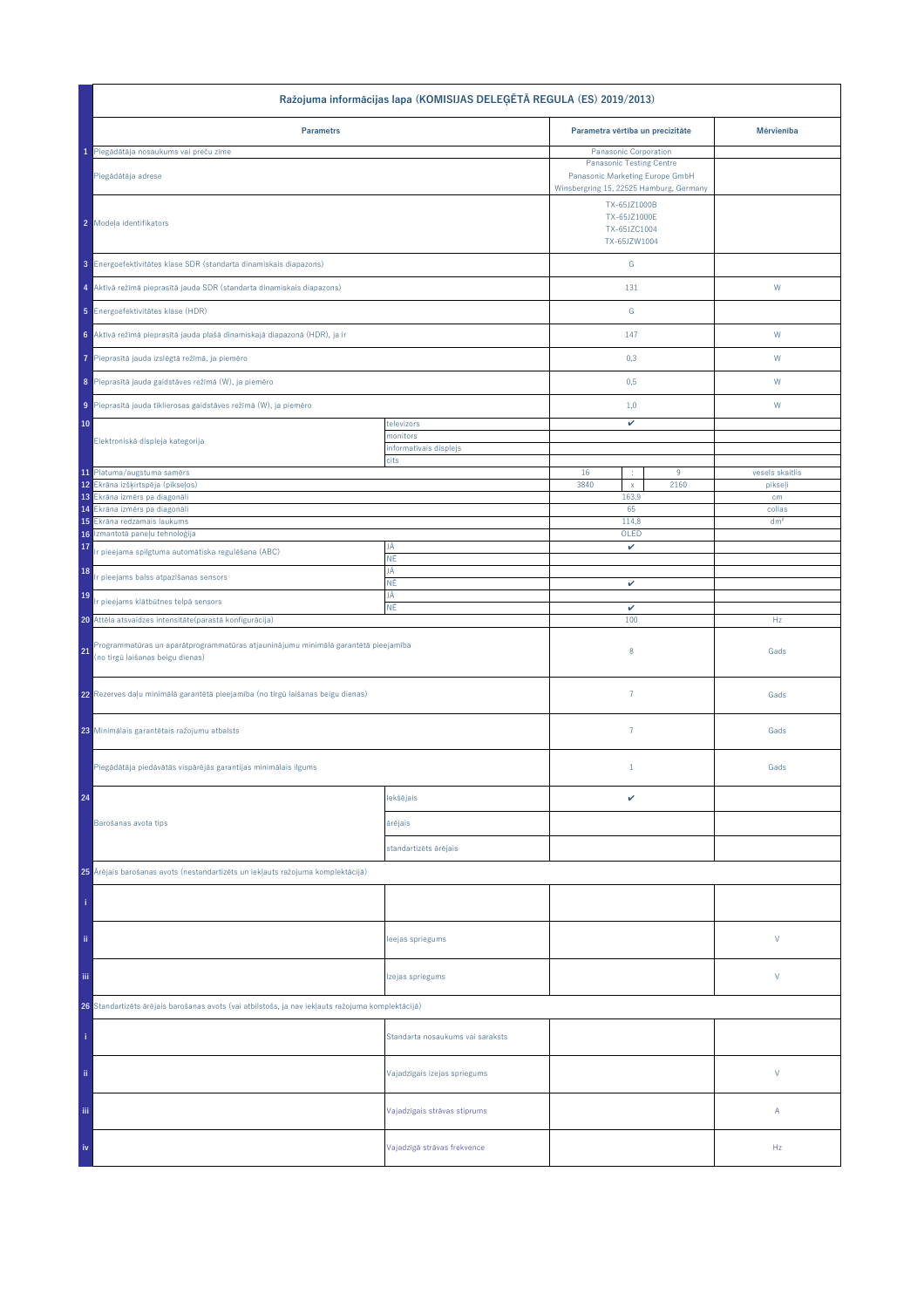| Gaminio informacijos lapas (KOMISIJOS DELEGUOTASIS REGLAMENTAS (ES) 2019/2013)                                                                                           |                                     |                                                                                                               |                    |  |  |
|--------------------------------------------------------------------------------------------------------------------------------------------------------------------------|-------------------------------------|---------------------------------------------------------------------------------------------------------------|--------------------|--|--|
| <b>Parametras</b>                                                                                                                                                        |                                     | Parametras ar vertė ir tikslumas                                                                              | <b>Vienetas</b>    |  |  |
| Tiekėjo pavadinimas arba prekės ženklas<br>1                                                                                                                             |                                     | Panasonic Corporation                                                                                         |                    |  |  |
| Tiekėjo adresas                                                                                                                                                          |                                     | <b>Panasonic Testing Centre</b><br>Panasonic Marketing Europe GmbH<br>Winsbergring 15, 22525 Hamburg, Germany |                    |  |  |
| 2 Modelio žymuo                                                                                                                                                          |                                     | TX-65JZ1000B<br>TX-65JZ1000E<br>TX-65JZC1004<br>TX-65JZW1004                                                  |                    |  |  |
| 3 Energijos vartojimo efektyvumo klasė veikiant standartinės dinaminės srities (SDR) veiksena                                                                            |                                     | ${\mathbb G}$                                                                                                 |                    |  |  |
| Jjungties veiksenos galios poreikis veikiant standartinės dinaminės srities (SDR) veiksena<br>4                                                                          |                                     | 131                                                                                                           | W                  |  |  |
| 5 Energijos vartojimo efektyvumo klasė (HDR)                                                                                                                             |                                     | ${\mathbb G}$                                                                                                 |                    |  |  |
| 6 Jjungties veiksenos galios poreikis veikiant didelės dinaminės srities (HDR) veiksena, jeigu ji įdiegta                                                                |                                     | 147                                                                                                           | ${\sf W}$          |  |  |
| Išjungties veiksenos galios poreikis, jei taikytina<br>7                                                                                                                 |                                     | 0,3                                                                                                           | W                  |  |  |
| 8 Budėjimo veiksenos galios poreikis, jei taikytina                                                                                                                      |                                     | 0,5                                                                                                           | W                  |  |  |
| 9 Tinklinės budėjimo veiksenos galios poreikis, jei taikytina                                                                                                            |                                     | 1,0                                                                                                           | W                  |  |  |
| 10                                                                                                                                                                       | televizorius                        | v                                                                                                             |                    |  |  |
| Elektroninio vaizduoklio kategorija                                                                                                                                      | monitorius                          |                                                                                                               |                    |  |  |
|                                                                                                                                                                          | informacinis<br>kita                |                                                                                                               |                    |  |  |
| 11 Dydžio santykis                                                                                                                                                       |                                     | 16<br>$9\,$                                                                                                   | sveikasis skaičius |  |  |
| 12<br>Ekrano skyra (pikseliais)                                                                                                                                          |                                     | 3840<br>2160<br>$\mathsf X$                                                                                   | pikseliai          |  |  |
| 13<br>Ekrano įstrižainė<br>Ekrano įstrižainė<br>14                                                                                                                       |                                     | 163,9<br>65                                                                                                   | cm<br>coliai       |  |  |
| 15<br>Matomas ekrano plotas                                                                                                                                              |                                     | 114,8                                                                                                         | dm <sup>2</sup>    |  |  |
| Naudojama ekrano technologija<br>16 <sup>°</sup>                                                                                                                         |                                     | OLED                                                                                                          |                    |  |  |
| 17<br>Yra automatinio skaisčio reguliavimo (ABC) funkcija                                                                                                                | <b>TAIP</b><br><b>NE</b>            | v                                                                                                             |                    |  |  |
| 18<br>Yra balso atpažinimo jutiklis                                                                                                                                      | TAIP<br><b>NE</b>                   | v                                                                                                             |                    |  |  |
| 19<br>Yra buvimo patalpoje jutiklis                                                                                                                                      | TAIP<br><b>NE</b>                   | $\checkmark$                                                                                                  |                    |  |  |
| 20 Vaizdo atnaujinimo dažnis (nustatytasis)                                                                                                                              |                                     | 100                                                                                                           | Hz                 |  |  |
| Minimalus garantuotas programinės įrangos ir programinės aparatinės įrangos atnaujinimų prieinamumo laikotarpis<br>21<br>(nuo tiekimo rinkai laikotarpio pabaigos datos) |                                     | 8                                                                                                             | Metai              |  |  |
| Minimalus garantuotas atsarginių dalių prieinamumo laikotarpis<br>22<br>(nuo tiekimo rinkai laikotarpio pabaigos datos)                                                  |                                     | $\overline{7}$                                                                                                | Metai              |  |  |
| 23 Minimalus garantuotas su gaminiu susijusios pagalbos teikimo laikotarpis                                                                                              |                                     | 7                                                                                                             | Metai              |  |  |
| Minimali tiekėjo suteiktos bendrosios garantijos trukmė                                                                                                                  |                                     | $\mathbf{1}$                                                                                                  | Metai              |  |  |
| 24                                                                                                                                                                       | Vidinis                             | v                                                                                                             |                    |  |  |
| Maitinimo šaltinio tipas                                                                                                                                                 | išorinis                            |                                                                                                               |                    |  |  |
|                                                                                                                                                                          | standartizuotas išorinis            |                                                                                                               |                    |  |  |
| 25 Išorinis maitinimo šaltinis (nestandartizuotas, įdėtas į gaminio dėžę)                                                                                                |                                     |                                                                                                               |                    |  |  |
|                                                                                                                                                                          |                                     |                                                                                                               |                    |  |  |
| ii.                                                                                                                                                                      | Įėjimo įtampa                       |                                                                                                               | V                  |  |  |
| Ϊij                                                                                                                                                                      | lšėjimo įtampa                      |                                                                                                               | V                  |  |  |
| 26 Išorinis standartizuotas maitinimo šaltinis (arba tinkamas, jei neįdėtas į gaminio dėžę)                                                                              |                                     |                                                                                                               |                    |  |  |
|                                                                                                                                                                          | Standartinis pavadinimas ar sąrašas |                                                                                                               |                    |  |  |
| ii.                                                                                                                                                                      | Reikiama išėjimo įtampa             |                                                                                                               | V                  |  |  |
| Ϊij                                                                                                                                                                      | Reikiama tiekiama srovė             |                                                                                                               | Α                  |  |  |
| iv                                                                                                                                                                       | Reikiamas srovės dažnis             |                                                                                                               | Hz                 |  |  |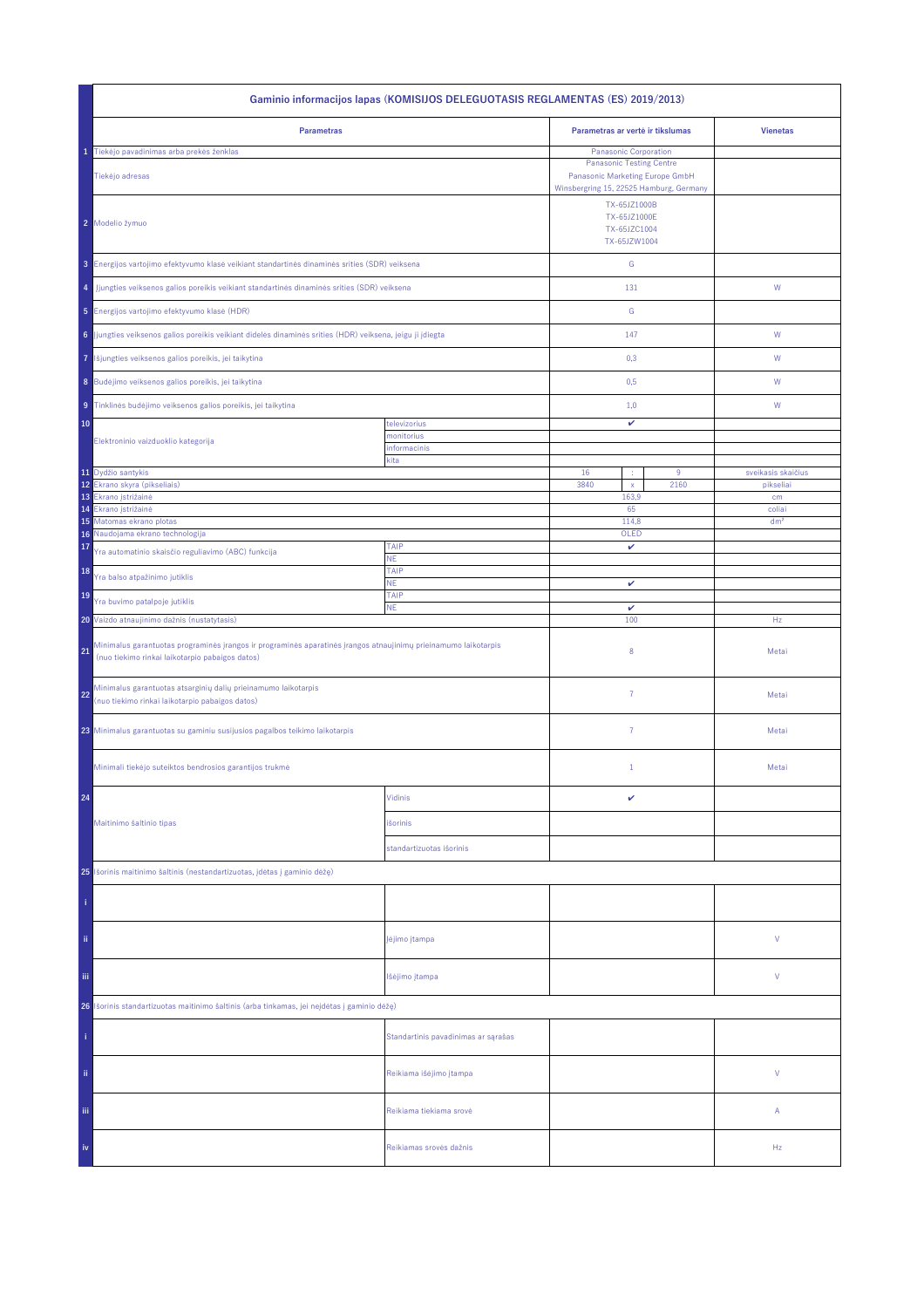| Informační list výrobku (NAŘÍZENÍ KOMISE V PŘENESENÉ PRAVOMOCI (EU) 2019/2013)                               |                              |                                                                                                                                        |                                  |                 |  |
|--------------------------------------------------------------------------------------------------------------|------------------------------|----------------------------------------------------------------------------------------------------------------------------------------|----------------------------------|-----------------|--|
| Parametr                                                                                                     |                              |                                                                                                                                        | Parametr nebo hodnota a přesnost | Jednotka        |  |
| Název nebo ochranná známka dodavatele<br>Název dodavatele                                                    |                              | Panasonic Corporation<br><b>Panasonic Testing Centre</b><br>Panasonic Marketing Europe GmbH<br>Winsbergring 15, 22525 Hamburg, Germany |                                  |                 |  |
| 2 Identifikátor modelu                                                                                       |                              | TX-65JZ1000B<br>TX-65JZ1000E<br>TX-65JZC1004<br>TX-65JZW1004                                                                           |                                  |                 |  |
| 3 Třída energetické účinnosti u standardního dynamického rozsahu (SDR)                                       |                              | ${\mathsf G}$                                                                                                                          |                                  |                 |  |
| 4 Příkon v zapnutém stavu u standardního dynamického rozsahu (SDR)                                           |                              | 131                                                                                                                                    |                                  | ${\mathsf W}$   |  |
| 5 Třída energetické účinnosti (HDR)                                                                          |                              | G                                                                                                                                      |                                  |                 |  |
| 6 Příkon v zapnutém stavu v režimu vysoce dynamického rozsahu (HDR), pokud je zaveden                        |                              | 147                                                                                                                                    |                                  | W               |  |
| 7 Vypnutý stav, příkon, (v příslušných případech)                                                            |                              | 0,3                                                                                                                                    |                                  | W               |  |
| 8 Příkon v pohotovostním režimu, (v příslušných případech)                                                   |                              | 0,5                                                                                                                                    |                                  | W               |  |
| 9 Příkon pohotovostním režimu při připojení na síť (v příslušných případech)                                 |                              | 1,0                                                                                                                                    |                                  | W               |  |
| 10                                                                                                           | televizor<br>monitor         | v                                                                                                                                      |                                  |                 |  |
| Kategorie elektronického displeje                                                                            | informační<br>jiné           |                                                                                                                                        |                                  |                 |  |
| 11 Poměr stran                                                                                               |                              | 16<br>÷                                                                                                                                | 9                                | celé číslo      |  |
| 12<br>Rozlišení obrazovky (v pixelech)                                                                       |                              | 3840<br>$\mathsf{x}$<br>163,9                                                                                                          | 2160                             | pixely          |  |
| 13 Úhlopříčka obrazovky<br>14 Úhlopříčka obrazovky                                                           |                              | 65                                                                                                                                     |                                  | cm<br>palce     |  |
| 15 Viditelná plocha obrazovky                                                                                |                              | 114,8                                                                                                                                  |                                  | dm <sup>2</sup> |  |
| Použitá technologie panelů<br>16<br>17                                                                       | <b>ANO</b>                   | OLED<br>v                                                                                                                              |                                  |                 |  |
| Dostupné automatické ovládání jasu (ABC)                                                                     | NE.                          |                                                                                                                                        |                                  |                 |  |
| 18<br>Dostupný snímač pro rozpoznávání hlasu                                                                 | ANO<br>ΝE.                   | v                                                                                                                                      |                                  |                 |  |
| 19<br>Dostupný detektor přítomnosti v místnosti                                                              | ANO                          | $\checkmark$                                                                                                                           |                                  |                 |  |
| <b>NE</b><br>20 Obnovovací frekvence obrazu (výchozí)                                                        |                              | 100                                                                                                                                    |                                  | Hz              |  |
| 21 Minimální zaručená dostupnost aktualizací softwaru a firmwaru (od data, kdy bylo ukončeno uvádění na trh) |                              | 8                                                                                                                                      |                                  | Rok             |  |
| 22 Minimální zaručená dostupnost náhradních dílů (od data, kdy bylo ukončeno uvádění na trh)                 |                              | $\overline{7}$                                                                                                                         |                                  | Rok             |  |
| 23 Minimální zaručená podpora výrobku                                                                        |                              | $\overline{7}$                                                                                                                         |                                  | Rok             |  |
| Minimální doba trvání záruky nabízená dodavatelem                                                            |                              | $\mathbf{1}$                                                                                                                           |                                  | Rok             |  |
| 24                                                                                                           | Vnitřní                      | v                                                                                                                                      |                                  |                 |  |
| Typ napájení:                                                                                                | Vnější                       |                                                                                                                                        |                                  |                 |  |
|                                                                                                              | Normalizované vnější         |                                                                                                                                        |                                  |                 |  |
| 25 Vnější napájecí zdroj (jiný než normalizovaný a součást balení výrobku)                                   |                              |                                                                                                                                        |                                  |                 |  |
|                                                                                                              |                              |                                                                                                                                        |                                  |                 |  |
| ii.                                                                                                          | Vstupní napětí               |                                                                                                                                        |                                  | ٧               |  |
| Ϊij                                                                                                          | Výstupní napětí              |                                                                                                                                        |                                  | ٧               |  |
| 26 Vnější normalizovaný napájecí zdroj (nebo vhodný zdroj tohoto typu, pokud není součástí balení výrobku)   |                              |                                                                                                                                        |                                  |                 |  |
|                                                                                                              | Standardní název nebo seznam |                                                                                                                                        |                                  |                 |  |
| ii.                                                                                                          | Požadované výstupní napětí   |                                                                                                                                        |                                  | V               |  |
| Ϊij                                                                                                          | Požadovaný dodávaný proud    |                                                                                                                                        |                                  | Α               |  |
| iv                                                                                                           | Požadovaný kmitočet proudu   |                                                                                                                                        |                                  | Hz              |  |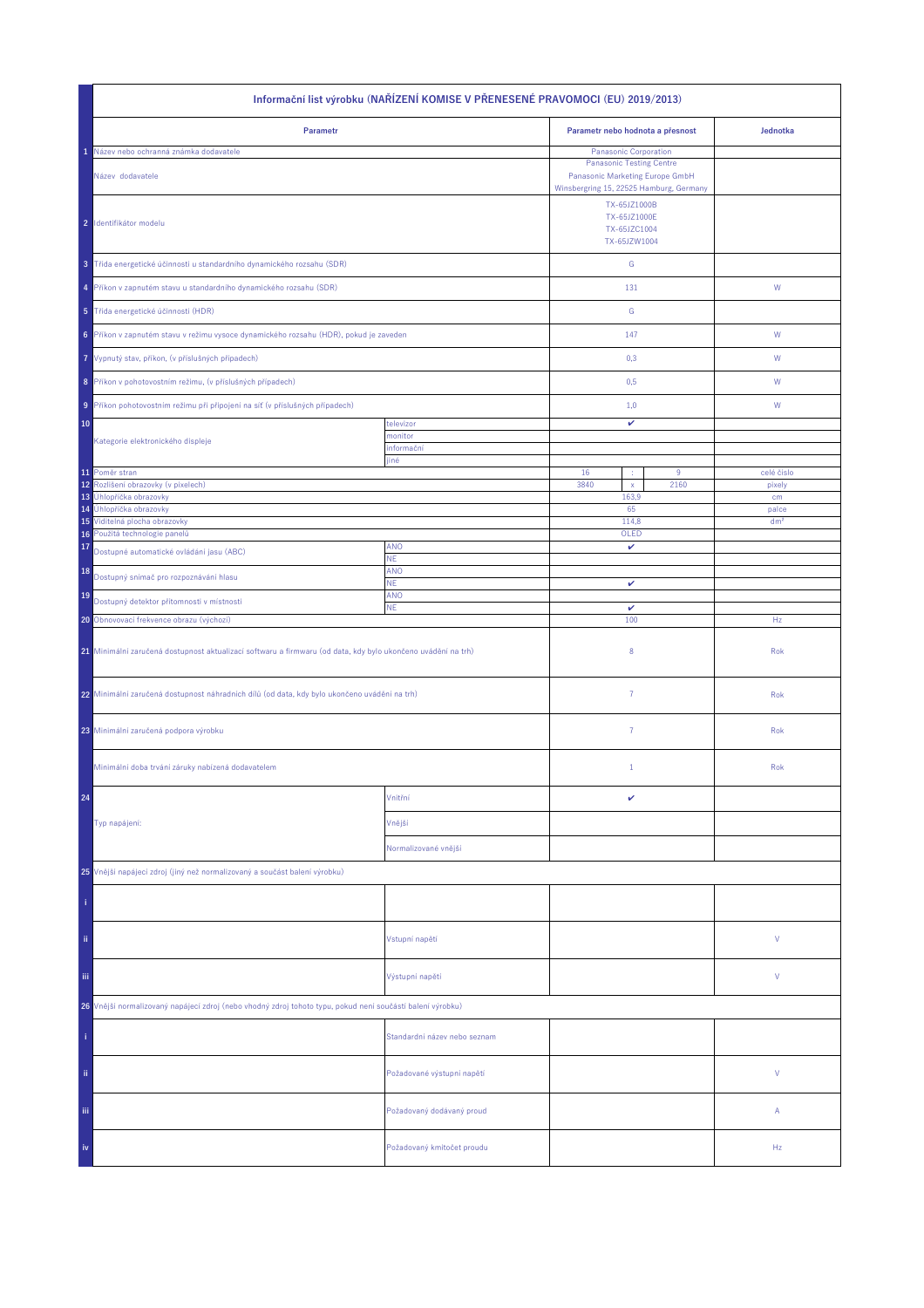| Termékismertető adatlap (A BIZOTTSÁG (EU) 2019/2013 FELHATALMAZÁSON ALAPULÓ RENDELETE)                                                          |                            |                                                                                                         |      |                 |  |  |
|-------------------------------------------------------------------------------------------------------------------------------------------------|----------------------------|---------------------------------------------------------------------------------------------------------|------|-----------------|--|--|
| Paraméter                                                                                                                                       |                            | Paraméter vagy érték és pontosság                                                                       |      | Mértékegység    |  |  |
| 1 A szállító neve vagy védjegye                                                                                                                 |                            | <b>Panasonic Corporation</b>                                                                            |      |                 |  |  |
| A szállító címe                                                                                                                                 |                            | <b>Panasonic Testing Centre</b><br>Panasonic Marketing Europe GmbH                                      |      |                 |  |  |
| 2 Modellazonosító                                                                                                                               |                            | Winsbergring 15, 22525 Hamburg, Germany<br>TX-65JZ1000B<br>TX-65JZ1000E<br>TX-65JZC1004<br>TX-65JZW1004 |      |                 |  |  |
| 3 Energiahatékonysági osztály szabványos dinamikatartomány (SDR) esetén                                                                         |                            | ${\mathsf G}$                                                                                           |      |                 |  |  |
| 4 Bekapcsolt üzemmód energiaigénye szabványos dinamikatartomány (SDR) esetén                                                                    |                            | 131                                                                                                     |      | ${\sf W}$       |  |  |
| 5 Energiahatékonysági osztály (HDR)                                                                                                             |                            | ${\mathbb G}$                                                                                           |      |                 |  |  |
| 6 Bekapcsolt üzemmód energiaigénye nagy dinamikatartomány (HDR) megléte esetén                                                                  |                            | 147                                                                                                     |      | ${\mathsf W}$   |  |  |
| Energiaigény kikapcsolt üzemmódban (adott esetben)<br>7.                                                                                        |                            | 0,3                                                                                                     |      | W               |  |  |
| 8 Energiaigény készenléti üzemmódban (adott esetben)                                                                                            |                            | 0,5                                                                                                     |      | W               |  |  |
| 9 Energiaigény hálózatvezérelt készenléti üzemmódban (adott esetben)                                                                            |                            | 1,0                                                                                                     |      | W               |  |  |
| 10                                                                                                                                              | televízió<br>monitor       | v                                                                                                       |      |                 |  |  |
| Elektronikus kijelző kategóriája                                                                                                                | reklámkijelző              |                                                                                                         |      |                 |  |  |
| 11 Oldalarány                                                                                                                                   | egyéb                      | 16<br>÷                                                                                                 | 9    | egész szám      |  |  |
| 12<br>Képernyőfelbontás (képpontok)                                                                                                             |                            | 3840<br>$\mathsf{x}$                                                                                    | 2160 | képpont         |  |  |
| 13<br>Képátló                                                                                                                                   |                            | 163,9                                                                                                   |      | cm              |  |  |
| 14<br>Képátló                                                                                                                                   |                            | 65                                                                                                      |      | hüvelyk         |  |  |
| 15<br>Látható képernyőterület<br>Alkalmazott paneltechnológia<br>16                                                                             |                            | 114,8<br>OLED                                                                                           |      | dm <sup>2</sup> |  |  |
| 17<br>Automatikus fényerő-szabályozó (ABC) rendelkezésre áll                                                                                    | <b>IGEN</b><br><b>NEM</b>  | v                                                                                                       |      |                 |  |  |
| 18<br>Hangfelismerő érzékelő rendelkezésre áll                                                                                                  | <b>IGEN</b><br><b>NEM</b>  | v                                                                                                       |      |                 |  |  |
| 19<br>Jelenlétérzékelő rendelkezésre áll                                                                                                        | <b>IGEN</b><br><b>NEM</b>  | v                                                                                                       |      |                 |  |  |
| 20 Képfrissítési frekvencia (alapértelmezett)                                                                                                   |                            | 100                                                                                                     |      | Hz              |  |  |
| A szoftver- és firmwarefrissítések minimális garantált rendelkezésre állása<br>21<br>(a forgalomba hozatal befejezésének időpontjától számítva) |                            | 8                                                                                                       |      | Év              |  |  |
| A tartalék alkatrészek minimális garantált rendelkezésre állása<br>22<br>(a forgalomba hozatal befejezésének időpontjától számítva)             |                            | 7                                                                                                       |      | Éν              |  |  |
| 23 Garantált terméktámogatás minimális időtartama                                                                                               |                            | $\overline{7}$                                                                                          |      | Éν              |  |  |
| A szállító által vállalt általános jótállás minimális időtartama                                                                                |                            | $\mathbf{1}$                                                                                            |      | Év              |  |  |
| 24                                                                                                                                              | Belső                      | v                                                                                                       |      |                 |  |  |
| A tápegység típusa:                                                                                                                             | külső                      |                                                                                                         |      |                 |  |  |
|                                                                                                                                                 | szabványos külső           |                                                                                                         |      |                 |  |  |
| 25 Külső tápegység (nem szabványos, és a termékdobozban található)                                                                              |                            |                                                                                                         |      |                 |  |  |
|                                                                                                                                                 |                            |                                                                                                         |      |                 |  |  |
| ii.                                                                                                                                             | Bemeneti feszültség        |                                                                                                         |      | V               |  |  |
| Ϊij                                                                                                                                             | Kimeneti feszültség        |                                                                                                         |      | V               |  |  |
| 26 Szabványos külső tápegység (vagy annak megfelelő, ha a termékdoboznak nem része)                                                             |                            |                                                                                                         |      |                 |  |  |
|                                                                                                                                                 | Szabvány neve vagy lista   |                                                                                                         |      |                 |  |  |
| ii.                                                                                                                                             | Előírt kimeneti feszültség |                                                                                                         |      | V               |  |  |
| Ϊij                                                                                                                                             | Előírt szállított áram     |                                                                                                         |      | Α               |  |  |
| iv                                                                                                                                              | Előírt áramfrekvencia      |                                                                                                         |      | Hz              |  |  |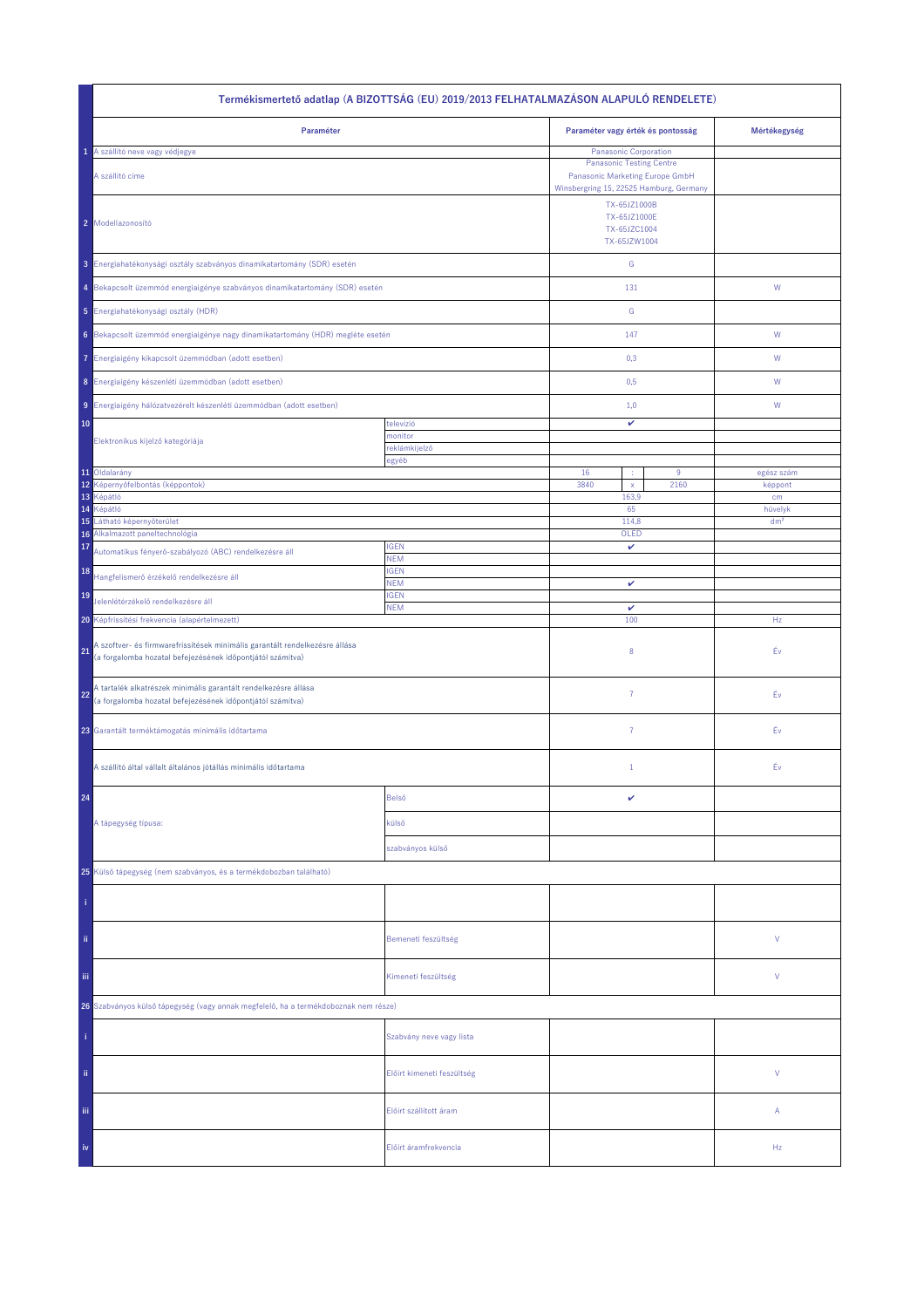| Informačný list výrobku (DELEGOVANÉ NARIADENIE KOMISIE (EÚ) 2019/2013)                                                |                               |                                                                                                               |                          |  |  |
|-----------------------------------------------------------------------------------------------------------------------|-------------------------------|---------------------------------------------------------------------------------------------------------------|--------------------------|--|--|
| Parameter                                                                                                             |                               | Parameter alebo hodnota a presnosť                                                                            | Jednotka                 |  |  |
| Názov dodávateľa alebo jeho ochranná známka                                                                           |                               | Panasonic Corporation                                                                                         |                          |  |  |
| Názov dodávateľa                                                                                                      |                               | <b>Panasonic Testing Centre</b><br>Panasonic Marketing Europe GmbH<br>Winsbergring 15, 22525 Hamburg, Germany |                          |  |  |
| 2 Identifikátor modelu                                                                                                |                               | TX-65JZ1000B<br>TX-65JZ1000E<br>TX-65JZC1004<br>TX-65JZW1004                                                  |                          |  |  |
| 3 Trieda energetickej účinnosti pre štandardný dynamický rozsah (SDR)                                                 |                               | ${\mathbb G}$                                                                                                 |                          |  |  |
| 4 Príkon v režime zapnutia pre štandardný dynamický rozsah (SDR)                                                      |                               | 131                                                                                                           | W                        |  |  |
| 5 Trieda energetickej účinnosti (HDR)                                                                                 |                               | ${\mathbb G}$                                                                                                 |                          |  |  |
| 6 Príkon v režime zapnutia pre vysoký dynamický rozsah (HDR), ak je k dispozícii                                      |                               | 147                                                                                                           | W                        |  |  |
| Príkon v režime vypnutia, ak je k dispozícii<br>7                                                                     |                               | 0,3                                                                                                           | W                        |  |  |
| 8 Príkon v režime pohotovosti, ak je k dispozícii                                                                     |                               | 0,5                                                                                                           | W                        |  |  |
| 9 Príkon v režime pohotovosti pri zapojení v sieti, ak je k dispozícii                                                |                               | 1,0                                                                                                           | W                        |  |  |
| 10                                                                                                                    | televízor                     | v                                                                                                             |                          |  |  |
| Kategória elektronického displeja                                                                                     | monitor                       |                                                                                                               |                          |  |  |
|                                                                                                                       | informačný displej<br>iné     |                                                                                                               |                          |  |  |
| 11 Pomer strán                                                                                                        |                               | 16<br>9<br>×                                                                                                  | celé číslo               |  |  |
| 12<br>Rozlíšenie zobrazovacej jednotky (pixely)                                                                       |                               | 3840<br>2160<br>$\mathsf X$                                                                                   | pixely                   |  |  |
| Uhlopriečka zobrazovacej jednotky<br>13                                                                               |                               | 163,9                                                                                                         | cm                       |  |  |
| Uhlopriečka zobrazovacej jednotky<br>14<br>15 Viditeľná plocha zobrazovacej jednotky                                  |                               | 65<br>114,8                                                                                                   | palce<br>dm <sup>2</sup> |  |  |
| 16 Použitá technológia panelu                                                                                         |                               | OLED                                                                                                          |                          |  |  |
| 17<br>K dispozícii je automatická regulácia jasu (ABC)                                                                | ÁNO<br><b>NIE</b>             | v                                                                                                             |                          |  |  |
| 18<br>K dispozícii je snímač rozpoznávania reči                                                                       | ÁNO<br><b>NIE</b>             | v                                                                                                             |                          |  |  |
| 19<br>K dispozícii je snímač prítomnosti v miestnosti                                                                 | ÁNO<br><b>NIE</b>             | $\checkmark$                                                                                                  |                          |  |  |
| 20 Obnovovací kmitočet obrazovky, (predvolený)                                                                        |                               | 100                                                                                                           | Hz                       |  |  |
| 21 Minimálna zaručená dostupnosť aktualizácií softvéru a firmvéru (od dátumu, keď sa výrobok prestáva dodávať na trh) |                               | 8                                                                                                             | Rok                      |  |  |
| 22 Minimálna zaručená dostupnosť náhradných dielov (od dátumu, keď sa výrobok prestáva dodávať na trh)                |                               | $\overline{7}$                                                                                                | Rok                      |  |  |
| 23 Minimálna zaručená podpora výrobkov                                                                                |                               | 7                                                                                                             | Rok                      |  |  |
| Minimálne trvanie celkovej záruky, ktorú ponúka dodávateľ                                                             |                               | $\mathbf{1}$                                                                                                  | Rok                      |  |  |
| 24                                                                                                                    | interný                       | v                                                                                                             |                          |  |  |
| Typ zdroja napájania:                                                                                                 | externý                       |                                                                                                               |                          |  |  |
|                                                                                                                       | normalizovaný externý         |                                                                                                               |                          |  |  |
| 25 Externý zdroj napájania (nenormalizovaný, súčasť balenia výrobku)                                                  |                               |                                                                                                               |                          |  |  |
|                                                                                                                       |                               |                                                                                                               |                          |  |  |
| ii.                                                                                                                   | Vstupné napätie               |                                                                                                               | V                        |  |  |
| Ϊij                                                                                                                   | Výstupné napätie              |                                                                                                               | V                        |  |  |
| 26 Externý normalizovaný zdroj napájania (alebo vhodný zdroj, ak nie je súčasťou balenia výrobku)                     |                               |                                                                                                               |                          |  |  |
|                                                                                                                       | Štandardný názov alebo zoznam |                                                                                                               |                          |  |  |
| ii.                                                                                                                   | Požadované výstupné napätie   |                                                                                                               | V                        |  |  |
| Ϊij                                                                                                                   | Požadovaný prúd               |                                                                                                               | Α                        |  |  |
| iv                                                                                                                    | Požadovaná frekvencia prúdu   |                                                                                                               | Hz                       |  |  |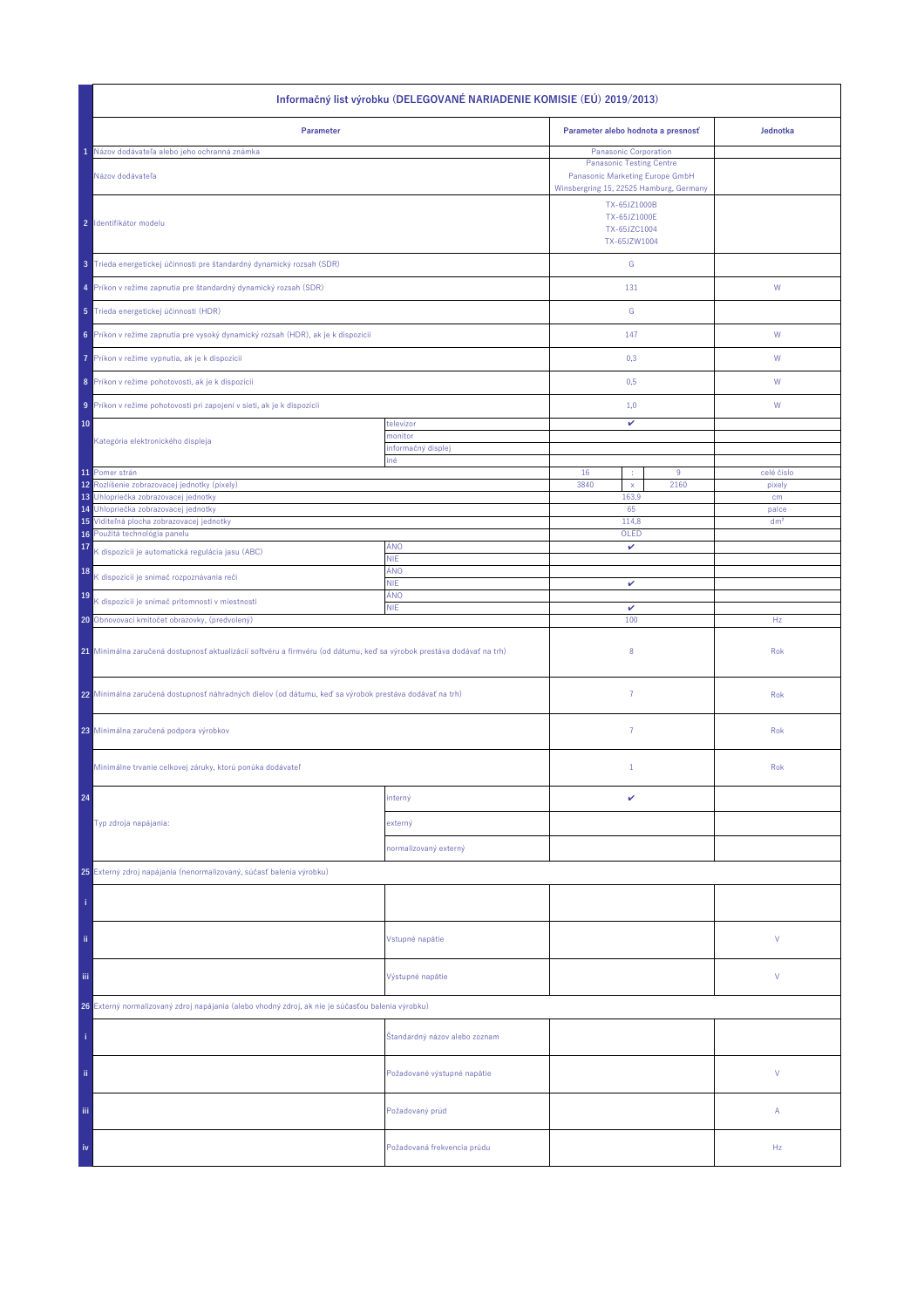| Informacijski list izdelka (DELEGIRANA UREDBA KOMISIJE (EU) 2019/2013)                                                    |                                         |                                                          |                 |  |  |  |
|---------------------------------------------------------------------------------------------------------------------------|-----------------------------------------|----------------------------------------------------------|-----------------|--|--|--|
| Parameter                                                                                                                 |                                         | Parameter ali vrednost in natančnost                     | <b>Enota</b>    |  |  |  |
| Dobaviteljevo ime ali blagovna znamka;                                                                                    |                                         | Panasonic Corporation<br><b>Panasonic Testing Centre</b> |                 |  |  |  |
| Naslov dobavitelja                                                                                                        | Winsbergring 15, 22525 Hamburg, Germany |                                                          |                 |  |  |  |
| 2 Identifikacijska oznaka modela                                                                                          |                                         |                                                          |                 |  |  |  |
| 3 Razred energijske učinkovitosti za standardno dinamično območje (SDR)                                                   |                                         | ${\mathbb G}$                                            |                 |  |  |  |
| 4 Zahtevana moč v stanju delovanja za standardno dinamično območje (SDR)                                                  |                                         | 131                                                      | W               |  |  |  |
| 5 Razred energijske učinkovitosti (HDR)                                                                                   |                                         | ${\mathbb G}$                                            |                 |  |  |  |
| 6 Zahtevana moč v stanju delovanja v načinu visokega dinamičnega območja (HDR), če se izvaja                              |                                         | 147                                                      | ${\sf W}$       |  |  |  |
| Zahtevana moč v stanju izključenosti, če je ustrezno<br>7                                                                 |                                         | 0,3                                                      | W               |  |  |  |
| 8 Zahtevana moč v stanju pripravljenosti, če je ustrezno                                                                  |                                         | 0,5                                                      | W               |  |  |  |
| 9 Zahtevana moč v omrežnem stanju pripravljenosti, če je ustrezno                                                         |                                         | 1,0                                                      | W               |  |  |  |
| 10                                                                                                                        | televizor                               | v                                                        |                 |  |  |  |
| Kategorija elektronskega prikazovalnika                                                                                   | monitor<br>informacijski prikazovalnik  |                                                          |                 |  |  |  |
|                                                                                                                           | drugo                                   |                                                          |                 |  |  |  |
| 11 Razmerje velikosti                                                                                                     |                                         | 16<br>$9\,$                                              | celo število    |  |  |  |
| 12<br>Ločljivost zaslona (v pikslih)<br>13 Diagonala zaslona                                                              |                                         | 3840<br>2160<br>$\mathsf X$<br>163,9                     | piksli<br>cm    |  |  |  |
| 14 Diagonala zaslona                                                                                                      |                                         | 65                                                       | v palcih        |  |  |  |
| 15 Vidna površina zaslona<br>16 Uporabljena tehnologija panelov                                                           |                                         | 114,8<br>OLED                                            | dm <sup>2</sup> |  |  |  |
| 17<br>Samodejno prilagajanje svetlosti (ABC)                                                                              | DA                                      | v                                                        |                 |  |  |  |
| 18                                                                                                                        | NE<br>DA                                |                                                          |                 |  |  |  |
| Tipalo za prepoznavanje govora                                                                                            | <b>NE</b>                               | v                                                        |                 |  |  |  |
| 19<br>Tipalo prisotnosti v prostoru                                                                                       | DA<br><b>NE</b>                         | $\checkmark$                                             |                 |  |  |  |
| 20 Stopnja pogostosti osveževanja slike (privzeto)                                                                        |                                         | 100                                                      | Hz              |  |  |  |
| Najmanjša zagotovljena razpoložljivost posodobitev programske in strojne opreme<br>21<br>(od datuma konca dajanja na trg) |                                         | 8                                                        | Leto            |  |  |  |
| 22 Minimalna zagotovljena razpoložljivost nadomestnih delov (od datuma konca dajanja na trg)                              |                                         | $\overline{7}$                                           | Leto            |  |  |  |
| 23 Minimalna zagotovljena podpora za izdelek                                                                              |                                         | $\overline{7}$                                           | Leto            |  |  |  |
| Minimalno trajanje splošne garancije, ki jo ponuja dobavitelj                                                             |                                         | $\mathbf{1}$                                             | Leto            |  |  |  |
| 24                                                                                                                        | notranji                                | v                                                        |                 |  |  |  |
| Tip napajalnika:                                                                                                          | zunanji                                 |                                                          |                 |  |  |  |
|                                                                                                                           | standardiziran zunanji                  |                                                          |                 |  |  |  |
| 25 Zunanji napajalnik (nestandardizirani in priložen v embalaži izdelka)                                                  |                                         |                                                          |                 |  |  |  |
|                                                                                                                           |                                         |                                                          |                 |  |  |  |
| ii.                                                                                                                       | Vhodna napetost                         |                                                          | ٧               |  |  |  |
|                                                                                                                           |                                         |                                                          | ٧               |  |  |  |
| Ϊij                                                                                                                       | Izhodna napetost                        |                                                          |                 |  |  |  |
| 26 Zunanji standardiziran napajalnik (ali ustrezen, če ni priložen v embalaži izdelka)                                    |                                         |                                                          |                 |  |  |  |
|                                                                                                                           | Standardno ime ali seznam               |                                                          |                 |  |  |  |
| ii.                                                                                                                       | Zahtevana izhodna napetost              |                                                          | V               |  |  |  |
| iii.                                                                                                                      | Potrebna jakost toka                    |                                                          | Α               |  |  |  |
| iv                                                                                                                        | Potrebna frekvenca toka                 |                                                          | Hz              |  |  |  |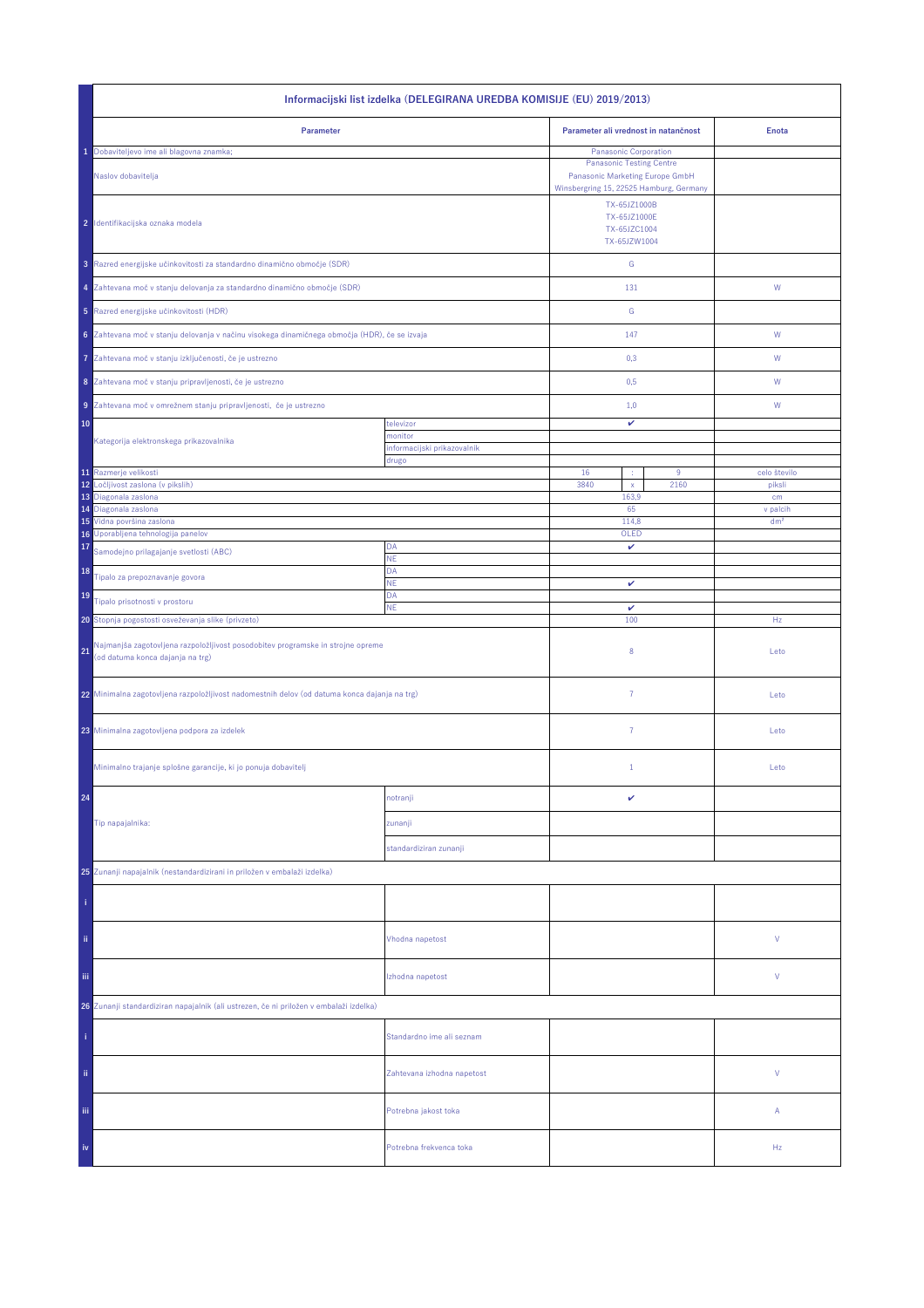| Fisa cu informații despre produs (REGULAMENTUL DELEGAT (UE) 2019/2013 AL COMISIEI)                                                |                                  |                                                                                                                                        |              |                 |  |
|-----------------------------------------------------------------------------------------------------------------------------------|----------------------------------|----------------------------------------------------------------------------------------------------------------------------------------|--------------|-----------------|--|
| Parametri                                                                                                                         |                                  | Parametri sau valoare și precizie                                                                                                      |              | <b>Unitate</b>  |  |
| Denumirea sau marca comercială a furnizorului<br>Adresa furnizorului                                                              |                                  | Panasonic Corporation<br><b>Panasonic Testing Centre</b><br>Panasonic Marketing Europe GmbH<br>Winsbergring 15, 22525 Hamburg, Germany |              |                 |  |
| 2 Identificatorul de model                                                                                                        |                                  | TX-65JZ1000B<br>TX-65JZ1000E<br>TX-65JZC1004<br>TX-65JZW1004                                                                           |              |                 |  |
| 3 Clasa de eficiență energetică pentru intervalul dinamic standard (SDR)                                                          |                                  | ${\mathsf G}$                                                                                                                          |              |                 |  |
| 4 Consumul de putere în modul pornit pentru intervalul dinamic standard (SDR)                                                     |                                  | 131                                                                                                                                    |              | W               |  |
| 5 Clasa de eficiență energetică (HDR)                                                                                             |                                  | G                                                                                                                                      |              |                 |  |
| 6 Consumul de putere în modul pornit pentru intervalul dinamic ridicat (HDR), dacă este implementat                               |                                  | 147                                                                                                                                    |              | W               |  |
| Consumul de putere în modul oprit, dacă este cazu<br>7                                                                            |                                  | 0,3                                                                                                                                    |              | W               |  |
| 8 Consumul de putere în modul standby, dacă este cazu                                                                             |                                  | 0,5                                                                                                                                    |              | W               |  |
| 9 Consumul de putere în modul standby în rețea, dacă este cazu                                                                    |                                  | 1,0                                                                                                                                    |              | W               |  |
| 10                                                                                                                                | televizor<br>monitor             | v                                                                                                                                      |              |                 |  |
| Categoria de afișaj electronic                                                                                                    | semnalizare<br>altele            |                                                                                                                                        |              |                 |  |
| 11 Raportul de aspect                                                                                                             |                                  | 16<br>÷                                                                                                                                | $9\,$        | număr întreg    |  |
| 12<br>Rezoluția ecranului (pixeli)                                                                                                |                                  | 3840<br>$\mathsf{x}$                                                                                                                   | 2160         | pixeli          |  |
| 13<br>Diagonala ecranului<br>Diagonala ecranului<br>14                                                                            |                                  | 163,9<br>65                                                                                                                            |              | cm<br>toli      |  |
| Aria suprafeței vizibile a ecranului<br>15                                                                                        |                                  | 114,8                                                                                                                                  |              | dm <sup>2</sup> |  |
| Tehnologia de afișare utilizată<br>16                                                                                             |                                  | OLED                                                                                                                                   |              |                 |  |
| 17<br>Reglarea automată a luminozității (ABC) disponibilă                                                                         | DA<br><b>NU</b>                  | v                                                                                                                                      |              |                 |  |
| 18<br>Senzor pentru recunoaștere vocală disponibil                                                                                | DA<br>ΝU                         | v                                                                                                                                      |              |                 |  |
| 19<br>Senzor pentru prezența în încăpere disponibil                                                                               | DA<br><b>NU</b>                  |                                                                                                                                        | $\checkmark$ |                 |  |
| 20 Frecvența de reîmprospătare a imaginii (implicită)                                                                             |                                  | 100                                                                                                                                    |              | Hz              |  |
| Disponibilitatea minimă garantată a actualizărilor de software și firmware<br>21<br>(de la data încheierii introducerii pe piață) |                                  | 8                                                                                                                                      |              | An              |  |
| Disponibilitatea minimă garantată a pieselor de schimb<br>22<br>(de la data încheierii introducerii pe piață)                     |                                  | $\overline{7}$                                                                                                                         |              | An              |  |
| 23 Asistență minimă garantat pentru produs                                                                                        |                                  | $\overline{7}$                                                                                                                         |              | An              |  |
| Durata minimă a garanției generale oferită de furnizor                                                                            |                                  | $1\,$                                                                                                                                  |              | An              |  |
| 24                                                                                                                                | Internă                          | v                                                                                                                                      |              |                 |  |
| Tipul sursei de alimentare:                                                                                                       | externă                          |                                                                                                                                        |              |                 |  |
|                                                                                                                                   | standardizată externă            |                                                                                                                                        |              |                 |  |
| 25 Sursa de alimentare externă (nestandardizată și inclusă în cutia produsului)                                                   |                                  |                                                                                                                                        |              |                 |  |
|                                                                                                                                   |                                  |                                                                                                                                        |              |                 |  |
| ii.                                                                                                                               | Tensiunea de intrare             |                                                                                                                                        |              | ٧               |  |
| Ϊij                                                                                                                               | Tensiunea de ieșire              |                                                                                                                                        |              | ٧               |  |
| 26 Sursa de alimentare externă standardizată (sau una adecvată, dacă nu este inclusă în cutia produsului)                         |                                  |                                                                                                                                        |              |                 |  |
|                                                                                                                                   | Denumirea standardului sau lista |                                                                                                                                        |              |                 |  |
| ii.                                                                                                                               | Tensiunea de ieșire necesară     |                                                                                                                                        |              | V               |  |
| Ϊij                                                                                                                               | Curentul furnizat necesar        |                                                                                                                                        |              | Α               |  |
| iv                                                                                                                                | Frecvența curentului necesară    |                                                                                                                                        |              | Hz              |  |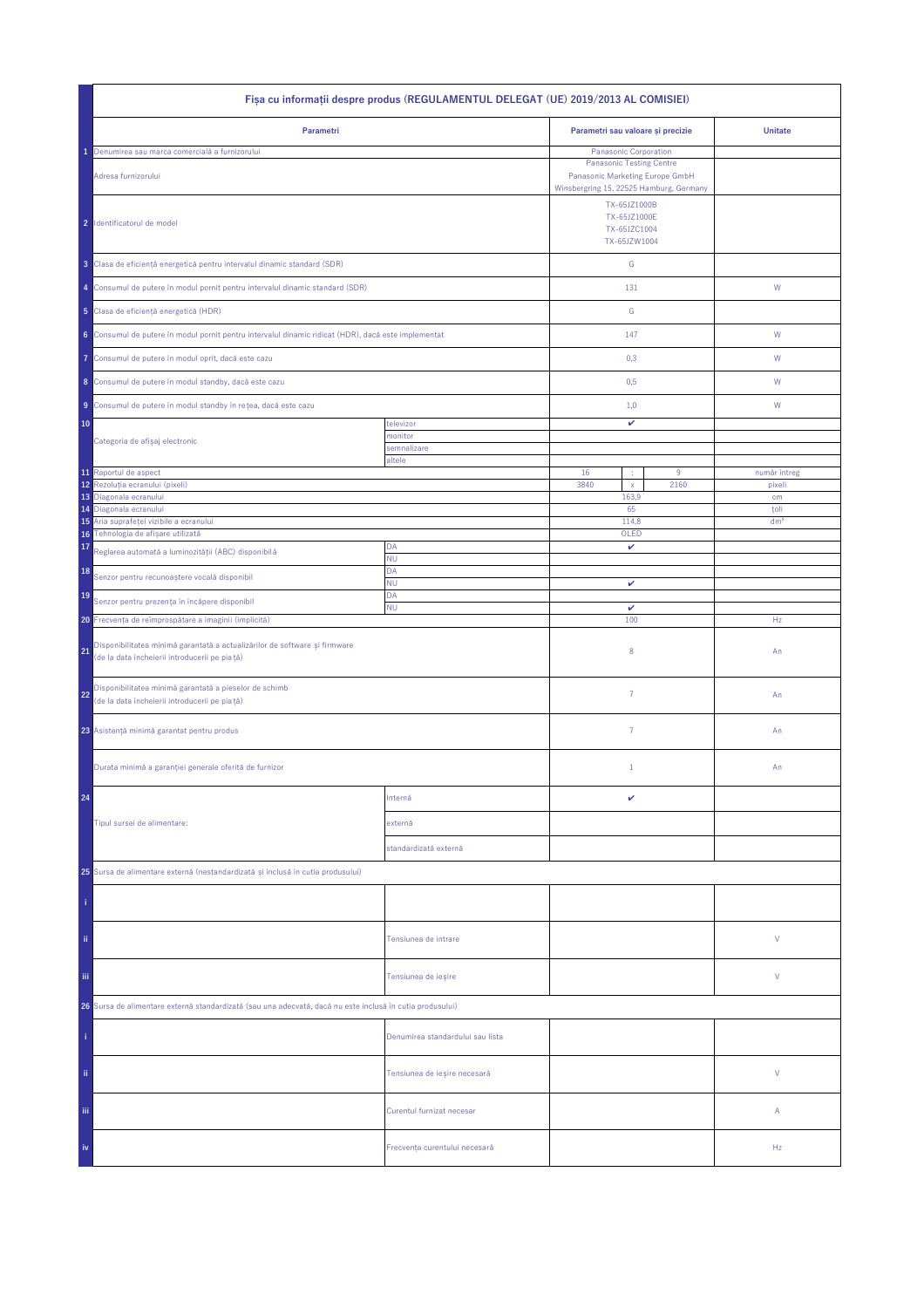|                                                                                                                                                                                            | Продуктов информационен лист                                                                                  |                                                              |                 |                 |
|--------------------------------------------------------------------------------------------------------------------------------------------------------------------------------------------|---------------------------------------------------------------------------------------------------------------|--------------------------------------------------------------|-----------------|-----------------|
|                                                                                                                                                                                            | (ДЕЛЕГИРАН РЕГЛАМЕНТ (EC) 2019/2013 НА КОМИСИЯТА)                                                             | Параметър или стойност                                       |                 |                 |
| Параметър                                                                                                                                                                                  |                                                                                                               | и точност                                                    |                 | Мерна единица   |
| 1 Наименование или търговска марка на доставчика;                                                                                                                                          |                                                                                                               | Panasonic Corporation                                        |                 |                 |
| Адрес на доставчика                                                                                                                                                                        | <b>Panasonic Testing Centre</b><br>Panasonic Marketing Europe GmbH<br>Winsbergring 15, 22525 Hamburg, Germany |                                                              |                 |                 |
| 2 Идентификатор на модела                                                                                                                                                                  |                                                                                                               | TX-65JZ1000B<br>TX-65JZ1000E<br>TX-65JZC1004<br>TX-65JZW1004 |                 |                 |
| 3 Клас на енергийна ефективност при стандартен динамичен обхват (SDR)                                                                                                                      |                                                                                                               | G                                                            |                 |                 |
| Консумирана мощност в режим "включен"<br>при стандартен динамичен обхват (SDR)<br>Клас на енергийна ефективност при голям                                                                  |                                                                                                               | 131                                                          |                 | W               |
| 5<br>динамичен обхват (HDR)<br>Консумирана мощност в режим "включен"                                                                                                                       |                                                                                                               | G                                                            |                 |                 |
| $6^{\circ}$<br>при голям динамичен обхват (HDR), ако такъв е налице                                                                                                                        |                                                                                                               | 147                                                          |                 | W               |
| 7 Консумирана мощност в режим "изключен", ако е приложимо                                                                                                                                  |                                                                                                               | 0,3                                                          |                 | W               |
| 8 Консумирана мощност в режим "в готовност", ако е приложимо                                                                                                                               |                                                                                                               | 0,5                                                          |                 | W               |
| 9 Консумирана мощност в мрежови режим "в готовност", ако е приложимо                                                                                                                       |                                                                                                               | 1,0                                                          |                 | W               |
| 10<br>телевизор                                                                                                                                                                            |                                                                                                               | v                                                            |                 |                 |
| Категория на електронния екран                                                                                                                                                             | <b>МОНИТОР</b><br>информационно табло                                                                         |                                                              |                 |                 |
|                                                                                                                                                                                            | други                                                                                                         |                                                              |                 |                 |
| 11 Съотношение на размерите<br><mark>12</mark> Разделителна способност на екрана (пиксели)                                                                                                 |                                                                                                               | 16<br>÷<br>3840<br>$\mathsf X$                               | 9<br>2160       | цяло<br>пиксели |
| 13 Диагонал на екрана                                                                                                                                                                      |                                                                                                               | 163.9                                                        |                 | cm              |
| <mark>14 Диагонал на екрана</mark><br>65                                                                                                                                                   |                                                                                                               |                                                              |                 | инчове          |
| <mark>15</mark> Видима площ на екрана<br>16 Използвана технология на панела                                                                                                                |                                                                                                               | 114,8<br>OLED                                                | dm <sup>2</sup> |                 |
| 17 Наличие на автоматично регулиране на                                                                                                                                                    | ДА                                                                                                            | $\checkmark$                                                 |                 |                 |
| яркостта (ABC)                                                                                                                                                                             | HE.                                                                                                           |                                                              |                 |                 |
| 18 Наличие на датчик за гласово<br>разпознаване                                                                                                                                            | ДА<br>HE.                                                                                                     | v                                                            |                 |                 |
| 19 Наличие на датчик за присъствие                                                                                                                                                         | ДА                                                                                                            |                                                              |                 |                 |
| в помещението                                                                                                                                                                              | HE                                                                                                            | v                                                            |                 |                 |
| 20 Кадрова честота (по подразбиране)                                                                                                                                                       |                                                                                                               | 100                                                          |                 | Hz              |
| Минимална гарантирана наличност на актуализации на програмното о<br><mark>21</mark> сигуряване и базовото програмно осигуряване<br>(от датата на прекратяване на предоставянето на пазара) |                                                                                                               | 8                                                            |                 | Година          |
| Минимална гарантирана наличност на резервни части (от датата на пр<br>22<br>екратяване на предоставянето) на пазара                                                                        |                                                                                                               | $\overline{7}$                                               |                 | Година          |
| Минимална гарантирана поддръжка за<br>23<br>продукта                                                                                                                                       |                                                                                                               | $\overline{7}$                                               |                 | Година          |
| Минимална гарантирана наличност на резервни части (от датата на пр<br>екратяване на предоставянето) на пазара                                                                              |                                                                                                               | $\mathbf{1}$                                                 |                 | Година          |
| 24                                                                                                                                                                                         | Вътрешно                                                                                                      | v                                                            |                 |                 |
| Тип на електрозахранващото устройство                                                                                                                                                      | <b>B Ъ Н Ш Н О</b>                                                                                            |                                                              |                 |                 |
|                                                                                                                                                                                            | стандартизирано                                                                                               |                                                              |                 |                 |
| 25 Външно захранващо устройство (нестандартизирано, включено в опаковката заедно с продукта)                                                                                               |                                                                                                               |                                                              |                 |                 |
|                                                                                                                                                                                            |                                                                                                               |                                                              |                 |                 |
| ii.                                                                                                                                                                                        | Напрежение на<br>входа                                                                                        |                                                              |                 | V               |
| iii.                                                                                                                                                                                       | Напрежение на<br>изхода                                                                                       |                                                              |                 | V               |
| Стандартизирано външно захранващо устройство (или подходящо такова, ако не е включено в опаковката<br>26                                                                                   |                                                                                                               |                                                              |                 |                 |
| заедно с продукта)                                                                                                                                                                         | Стандартно<br>наименование или листа                                                                          |                                                              |                 |                 |
| ii.                                                                                                                                                                                        | Необходимо<br>напрежение на                                                                                   |                                                              |                 | V               |
| iii.                                                                                                                                                                                       | изхода<br>Необходим<br>подаван ток                                                                            |                                                              |                 | Α               |
| iv                                                                                                                                                                                         | Необходима честота на т<br>о ка                                                                               |                                                              |                 | Hz              |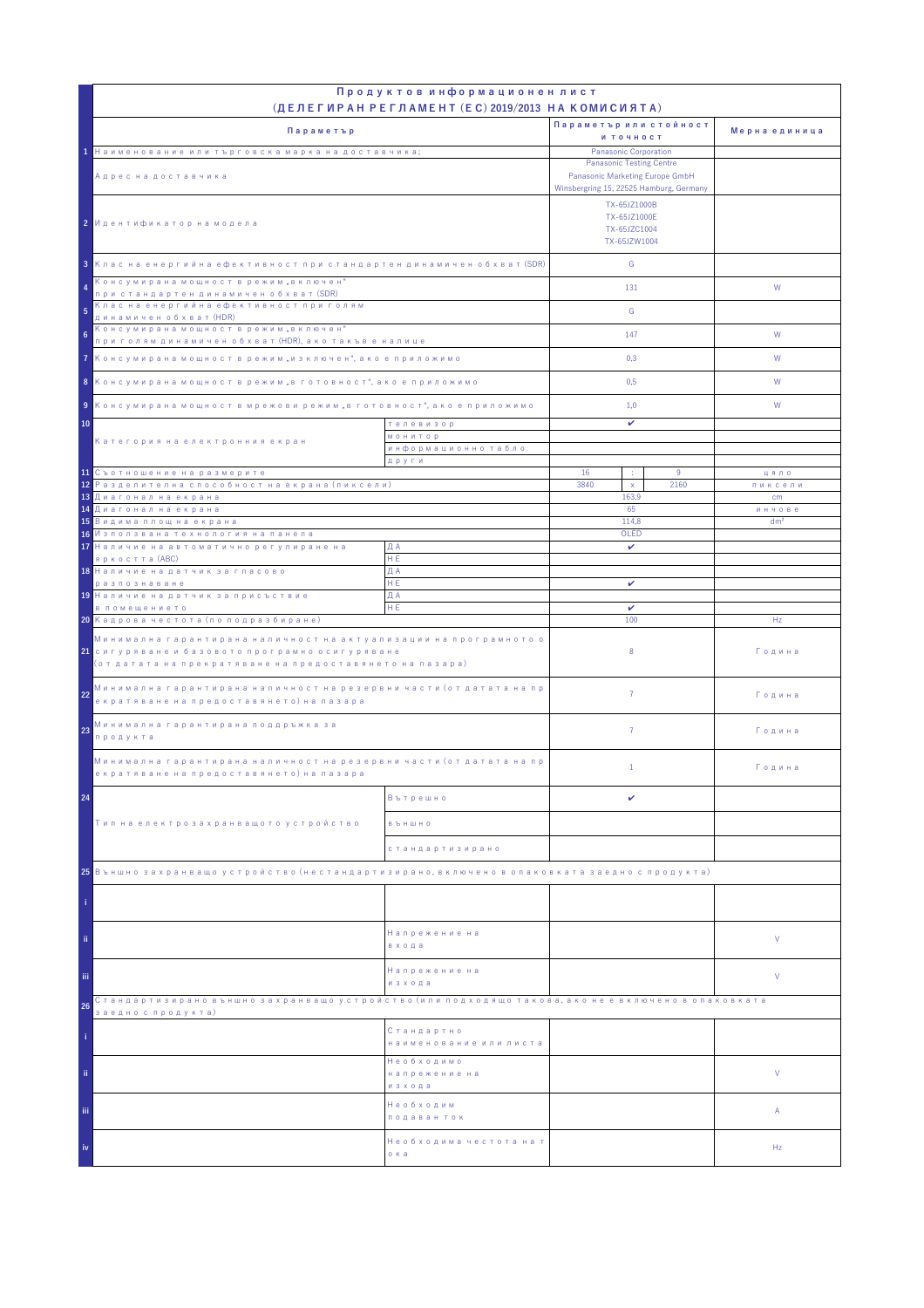| Informacijski list proizvoda (DELEGIRANA UREDBA KOMISIJE (EU) 2019/2013)                                                       |                             |                                              |                                                                                                                               |                         |  |
|--------------------------------------------------------------------------------------------------------------------------------|-----------------------------|----------------------------------------------|-------------------------------------------------------------------------------------------------------------------------------|-------------------------|--|
| Parametar                                                                                                                      |                             | Parametar ili vrijednost i preciznost        |                                                                                                                               | Jedinica                |  |
| Ime ili zaštitni znak dobavljača<br>1                                                                                          |                             | Panasonic Corporation                        |                                                                                                                               |                         |  |
| Adresa dobavljača                                                                                                              |                             |                                              | <b>Panasonic Testing Centre</b><br>Panasonic Marketing Europe GmbH<br>Winsbergring 15, 22525 Hamburg, Germany<br>TX-65JZ1000B |                         |  |
| 2 Identifikacijska oznaka modela                                                                                               |                             | TX-65JZ1000E<br>TX-65JZC1004<br>TX-65JZW1004 |                                                                                                                               |                         |  |
| 3 Razred energetske učinkovitosti za standardni dinamički raspon (SDR)                                                         |                             | ${\mathbb G}$                                |                                                                                                                               |                         |  |
| 4 Snaga u uključenom stanju za standardni dinamički raspon (SDR)                                                               |                             | 131                                          |                                                                                                                               | W                       |  |
| 5 Razred energetske učinkovitosti (HDR)                                                                                        |                             | ${\mathbb G}$                                |                                                                                                                               |                         |  |
| 6 Snaga u uključenom stanju za način velikog dinamičkog raspona (HDR), ako se primjenjuje                                      |                             | 147                                          |                                                                                                                               | ${\mathsf W}$           |  |
| Snaga u isključenom stanju, ako je primjenjivo<br>7                                                                            |                             | 0,3                                          |                                                                                                                               | W                       |  |
| 8 Snaga u stanju pripravnosti, ako je primjenjivo                                                                              |                             | 0,5                                          |                                                                                                                               | W                       |  |
| 9 Snaga u umreženom stanju pripravnosti, ako je primjenjivo                                                                    |                             | 1,0                                          |                                                                                                                               | W                       |  |
| 10<br>Kategorija elektroničkog zaslona                                                                                         | televizor<br>monitor        | v                                            |                                                                                                                               |                         |  |
|                                                                                                                                | znakovni zaslon             |                                              |                                                                                                                               |                         |  |
| 11 Omjer veličine                                                                                                              | drugo                       | 16                                           | $9\,$                                                                                                                         | cijeli broj             |  |
| Razlučivost zaslona (u pikselima)<br>12                                                                                        |                             | 3840<br>$\mathsf X$                          | 2160                                                                                                                          | pikseli                 |  |
| 13<br>Dijagonala zaslona                                                                                                       |                             | 163,9                                        |                                                                                                                               | cm                      |  |
| 14 Dijagonala zaslona<br>15 Vidljivo područje zaslona                                                                          |                             | 65<br>114,8                                  |                                                                                                                               | inča<br>dm <sup>2</sup> |  |
| 16 Tehnologija panela koja se koristi                                                                                          |                             | OLED                                         |                                                                                                                               |                         |  |
| 17<br>Automatska regulacija svjetline (ABC) je dostupna                                                                        | DA<br>NE                    | v                                            |                                                                                                                               |                         |  |
| 18<br>Senzor za prepoznavanje glasa je dostupan                                                                                | DA<br><b>NE</b>             | v                                            |                                                                                                                               |                         |  |
| 19<br>Senzor prisutnosti u prostoriji je dostupan                                                                              | DA<br>ΝE                    | $\checkmark$                                 |                                                                                                                               |                         |  |
| 20 Učestalost osvježavanja slike (zadana postavka)                                                                             |                             | 100                                          |                                                                                                                               | Hz                      |  |
| 21 Minimalna zajamčena dostupnost ažuriranja softvera i ugrađenog softvera uređaja (od datuma završetka stavljanja na tržište) |                             | 8                                            |                                                                                                                               | Godina                  |  |
| Minimalna zajamčena dostupnost rezervnih dijelova<br>22<br>(od datuma završetka stavljanja na tržište)                         |                             | $\overline{7}$                               |                                                                                                                               | Godina                  |  |
| 23 Minimalna zajamčena potpora proizvodu                                                                                       |                             | 7                                            |                                                                                                                               | Godina                  |  |
| Minimalno trajanje općeg jamstva koje nudi dobavljač                                                                           |                             | $\mathbf{1}$                                 |                                                                                                                               | Godina                  |  |
| 24                                                                                                                             | unutarnje                   | v                                            |                                                                                                                               |                         |  |
| Vrsta napajanja:                                                                                                               | vanjsko                     |                                              |                                                                                                                               |                         |  |
|                                                                                                                                | vanjsko normirano           |                                              |                                                                                                                               |                         |  |
| 25 Vanjsko napajanje (priloženo uz proizvod, nije normirano)                                                                   |                             |                                              |                                                                                                                               |                         |  |
|                                                                                                                                |                             |                                              |                                                                                                                               |                         |  |
| ii.                                                                                                                            | Ulazni napon                |                                              |                                                                                                                               | V                       |  |
| Ϊij                                                                                                                            | Izlazni napon               |                                              |                                                                                                                               | V                       |  |
| 26 Vanjsko normirano napajanje (ako nije priloženo uz proizvod, drugo odgovarajuće napajanje)                                  |                             |                                              |                                                                                                                               |                         |  |
|                                                                                                                                | Naslov norme ili popisa     |                                              |                                                                                                                               |                         |  |
| ii.                                                                                                                            | Potreban izlazni napon      |                                              |                                                                                                                               | V                       |  |
| iii,                                                                                                                           | Potrebna jakost struje      |                                              |                                                                                                                               | А                       |  |
| iv                                                                                                                             | Potrebna frekvencija struje |                                              |                                                                                                                               | Hz                      |  |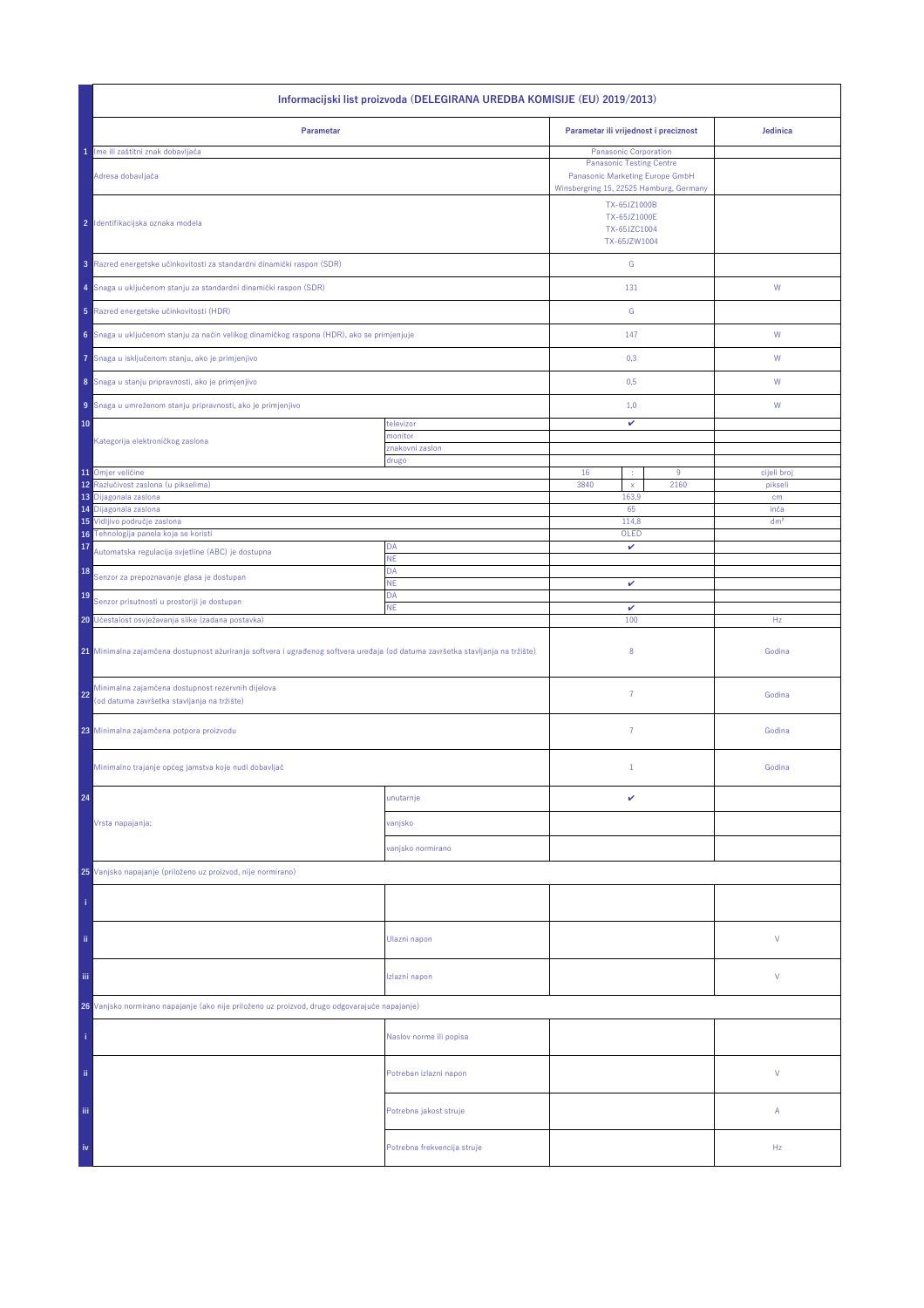| Ürün Bilgi Formu (AB Tüzüğü 2019/2013)                                                                                                 |                             |                                                                                                                                               |                  |                        |
|----------------------------------------------------------------------------------------------------------------------------------------|-----------------------------|-----------------------------------------------------------------------------------------------------------------------------------------------|------------------|------------------------|
| Parametre                                                                                                                              |                             | Parametre veya Değer ve Kesinlik                                                                                                              |                  | <b>Birim</b>           |
| 1 Tedarikçinin adı veya markası                                                                                                        |                             | Panasonic Corporation                                                                                                                         |                  |                        |
| Tedarikçinin adresi                                                                                                                    |                             | <b>Panasonic Testing Centre</b><br>Panasonic Marketing Europe GmbH<br>Winsbergring 15, 22525 Hamburg, Germany<br>TX-65JZ1000B<br>TX-65JZ1000E |                  |                        |
| 2 Model tanımlayıcısı                                                                                                                  |                             | TX-65JZC1004<br>TX-65JZW1004                                                                                                                  |                  |                        |
| 3 Standart Dinamik Aralık için enerji verimlilik sınıfı (SDR)                                                                          |                             | G                                                                                                                                             |                  |                        |
| 4 Standart Dinamik Aralık (SDR) için açık modda güç talebi                                                                             |                             | 131                                                                                                                                           |                  | ${\sf W}$              |
| 5 Enerji verimlilik sınıfı (HDR)                                                                                                       |                             | ${\mathbb G}$                                                                                                                                 |                  |                        |
| 6 Yüksek Dinamik Aralık (HDR) modunda açık mod güç talebi, uygulanırsa                                                                 |                             | 147                                                                                                                                           |                  | W                      |
| Kapalı mod, güç talebi, uygunsa                                                                                                        |                             | 0,3                                                                                                                                           |                  | W                      |
| 8 Bekleme modu güç talebi, uygunsa                                                                                                     |                             | 0,5                                                                                                                                           |                  | W                      |
| 9 Ağ Tabanlı Bekleme modu güç talebi, uygunsa                                                                                          |                             | 1,0                                                                                                                                           |                  | W                      |
| 10                                                                                                                                     | televizyon                  | v                                                                                                                                             |                  |                        |
| Elektronik ekran kategorisi                                                                                                            | monitör<br>işaretler        |                                                                                                                                               |                  |                        |
| 11 Boyut oranı                                                                                                                         | diğer                       | 16<br>÷                                                                                                                                       | $\boldsymbol{9}$ | tamsayı                |
| 12 Ekran çözünürlüğü (piksel)                                                                                                          |                             | 3840<br>$\mathsf{x}$                                                                                                                          | 2160             | piksel                 |
| 13 Ekran çapraz                                                                                                                        |                             | 163,9                                                                                                                                         |                  | cm                     |
| 14 Ekran çapraz<br>Görünür ekran alanı<br>15                                                                                           |                             | 65<br>114,8                                                                                                                                   |                  | inç<br>dm <sup>2</sup> |
| Kullanılan panel teknolojisi<br>16                                                                                                     |                             | OLED                                                                                                                                          |                  |                        |
| 17<br>Otomatik Parlaklık Kontrolü (ABC) mevcut                                                                                         | <b>EVET</b><br><b>HAYIR</b> | $\checkmark$                                                                                                                                  |                  |                        |
| 18<br>Ses tanıma sensörü mevcut                                                                                                        | <b>EVET</b><br><b>HAYIR</b> | $\checkmark$                                                                                                                                  |                  |                        |
| 19<br>Oda varlık sensörü mevcut                                                                                                        | <b>EVET</b><br><b>HAYIR</b> | v                                                                                                                                             |                  |                        |
| 20 Görüntü yenileme sıklık oranı (varsayılan)                                                                                          |                             | 100                                                                                                                                           |                  | Hz                     |
| Yazılım ve ürün yazılımı güncellemelerinin minimum garantili kullanılabilirliği<br>21<br>(ürünün piyasadan kalktığı tarihten itibaren) |                             | $\bf 8$                                                                                                                                       |                  | Yıl                    |
| Minimum garantili yedek parça bulunabilirliği<br>22<br>(ürünün piyasadan kalktığı tarihten itibaren)                                   |                             | $\bf 7$                                                                                                                                       |                  | Yıl                    |
| 23 Minimum garantili ürün desteği                                                                                                      |                             | $\bf 7$                                                                                                                                       |                  | Yıl                    |
| Tedarikçi tarafından sunulan genel garantinin minimum süresi                                                                           |                             | $1\,$                                                                                                                                         |                  | Yıl                    |
| 24                                                                                                                                     | Dahili                      | $\checkmark$                                                                                                                                  |                  |                        |
| Güç kaynağı tipi                                                                                                                       | Harici                      |                                                                                                                                               |                  |                        |
|                                                                                                                                        | Standartlaştırılmış harici  |                                                                                                                                               |                  |                        |
| 25 Harici güç kaynağı (standart olmayan ve ürün kutusuna dahil)                                                                        |                             |                                                                                                                                               |                  |                        |
|                                                                                                                                        |                             |                                                                                                                                               |                  |                        |
| ii.                                                                                                                                    | Giriş Voltajı               |                                                                                                                                               |                  | $\mathsf{V}$           |
| iii.                                                                                                                                   | Çıkış Voltajı               |                                                                                                                                               |                  | $\mathsf{V}$           |
| 26 Harici standart güç kaynağı (veya ürün kutusuna dahil değilse uygun olan)                                                           |                             |                                                                                                                                               |                  |                        |
|                                                                                                                                        | Standart İsim veya liste    |                                                                                                                                               |                  |                        |
| ii.                                                                                                                                    | Gerekli çıkış voltajı       |                                                                                                                                               |                  | $\mathsf{V}$           |
| Ϊij                                                                                                                                    | Gerekli iletilen akım       |                                                                                                                                               |                  | Α                      |
|                                                                                                                                        | Gerekli akım sıklığı        |                                                                                                                                               |                  | Hz                     |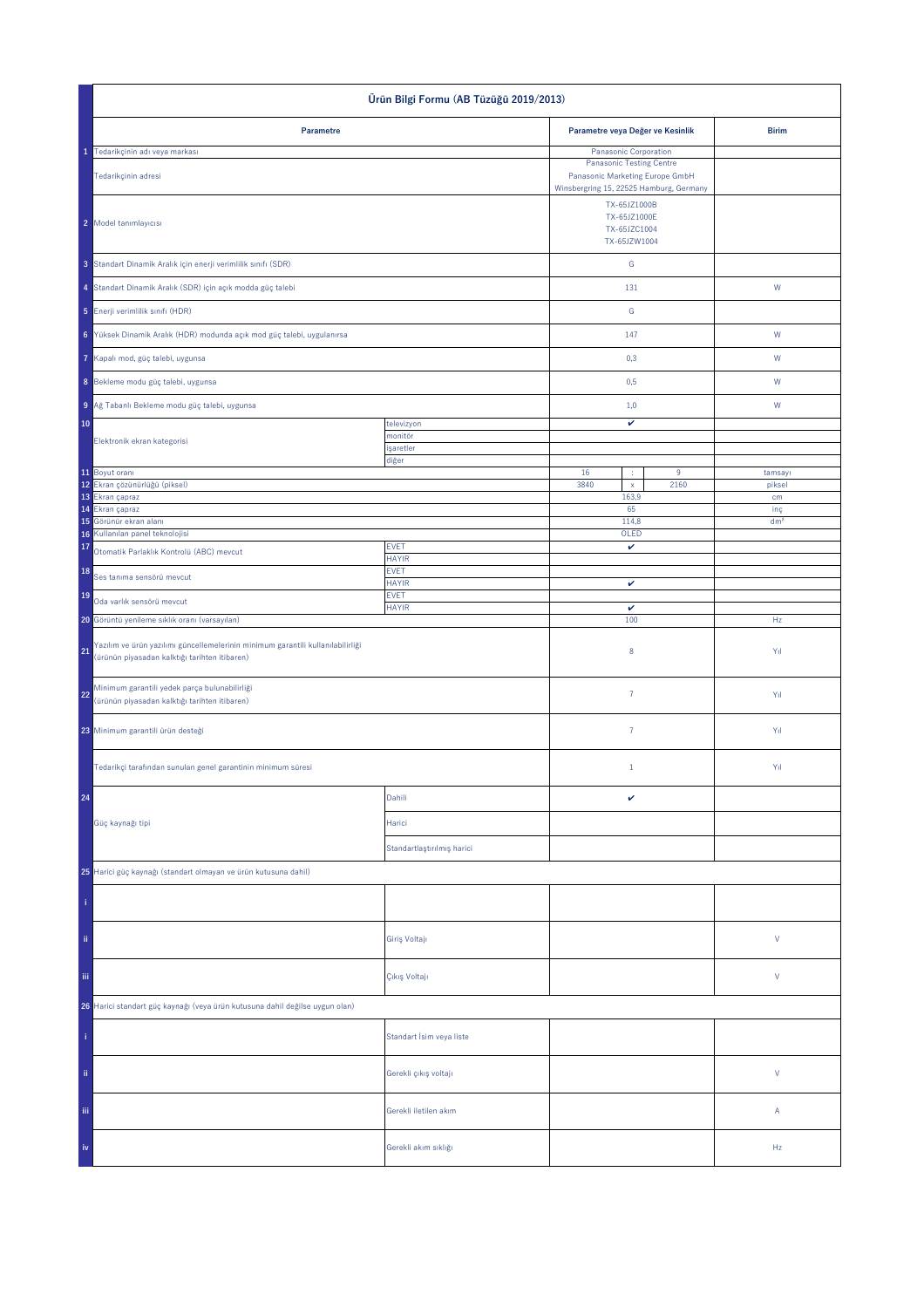| Informacije o proizvodu (Uredba EU 2019/2013)                                                                                      |                                         |                                                              |                         |  |  |
|------------------------------------------------------------------------------------------------------------------------------------|-----------------------------------------|--------------------------------------------------------------|-------------------------|--|--|
| Parametar                                                                                                                          | Parametar ili vrednost i preciznost     | Jedinica                                                     |                         |  |  |
| 1 Ime ili trgovački znak dobavljača                                                                                                |                                         | Panasonic Corporation                                        |                         |  |  |
| Adresa dobavljača                                                                                                                  | Winsbergring 15, 22525 Hamburg, Germany |                                                              |                         |  |  |
| 2 Identifikator modela                                                                                                             |                                         | TX-65JZ1000B<br>TX-65JZ1000E<br>TX-65JZC1004<br>TX-65JZW1004 |                         |  |  |
| 3 Klasa energetske efikasnosti za standardni dinamički raspon (SDR)                                                                |                                         | G                                                            |                         |  |  |
| 4 Potrošnja energije u režimu standardnog dinamičkog raspona (SDR)                                                                 |                                         | 131                                                          | W                       |  |  |
| 5 Klasa energetske efikasnosti (HDR)                                                                                               |                                         | G                                                            |                         |  |  |
| Potrošnja energije u režimu za visoki dinamički raspon (HDR), ako se sprovede<br>6                                                 |                                         | 147                                                          | W                       |  |  |
| Isključen režim, potrošnja električne energije, ako je primenjivo<br>7                                                             |                                         | 0,3                                                          | W                       |  |  |
| 8 Potrošnja električne energije u stanju pripravnosti, ako je primenjivo                                                           |                                         | 0,5                                                          | W                       |  |  |
| Potrošnja električne energije u stanju mrežne pripravnosti, ako je primenjivo<br>9                                                 |                                         | 1,0                                                          | W                       |  |  |
| 10                                                                                                                                 | televizija                              | v                                                            |                         |  |  |
| Kategorija elektronskog prikaza                                                                                                    | nonitor<br>signalizacija                |                                                              |                         |  |  |
|                                                                                                                                    | ostalo                                  |                                                              |                         |  |  |
| 11 Odnos veličine<br>Rezolucija ekrana (piksela)<br>12                                                                             |                                         | 16<br>9<br>÷<br>3840<br>2160<br>$\mathsf X$                  | celi broj<br>piksela    |  |  |
| 13 Dijagonala ekrana                                                                                                               |                                         | 163,9                                                        | cm                      |  |  |
| 14 Dijagonala ekrana<br>15 Vidljivo područje ekrana                                                                                |                                         | 65<br>114,8                                                  | inča<br>dm <sup>2</sup> |  |  |
| 16 Korišćena tehnologija ploče                                                                                                     |                                         | OLED                                                         |                         |  |  |
| 17<br>Dostupna je automatska kontrola osvetljenja (ABC)                                                                            | DA<br><b>NE</b>                         | v                                                            |                         |  |  |
| 18<br>Dostupan je senzor za prepoznavanje glasa                                                                                    | DA<br>NE                                | $\checkmark$                                                 |                         |  |  |
| 19<br>Dostupan je senzor prisutnosti u sobi                                                                                        | DA<br><b>NE</b>                         | v                                                            |                         |  |  |
| 20 Brzina osvežavanja slike (Uobičajeno)                                                                                           |                                         | 100                                                          | Hz                      |  |  |
| Minimalna zagarantovana dostupnost ažuriranja softvera I upravljačkog softvera<br>21<br>(od datuma završetka puštanja na tržište): |                                         | 8                                                            | Godina                  |  |  |
| Minimalna zagarantovana dostupnost rezervnih delova<br>22<br>(od datuma završetka puštanja na tržište):                            |                                         | $\overline{7}$                                               | Godina                  |  |  |
| 23 Minimalna zagarantovana podrška za proizvod                                                                                     |                                         | $\overline{7}$                                               | Godina                  |  |  |
| Minimalno trajanje generalne garancije koju nudi dobavljač                                                                         |                                         | $1\,$                                                        | Godina                  |  |  |
| 24                                                                                                                                 | Unutrašnje                              | v                                                            |                         |  |  |
| Vrsta napajanja                                                                                                                    | eksterno                                |                                                              |                         |  |  |
|                                                                                                                                    | standardizovano eksterno                |                                                              |                         |  |  |
| 25 Vanjsko standardno napajanje (nije standardizirano i nalazi se u kutiji proizvoda)                                              |                                         |                                                              |                         |  |  |
|                                                                                                                                    |                                         |                                                              |                         |  |  |
| ii.                                                                                                                                | Ulazni napon                            |                                                              | V                       |  |  |
| iii.                                                                                                                               | Izlazni napon                           |                                                              | V                       |  |  |
| 26 Vanjsko standardno napajanje (ili prikladno napajanje ako se ne nalazi u kutiju proizvoda)                                      |                                         |                                                              |                         |  |  |
|                                                                                                                                    | Standardni naziv ili lista              |                                                              |                         |  |  |
| ii.                                                                                                                                | Potrebni izlazni napon                  |                                                              | V                       |  |  |
| Ϊij                                                                                                                                | Potrebna isporučena struja              |                                                              | А                       |  |  |
| iv                                                                                                                                 | Potrebna frekvencija struje             |                                                              | Hz                      |  |  |